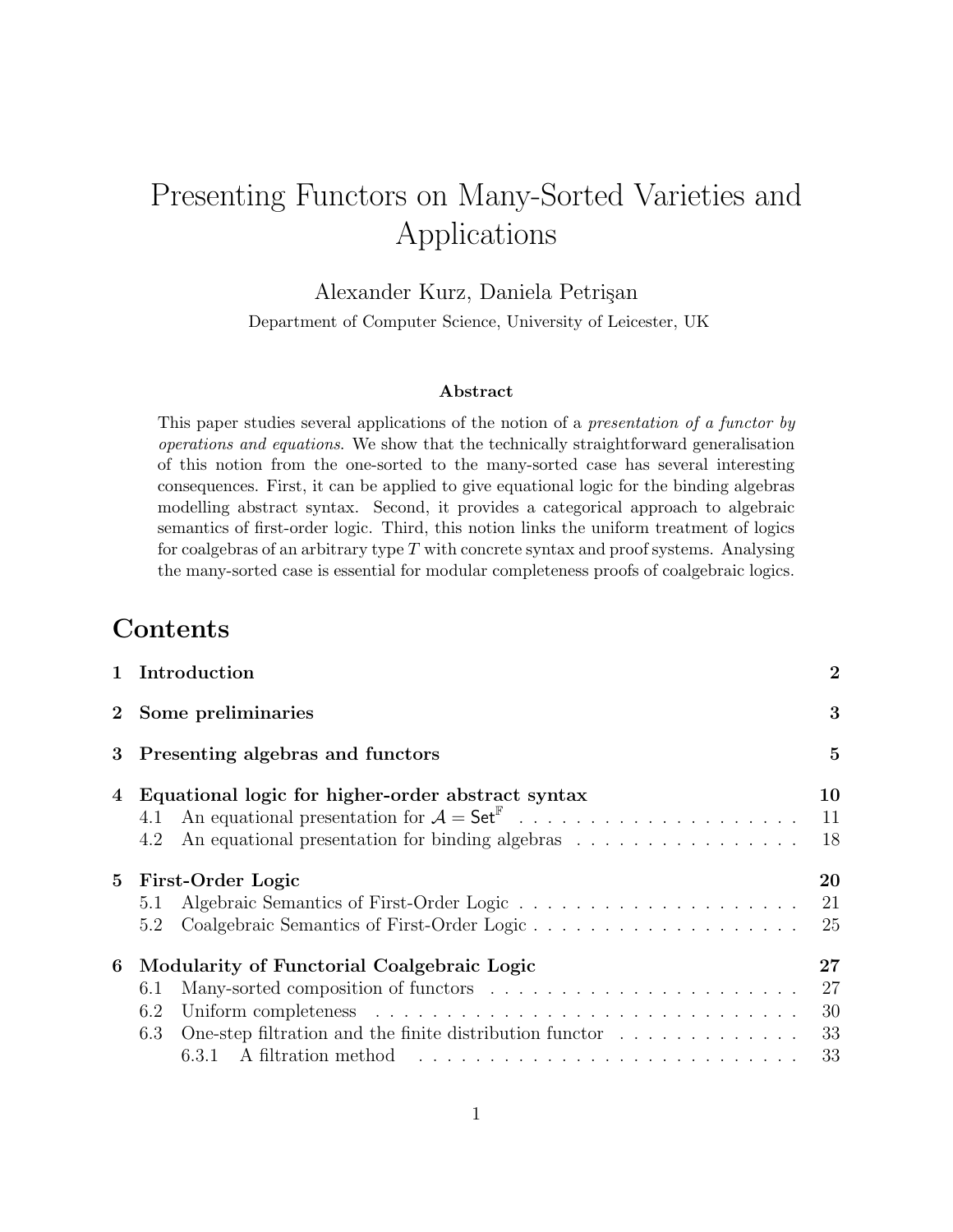#### 7 Conclusion 38

### 1 Introduction

This paper describes several applications of finitary presentations of functors on many-sorted varieties. The notion of finitary presentations for functors on one-sorted varieties was introduced by [10]. It generalises, from the category of sets, the fact that any finitary functor  $L :$  Set  $\rightarrow$  Set is a quotient

$$
\coprod_{n\in\mathbb{N}} L\underline{n} \times X^n \to LX \tag{1}
$$

of a polynomial functor where <u>n</u> is the set  $\{1, \ldots, n\}$ , and a pair  $(\sigma, f)$  is mapped to  $Lf(\sigma)$ (f can be thought of as a map from  $\underline{n}$  to X). This is a quotient because L, as a filtered colimit preserving functor, is determined by its values on finite sets. The elements of  $L_{\underline{n}}$  can be regarded as the *n*-ary operations presenting  $L$ , satisfying the equations corresponding to the kernel of the above map (for a full account see Adámek and Trnková  $[5, \text{III.4.9}]$ ). To summarise, (1) gives us a presentation  $(\Sigma_L, E_L)$  by operations  $\Sigma_L$  and equations  $E_L$  and, therefore, an equational logic for L-algebras: The category of L-algebras is isomorphic to the category of algebras for the signature  $\Sigma_L$  and equations  $E_L$ .

To generalise (1) from Set to an arbitrary variety, one can replace finite sets by finitely generated free algebras. But then,  $L$  should be determined by its values on finitely generated free algebras, that is, L should preserve sifted colimits  $|4|$ . As shown in [30], it is indeed the case that a functor  $L$  on a variety  $A$  has a presentation by operations and equations if and only if L preserves sifted colimits. Although not as well known as filtered colimits, sifted colimits are the right concept when working with varieties (as opposed to locally finitely presentable categories): Each variety  $A$  is the free cocompletion by sifted colimits of the dual of the Lawvere theory of  $\mathcal A$ . The reason is that algebras for a Lawvere theory are set-valued product-preserving functors and sifted colimits are precisely those colimits that commute in Set with finite products.

Here we continue this line of research. We start by generalising the results on functors on varieties from the one-sorted to the many-sorted case (Section 3). We show that, if  $A$  and  $L : \mathcal{A} \to \mathcal{A}$  have presentation  $(\Sigma_{\mathcal{A}}, E_{\mathcal{A}})$  and  $(\Sigma_{L}, \mathcal{A}_{L})$ , respectively, then the category of Lalgebras has presentation  $(\Sigma_A + \Sigma_L, E_A + E_L)$ . Moreover, L has a presentation iff it preserves sifted colimits. This generalisation of results from [10, 30] is not difficult, but makes possible several applications, three of which we are going to discuss in detail.

The first, maybe somewhat unexpected, is that it provides an equational logic for higher order abstract syntax. There are several mathematical models for abstract syntax with variable binding [14, 15, 21]. In particular, [14] showed that syntax can be specified by an algebraic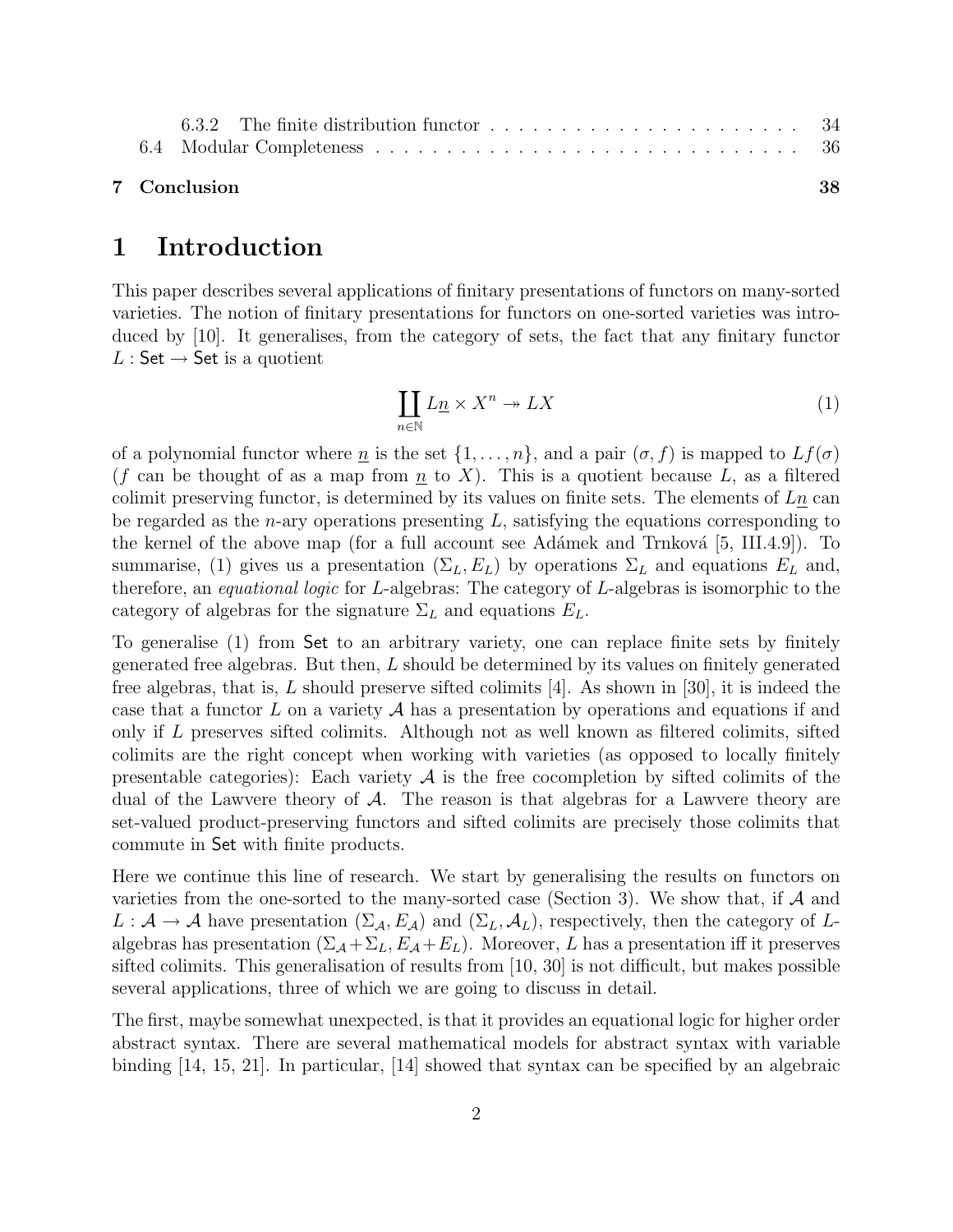signature even in the presence of binding constructors. However, this cannot be achieved in the usual way, via a Set-functor. Instead, they work with certain functors  $L : A \rightarrow A$  where  $\mathcal{A} = \mathsf{Set}^{\mathbb{F}}$  is the category of presheaves over the category  $\mathbb{F}$  of finite sets. In Section 4, we give an equational logic for the corresponding binding algebras by giving presentations of  $\overrightarrow{S}$  et<sup>F</sup> and the functors L.

Secondly, Halmos' polyadic algebras – introduced as an algebraic semantics for first-order logic – are characterised as algebras for a functor on the category  $BA^{\mathbb{F}}$  of Boolean algebra valued presheaves over  $\mathbb F$  (Section 5). The second part of this section dualises the algebraic semantics to a coalgebraic semantics of first-order logic, which opens further interesting lines of research. It also allows us to view first-order logic as a particular case of a logic for coalgebras, which is the topic of our next application.

Thirdly, we give a modular completeness theorem for functorial coalgebraic logic. Functorial coalgebraic logic started with  $[8, 24]$ , which argued that logics for T-coalgebras (where T is an endofunctor on  $\mathsf{Set}$  are suitably described by endofunctors  $L$  on the category of Boolean algebras or some other suitable category of algebras. Syntactically, L specifies an extension of Boolean propositional logic by modal operators and axioms. [30] gave a uniform strong completeness result by generalising the Jónsson-Tarski representation theorem for Boolean algebras with operators. As this required some assumptions on  $T$ , we show here that for completeness as opposed to strong completeness no condition on  $T$  is required. We then show how to extend completeness of basic logics in a modular way to large classes of inductively defined functors.

Acknowledgements We would like to thank Rick Thomas for pointing out a very useful reference [6]; and Tadeusz Litak and Antonino Salibra for discussions on polyadic algebras.

# 2 Some preliminaries

For an endofunctor L on a category  $A$ , we consider the category of L-algebras, denoted by  $\text{Alg}(L)$ , whose objects are defined as pairs  $(A, \alpha)$  such that  $\alpha : LA \to A$  is a morphism in A. A morphism of L-algebras  $f : (A, \alpha) \to (A', \alpha')$  is a morphism  $f : A \to A'$  of A such that  $f \circ \alpha = \alpha' \circ Lf$ . Dually, for an endofunctor  $T : A \to A$  we consider the category of T-coalgebras, denoted by  $Coalg(T)$ , whose objects are pairs  $(A, \gamma)$ , such that  $\gamma : A \to TA$ . A morphism of T-coalgebras  $f : (A, \gamma) \to (A', \gamma')$  is an arrow  $f : A \to A'$  of A such that  $Tf \circ \gamma = \gamma' \circ f$ .

Let S be a set (of sorts). A *signature*  $\Sigma$  is a set of operation symbols together with an arity map  $a: \Sigma \to S^* \times S$  which assigns to each element  $\sigma \in \Sigma$  a pair  $(s_1, \ldots, s_n; s)$  consisting of a finite word in the alphabet S indicating the sort of the arguments of  $\sigma$  and an element of S indicating the sort of the result of  $\sigma$ . To each signature we can associate an endofunctor on Set<sup>S</sup>, which will be denoted for simplicity with the same symbol  $\Sigma$ :

$$
(\Sigma X)_s = (\coprod_{k \in \omega_f^S} \Sigma_{k,s} \times X^k)_s
$$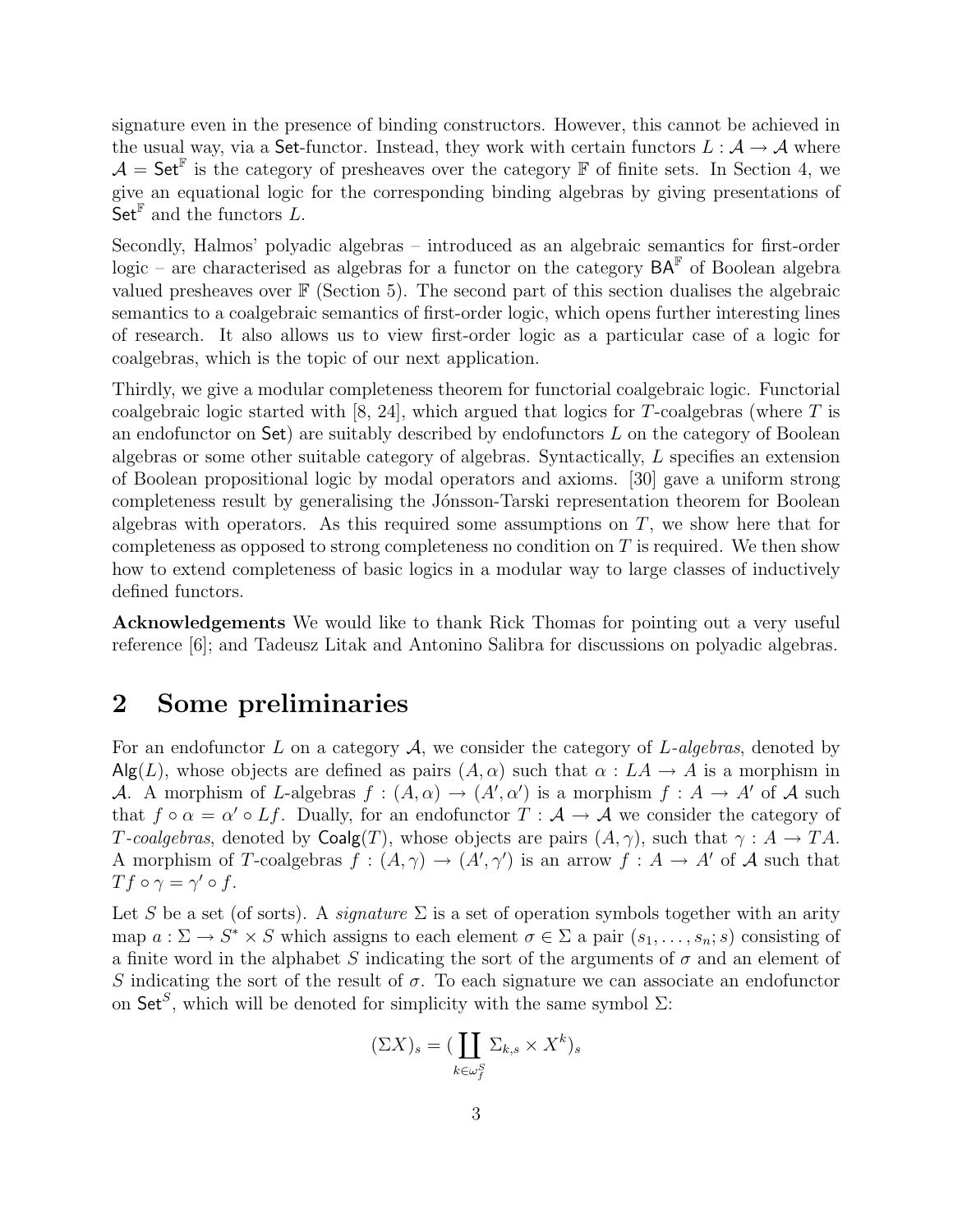Here, by  $\omega_f^S$  we denote the set of functions from S to  $\omega$  which have finite support (i.e. which vanish everywhere except for a finite set) and by  $X<sup>k</sup>$  the set of presheaf morphisms  $\mathsf{Set}^S(k, X)$ . In detail, if  $k \in \omega_f^S$  has support  $\{s_1, ..., s_n\}$  then  $\Sigma_{k,s}$  is a set of operations of arity  $(s_1...s_n; s)$  and  $X^k$  is isomorphic in Set with the finite product  $X_{s_1} \times \cdots \times X_{s_n}$ . Conversely, to each polynomial endofunctor on  $\mathsf{Set}^S$  given as above corresponds a signature  $\coprod \Sigma_{k,s}$ .  $k{\in}\omega_f^S$ 

Throughout this paper we will make no notational difference between the signature and the corresponding functor, and it will be clear from the context when we refer to the set of operation symbols or to a  $\mathsf{Set}^S$  endofunctor. The algebras for a signature  $\Sigma$  are precisely the algebras for the corresponding endofunctor, and form the category denoted by  $\mathsf{Alg}(\Sigma)$ . The terms over an S-sorted set of variables X are defined in the standard manner and form an S-sorted set denoted by Term<sub>Σ</sub>(X), in fact this is the underlying set of the free  $\Sigma$ -algebra generated by X. An equation consists of a pair  $(\tau_1, \tau_2)$  of terms of the same sort, usually denoted  $\tau_1 = \tau_2$ . A  $\Sigma$ -algebra A satisfies this equation if and only if, for any interpretation of the variables of X, we obtain equality in A. A full subcategory  $\mathcal A$  of  $\mathsf{Alg}(\Sigma)$  is called a variety or an equational class if there exists a set of equations  $E$  such that an algebra lies in  $A$  if and only if it satisfies all the equations of E. In this case, the variety  $A$  will be denoted by  $\mathsf{Alg}(\Sigma, E)$ . The forgetful functor  $U : \mathsf{Alg}(\Sigma, E) \to \mathsf{Set}^S$  preserves filtered colimits and has a left adjoint F. The variety  $\mathsf{Alg}(\Sigma, E)$  is isomorphic to the Eilenberg-Moore category  $(\mathsf{Set}^S)^T$ for the finitary monad  $T = UF$  (see [3, Theorem 3.18]). In fact, the forgetful functor U preserves a wider class of colimits, namely *sifted colimits*, [4]. A *sifted category*  $\mathcal D$  is a small category such that colimits over  $\mathcal D$  commute in Set with finite products. A sifted colimit in a category  $\mathcal C$  is a colimit over  $\mathcal D$ . The most important examples of sifted colimits are filtered colimits and reflexive coequalizers. An object in a category is called *strongly finitely* presentable if its hom-functor preserves sifted colimits. It is shown in [4] that any object in a variety is a sifted colimit of strongly finitely presentable algebras, which in a variety are the retracts of finitely generated free algebras. An important observation is that sifted colimit preserving functors on varieties are determined by their action on free algebras.

An important example of a (finitary) variety of algebras is the functor category  $\mathsf{Set}^{\mathcal{C}}$  for any small category  $\mathcal C$ . The sorts are the objects of  $\mathcal C$ , the operations symbols are the morphisms of  $\mathcal C$  (all of them with arity 1), and the equations are given by the commutative diagrams in  $\mathcal{C}.$ 

Endofunctors may appear via composition of functors between different varieties. Therefore, it is useful to consider a slight generalisation of the notion of signature. If  $S_1$  and  $S_2$  are sets of sorts we will consider operations with arguments of sorts in  $S_1$  and returning a result of a sort in  $S_2$ , encompassed in the signature functor  $\Sigma:$  Set<sup> $S_1 \rightarrow$ </sup> Set<sup> $S_2$ </sup>

$$
\Sigma X = (\coprod_{k \in \omega_f^{S_1}} \Sigma_{k,s} \times X^k)_{s \in S_2} \tag{2}
$$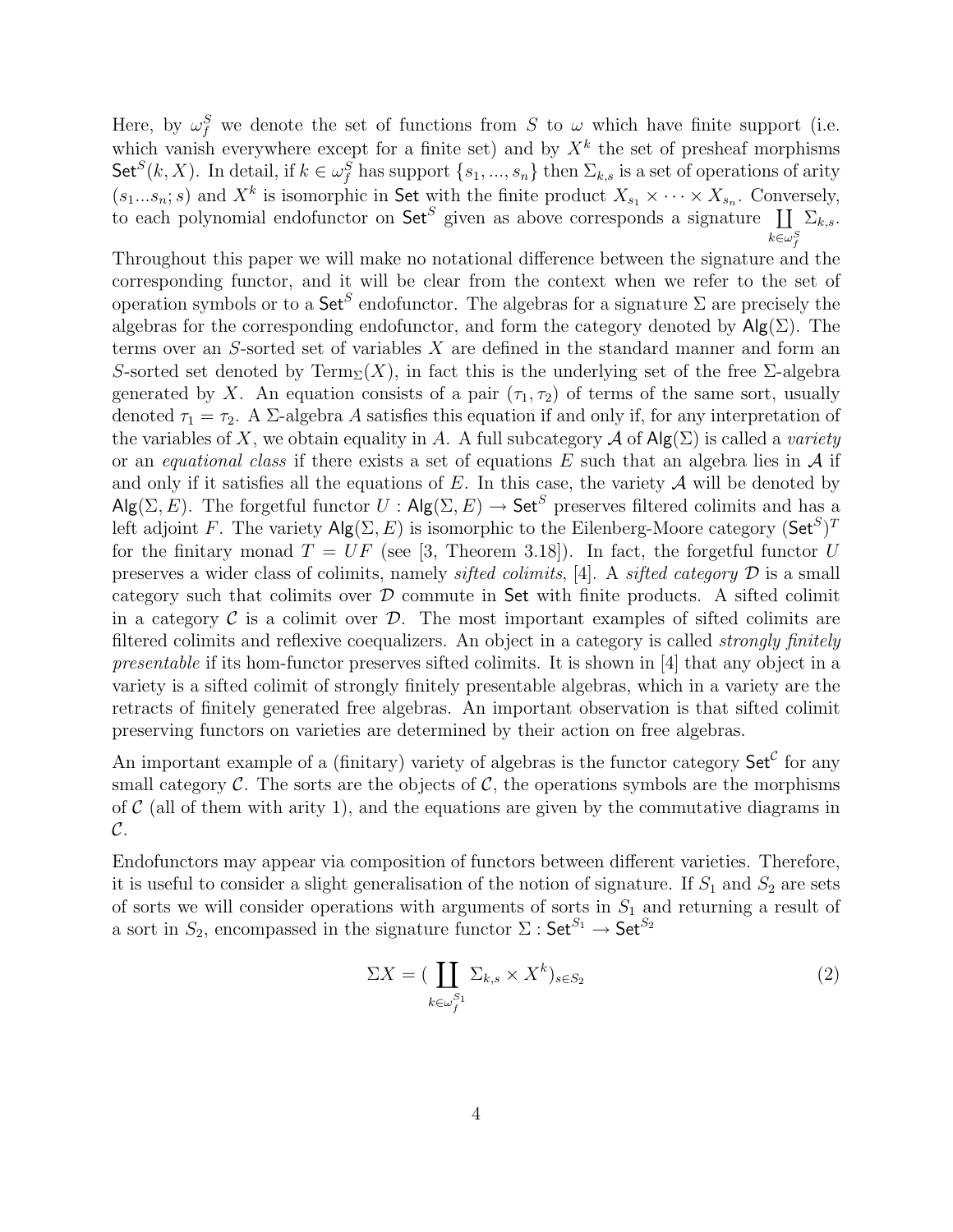# 3 Presenting algebras and functors

Before going into technicalities, we discuss a motivating example. It is relevant to Sections 5 and 6, but not to Section 4.

Motivation from Modal Logic The general idea is as follows. Just as coalgebras are given wrt a functor  $T$  on, say, Set, so are logics for coalgebras given by a functor  $L$  on, say, Boolean algebras. The following example shows how logics for coalgebras given in a more conventional style give rise to a functor on the category BA of Boolean algebras.

**Example 3.1.** Let  $T = \mathcal{P}$  be the covariant powerset functor. The modal logic **K** associated to P-coalgebras  $(=Kri pke$  frames) can be described by the functor L which maps a Boolean algebra A to the Boolean algebra LA freely generated by  $\{\Box a \mid a \in A\}$  modulo the relations  $\Box\top = \top$  and  $\Box(a \land b) = \Box a \land \Box b$ . We see that the modal operators appear as generators and the modal axioms as relations. Of course, from a logical point of view, we want the generators to be operations and the relations to be universally quantified equations. In other words, we need that the description of LA in terms of generators and relations is uniform in A. This is exactly captured by Definition 3.3 below.

The category  $\mathsf{Alg}(L)$  of algebras for the functor L is isomorphic to the category of Boolean algebras with operators, which constitute the standard algebraic semantics of  $\bf{K}$  in modal logic (see eq  $|7\rangle$ ). In particular, the initial L-algebra is the Lindenbaum-Tarski algebra of the modal logic **K**.

To simply replace a concrete modal logic by the corresponding functor is a powerful abstraction that makes a number of category theoretic methods available to modal logic. This section makes sure that the move from logics to functors is not an over-generalisation: Every suitable functor  $L$  will come from a modal logic in exactly the same way as in the example above. The reader who wants to know more about the relationship between T-coalgebras and L-algebras before reading this section might want to skip ahead to Section 6.2 or consult an introduction such as [26].

**Presenting Algebras and Functors** The notion of a finitary presentation by operations and equations for a functor was introduced in [10]. It generalises the notion of a presentation for an algebra, in the usual sense of universal algebra. An algebra  $A$  in a variety  $A$  is presented by a set of generators  $G$  and a set of equations  $E$ , if  $A$  is isomorphic to the free algebra on G, quotiented by the equations E. In a similar fashion, an endofunctor L on  $\mathcal A$  is presented by operations  $\Sigma$  and equations E, if for each object A of A, LA is isomorphic to the free algebra over  $\Sigma UA$  quotiented by the equations E. Below we extend this notion to the case of functors between possibly different many-sorted varieties.

A presentation for a (many-sorted) algebra in a variety  $A$  can be regarded as a coequalizer, as in the next definition. This category theoretical perspective will allow us to generalise this notion to functors.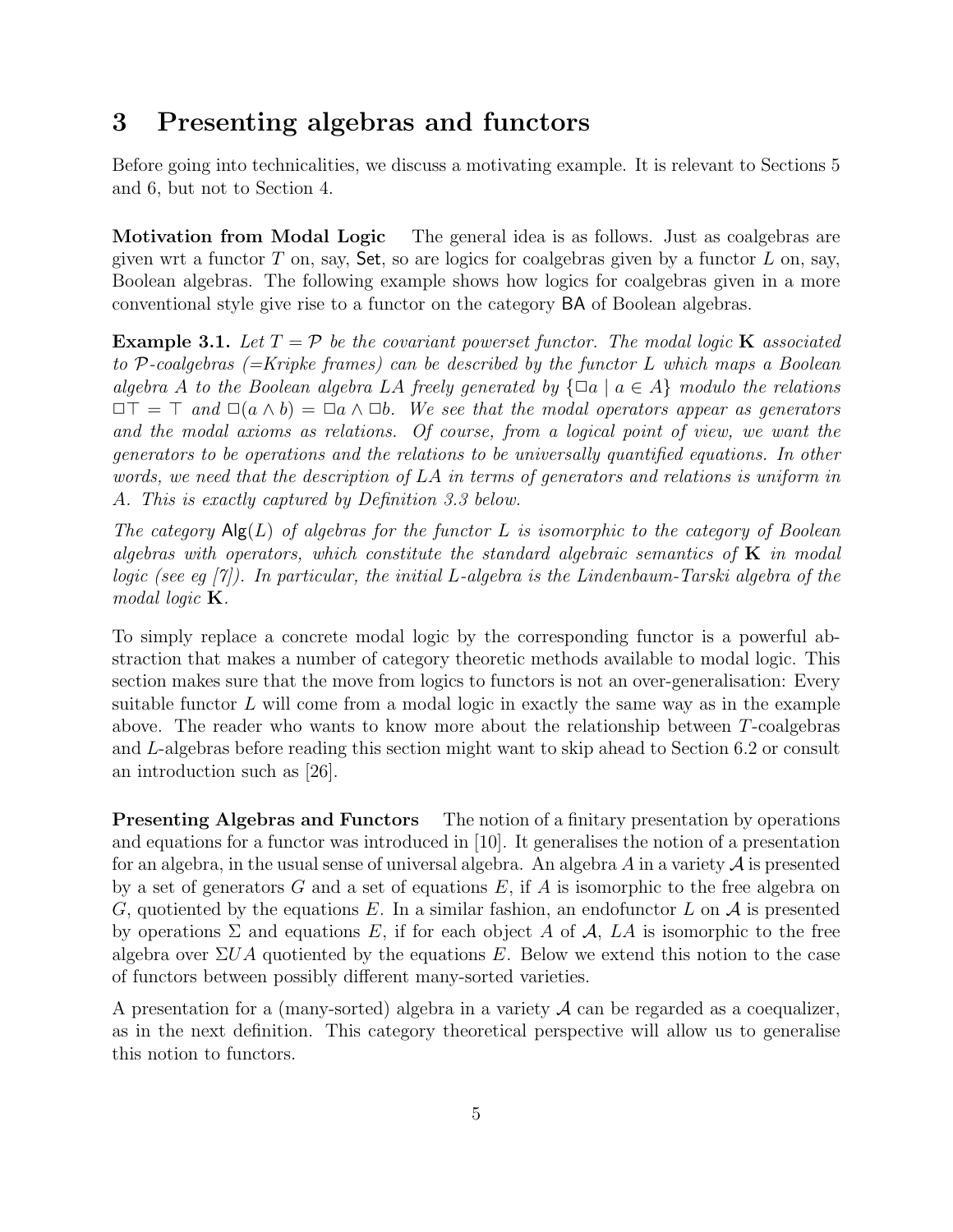**Definition 3.2.** Let A be a many-sorted algebra in a variety A. We say that  $(G, E)$  is a presentation for A if G is an S-sorted set of generators and  $E = (E_s)_{s \in S}$ ,  $E_s \subseteq (UFG)_s \times$  $(UFG)$ <sub>s</sub> is an S sorted set of equations such that  $q_A$  is the coequalizer of the following diagram:

$$
FE \stackrel{\pi_1^{\sharp}}{\underset{\pi_2^{\sharp}}{\longrightarrow}} FG \stackrel{q_A}{\rightarrow} A
$$
 (3)

The maps  $\pi_1^{\sharp}$  $_{1}^{\sharp}, \pi_{2}^{\sharp}$  are induced, via the adjunction, by the projections  $\pi_{1}, \pi_{2}$  of E on UFG.

Next we want to define a presentation for a functor  $L : A_1 \to A_2$  between many-sorted varieties. For  $i \in \{1,2\}$ , denote by  $S_i$  the set of sorts for  $\mathcal{A}_i$  respectively, by  $U_i : \mathcal{A}_i \to \mathsf{Set}^{S^i}$ the corresponding forgetful functor, and by  $F_i$  its left adjoint. We will do this in the same fashion as in [30] and [10], keeping in mind that we need to extend (3) uniformly: this means that the generators and equations for each  $LA$  will depend functorially on A. Suppose A is a many-sorted algebra in  $\mathcal{A}_1$ . The generators  $\Sigma U_1 A$  for the algebra LA will be given by a signature functor  $\Sigma$ : Set<sup>S<sub>1</sub></sup>  $\rightarrow$  Set<sup>S<sub>2</sub></sub> as in (2). The equations that we will consider are of</sup> rank 1, meaning that in the terms involved every variable is under the scope of precisely one operation symbol in  $\Sigma$ , and are given by an  $S_2$ -sorted set E. In detail, for each sort  $s \in S_2$ and each S<sub>1</sub>-sorted set of variables V with the property that  $\bigcup V_t$  is finite, we consider  $t \in S_1$ a set  $E_{V,s}$  of equations over the set V, of terms of sort s, which is defined as a subset of  $(U_2F_2\Sigma U_1F_1V)_s^2$ . Now take  $E_V = (E_{V,s})_{s \in S_2}$  and  $E = \bigcup$  $V \in \omega_f^{S_1}$  $E_V$ .

**Definition 3.3.** Let  $S_1, S_2$  be sets of sorts,  $A_1$  be an  $S_1$ -sorted variety and  $A_2$  be an  $S_2$ sorted variety. A presentation for a functor  $L : A_1 \to A_2$  is a pair  $(\Sigma, E)$  defined as above. A functor  $L : \mathcal{A}_1 \to \mathcal{A}_2$  is presented by  $(\Sigma, E)$ , if

(i) for every algebra  $A \in \mathcal{A}_1$ , there exists a morphism  $q_A : F_2 \Sigma U_1 A \rightarrow LA$  that is the joint coequalizer of the next diagram

$$
F_2 E_V \frac{\pi_1^{\sharp}}{\pi_2^{\sharp}} \mathcal{F}_2 \Sigma U_1 F_1 V \xrightarrow{\overline{F_2} \Sigma U_1 v^{\sharp}} F_2 \Sigma U_1 A \xrightarrow{q_A} LA \tag{4}
$$

taken after all finite sets of  $S_1$ -sorted variables V and all valuations  $v: V \to U_1 A$ . Here  $v^{\sharp}$ denotes the adjoint transpose of a valuation v.

(ii) for all morphisms  $f : A \rightarrow B$  the diagram commutes:

$$
F_2 \Sigma U_1 A \xrightarrow{q_A} LA
$$
  
\n
$$
F_2 \Sigma U_1 f \qquad Lf
$$
  
\n
$$
F_2 \Sigma U_1 B \xrightarrow{q_B} LB
$$
 (5)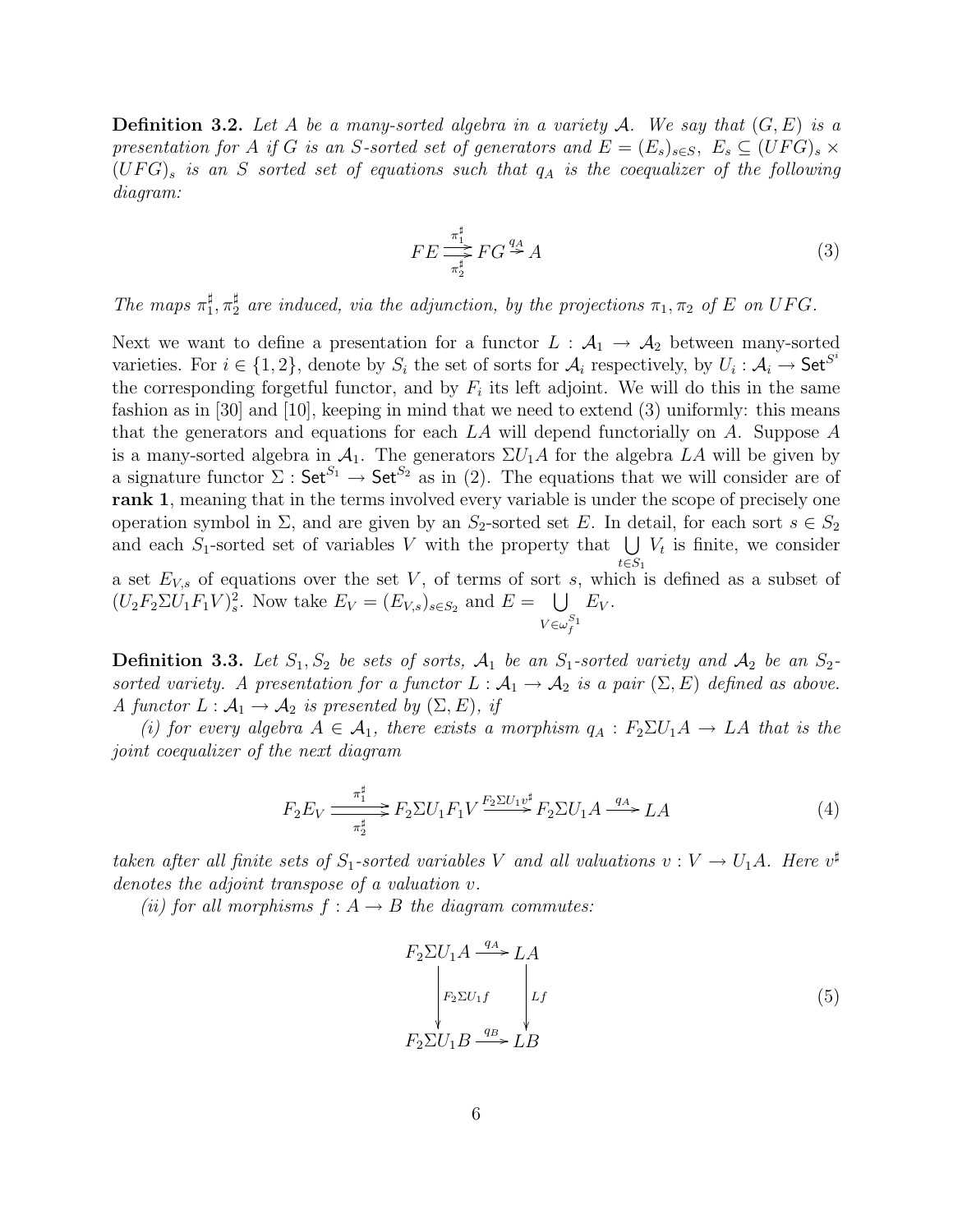The Equational Logic Induced by a Presentation of L If  $A = Alg(\Sigma_A, E_A)$  is an S-sorted variety and the endofunctor  $L : \mathcal{A} \to \mathcal{A}$  has a finitary presentation  $(\Sigma_L, E_L)$ , we can obtain an equational calculus for  $\mathsf{Alg}(L)$ , regarding the equations  $E_A$  and  $E_L$  as equations containing terms in  $\text{Term}_{\Sigma_{\mathcal{A}}+\Sigma_L}$ . First remark that formally, for an arbitrary set of variables V,  $E_{L,V}$  is a subset of the S-sorted set  $(UF\Sigma_L U F V)^2$ . But for each set X,  $UFX$  is a quotient of  $\text{Term}_{\Sigma_A}X$  modulo the equations. Thus, if we choose a representative for each equivalence class in  $UF\sum_L UFV$ , we can obtain a set of equations in  $\text{Term}_{\Sigma_{\mathcal{A}}} \Sigma_L \text{Term}_{\Sigma_{\mathcal{A}}} V$ . Using the natural map from  $\text{Term}_{\Sigma_{\mathcal{A}}} \Sigma_L \text{Term}_{\Sigma_{\mathcal{A}}} V$  to  $\text{Term}_{\Sigma_{\mathcal{A}} + \Sigma_L} V$ , we obtain a set of equations on terms Term<sub>Σ $A+ \Sigma_L V$ </sub>. By abuse of notation we will denote this set with  $E_L$  as well.

**Theorem 3.4.** Let  $\mathcal{A} = \mathsf{Alg}(\Sigma_{\mathcal{A}}, E_{\mathcal{A}})$  be an S-sorted variety and let  $L : \mathcal{A} \to \mathcal{A}$  be a functor presented by operations  $\Sigma_L$  and equations  $E_L$ . Then  $\mathsf{Alg}(L) \cong \mathsf{Alg}(\Sigma_{\mathcal{A}} + \Sigma_L, E_{\mathcal{A}} + E_L)$ .

*Proof.* We define a functor  $H : \mathsf{Alg}(L) \to \mathsf{Alg}(\Sigma_{\mathcal{A}} + \Sigma_L, E_{\mathcal{A}} + E_L)$ . Suppose  $\alpha : L_A \to A$ is an L-algebra. Then the underlying set of  $HA$  is defined to be  $UA$ .  $HA$  inherits the algebraic structure of A: the interpretation of the operation symbols of  $\Sigma_A$  is the same as in the algebra A and it satisfies the equations  $E_A$ . As far as the operation symbols of  $\Sigma_L$  are concerned, their interpretation is given by the composition:

$$
F\Sigma_L UA \xrightarrow{q_A} LA \xrightarrow{\alpha} A \tag{6}
$$

Explicitly, the interpretation of an operation symbol  $\sigma$  of arity  $(s_1 \ldots s_n; s)$  is the morphism  $\sigma^A: A_{s_1}\times\cdots\times A_{s_n}\to A_s$  defined by

$$
\sigma^A(x_1,\ldots,x_n)=\alpha(q_A((\sigma,x_1,\ldots,x_n)))
$$

Now it is clear that the equations  $E_L$  are satisfied in HA, because  $q_A$  is a coequalizer as in (4). If f is a morphism of L-algebras, we define  $Hf = f$  and we only have to check that  $f(\sigma(a_1,\ldots,a_k)) = \sigma(f(a_1),\ldots,f(a_k))$  for all  $\sigma \in \Sigma_L$ . But this follows from the fact the definition of the interpretation of the operations, the commutativity of diagram (5) and the fact that  $f$  is an  $L$ -algebra morphism.

Conversely, we define a functor  $J : Alg(\Sigma_{\mathcal{A}} + \Sigma_L, E_{\mathcal{A}} + E_L) \rightarrow Alg(L)$ . Suppose A is an algebra in  $\mathsf{Alg}(\Sigma_{\mathcal{A}} + \Sigma_L, E_{\mathcal{A}} + E_L)$ . The map  $\rho_A : \Sigma_L U A \to U A$  defined by:

$$
(\sigma_{(s_1\ldots s_n;s)}, x_{i_1}, \ldots, x_{i_n}) \mapsto \sigma_{(s_1\ldots s_n;s)}(x_{i_1}, \ldots, x_{i_n})
$$

induces a map  $\rho^{\sharp}$  $A^{\sharp}_{A}: F\Sigma_{L}UA \to A$ . The fact that equations  $E_{L}$  are satisfied implies that  $\rho^\sharp$  $A\atop A\circ\, F\Sigma_L U v^\sharp\, \circ\, \pi_1^\sharp\,\,=\,\, \rho^\sharp_A$  $^\sharp_A$  o  $F\Sigma_L U v^\sharp$  o  $\pi_2^\sharp$  $\frac{1}{2}$  as depicted in (7). But  $q_A$  is a coequalizer in  $\overline{Alg}(\Sigma_\mathcal{A}, E_\mathcal{A})$ , therefore there exists a morphism  $\alpha_A : LA \to A$  such that  $\alpha_A \circ q_A = \rho_A^{\sharp}$  $A^{\sharp}$ . We define JA to be the L-algebra  $\alpha_A$ . For any morphism  $f : A \to B$  in  $\mathsf{Alg}(\Sigma_A + \Sigma_L, E_A + E_L)$ we define  $Jf = U_0f$ , where  $U_0$ :  $\mathsf{Alg}(\Sigma_{\mathcal{A}} + \Sigma_L, E_{\mathcal{A}} + E_L) \to \mathsf{Alg}(\Sigma_{\mathcal{A}}, E_{\mathcal{A}})$  is the forgetful functor. This is well defined and we can check this easily by proving that the rightmost square of diagram (7) is commutative: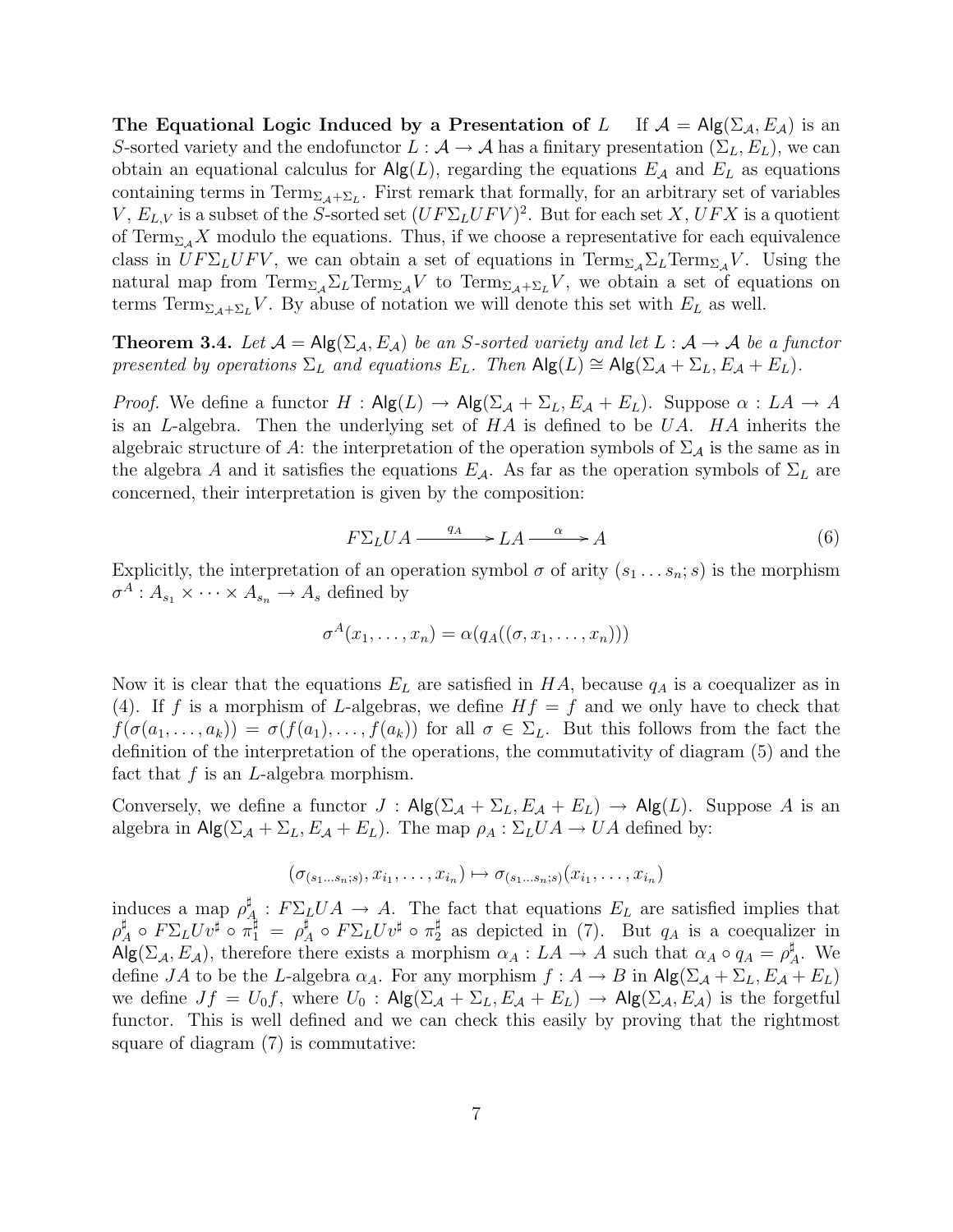$$
FE_L \xrightarrow{\pi_1^{\sharp}} F\Sigma_L UF \xrightarrow{\gamma_2^{\sharp}} F\Sigma_L UF \xrightarrow{\gamma_3^{\sharp}} F\Sigma_L U B \xrightarrow{q_A} LA - \xrightarrow{\alpha_A} A
$$
  
\n
$$
FE_L \xrightarrow{\pi_1^{\sharp}} F\Sigma_L UF \xrightarrow{\gamma} F\Sigma U v_2^{\sharp} \xrightarrow{\gamma} F\Sigma_L U B \xrightarrow{q_B} \xrightarrow{\gamma} L B - \xrightarrow{\alpha_B} B
$$
  
\n
$$
F\Sigma_L U B \xrightarrow{q_B} \xrightarrow{\gamma} B
$$
  
\n(7)

Now it is straightforward to check that  $J \circ H$  and  $H \circ J$  are the identities.

The Characterisation Theorem The characterisation theorem of endofunctors having finitary presentation was given in [30] for monadic categories over Set and it can be easily extended if we replace Set with the presheaf category Set<sup>S</sup>. The result holds even if we work with functors between different varieties.

**Theorem 3.5.** Let  $S_1, S_2$  be sets of sorts,  $A_1$  be an  $S_1$ -sorted variety and  $A_2$  be an  $S_2$ -sorted variety. For a functor  $L : A_1 \to A_2$  the following conditions are equivalent:

 $(i)$  L has a finitary presentation by operations and equations;

(ii) L preserves sifted colimits.

*Proof.* (i)  $\Rightarrow$  (ii). Assume L has a finitary presentation  $(\Sigma, E)$ . Let D be a sifted category and  $a_i: A_i \to A$  be a sifted colimit in  $A_1$ . Let  $d_i: LA_i \to B$  be an arbitrary cocone. As we have seen in the preliminaries, the corresponding forgetful functors and their left adjoints  $U_1, U_2, F_1, F_2$  preserve sifted colimits.  $\Sigma$  shares the same property because sifted colimits are computed point-wise and commute with finite products. Therefore we obtain that  $F_2 \Sigma U_1 a_i : F_2 \Sigma U_1 A_i \to F_2 \Sigma U_1 A$  is a colimiting cocone in  $A_2$ , hence there exists a map  $d: F_2 \Sigma U_1 A \to B$  such that  $d \circ F_2 \Sigma U_1 a_i = d_i \circ q_{A_i}$  for all  $i$  in  $D$ .

Choose an arbitrary S<sub>1</sub>-sorted set of variables  $V = (V_s)_{s \in S_1}$  such that  $\bigcup V_s$  is finite and a  $s \in S_1$ morphism  $v: V \to U_1 A$ . Since V is strongly finitely presented in the category  $\mathsf{Set}^{S_1}$ , and  $U_1$ preserves sifted colimits, we have that  $\mathsf{Set}^{S_1}(V, U_1 A)$  is the sifted colimit of  $\mathsf{Set}^{S_1}(V, U_1 A_i)$ . In particular there exists an index i and a morphism  $v_i: V \to U_1 A_i$  such that  $v = U_1 a_i \circ v_i$ . From the fact that  $q_{A_i}$  is a joint coequalizer, it follows that d makes the bottom line of diagram (8) commutative.

$$
F_2 \Sigma U_1 A_i
$$
  
\n
$$
F_2 \Sigma U_1 v_i^{\sharp}
$$
  
\n
$$
F_2 \Sigma U_1 a_i
$$
  
\n
$$
F_2 \Sigma U_1 a_i
$$
  
\n
$$
F_2 \Sigma U_1 a_i
$$
  
\n
$$
F_2 \Sigma U_1 a_i
$$
  
\n
$$
F_2 \Sigma U_1 a_i
$$
  
\n
$$
F_2 \Sigma U_1 a_i
$$
  
\n(8)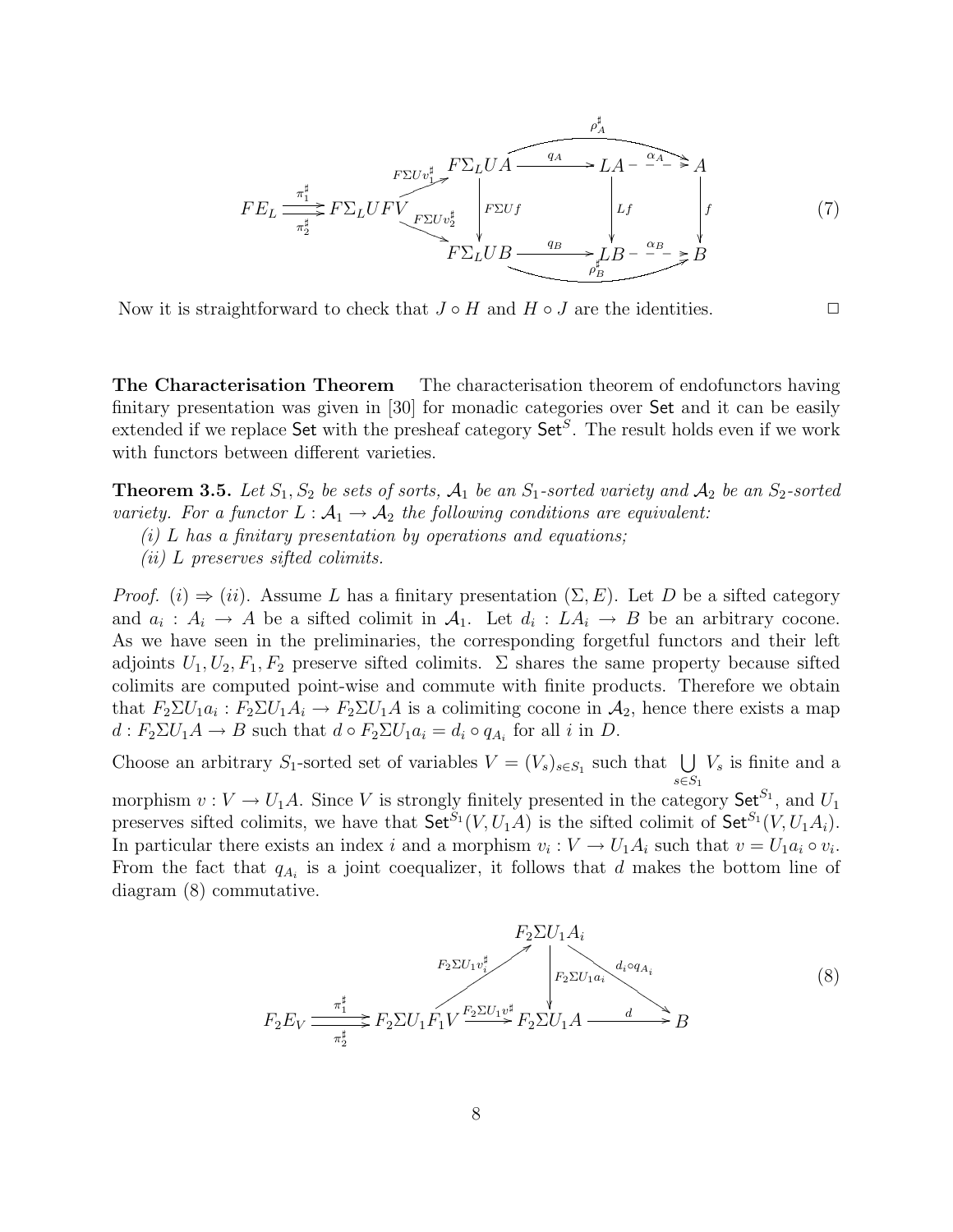Using that  $q_A$  is a joint coequalizer, we obtain  $b : LA \to B$  such that  $b \circ q_A = d$ . Now it is immediate to check that diagram (9) is commutative, and this shows that the cocone  $La_i: LA_i \to LA$  is universal.

$$
F_2 \Sigma U_1 A_i \xrightarrow{q_{A_i}} LA_i
$$
\n
$$
F_2 \Sigma U_1 A_i \xrightarrow{q_A} LA
$$
\n
$$
A
$$
\n
$$
B
$$
\n(9)

 $(ii) \Rightarrow (i)$  Being a sifted colimit preserving functor, L is determined by its values on finitely generated free algebras. Given  $k \in \omega_f^{S_1}$  with support  $\{s_1, \ldots, s_n\}$  and given  $s \in S_2$ we can view the elements of the set  $(U_2L\tilde{F_1k})_s$  as operations symbols which take  $k(s_i)$ arguments of sort  $s_i$  for all  $1 \leq i \leq n$  and return a result of sort s. More explicitly we can consider for all algebras A the map  $r_A$  given component-wise by:

$$
\coprod_{k \in \omega_f^S} (U_2 L F_1 k)_s \times (U_1 A)^k \xrightarrow{r_{A,s}} (U_2 L A)_s
$$
\n
$$
(\sigma, x) \mapsto (U_2 L \epsilon_A \circ U_2 L F_1 x)_s (\sigma)
$$
\n
$$
(10)
$$

where  $\epsilon_A : F_1U_1A \to A$  is the counit of the adjunction. In the definition of the map  $r_{A,s}$  we have interpreted x as a morphism in  $\mathsf{Set}^{S_1}(k, U_1 A)$ . Now the operations that we will consider are encompassed in the functor  $\Sigma: \mathsf{Set}^{S_1} \to \mathsf{Set}^{S_2}$  defined by

$$
\Sigma X = \left( \coprod_{k \in \omega_j^{S_1}} (U_2 L F_1 k)_s \times X^k \right)_{s \in S_2} \tag{11}
$$

Note that r is a natural transformation from  $\Sigma U_1$  to  $U_2L$ .

For an arbitrary  $S_1$ -sorted set of variables V, the equations are induced by the map  $r_{F_1V}$ :  $\Sigma U_1 F_1 V \rightarrow U_2 L F_1 V$  as in (10), more precisely  $E_V$  is defined to be the kernel pair of the map  $Ur_{F_1V}^{\sharp}: U_2F_2\Sigma U_1F_1V \to U_2LF_1V$ . We will prove that L is presented by  $(\Sigma, E)$ . For all  $k \in \omega_f^{S_1}$  the following diagram is a split coequalizer because  $E_k$  is a kernel pair.

$$
E_k \underbrace{\overbrace{\pi_1}_{\pi_2} \qquad \qquad } U_2 F_2 \Sigma U_1 F_1 k}_{t} \underbrace{U_2 r_{F_1 k}^{\sharp}}_{s} U_2 L F_1 k \tag{12}
$$

One can check that it follows that

$$
U_2 F_2 E_k \underbrace{\xrightarrow{U_2 \pi_1^{\sharp}} U_2 F_2 \Sigma U_1 F_1 k} \xrightarrow{U_2 r_{F_1 k}^{\sharp}} U_2 L F_1 k} \xrightarrow{U_2 F_2 E_2 U_1 F_1 K} \tbinom{13}{s}
$$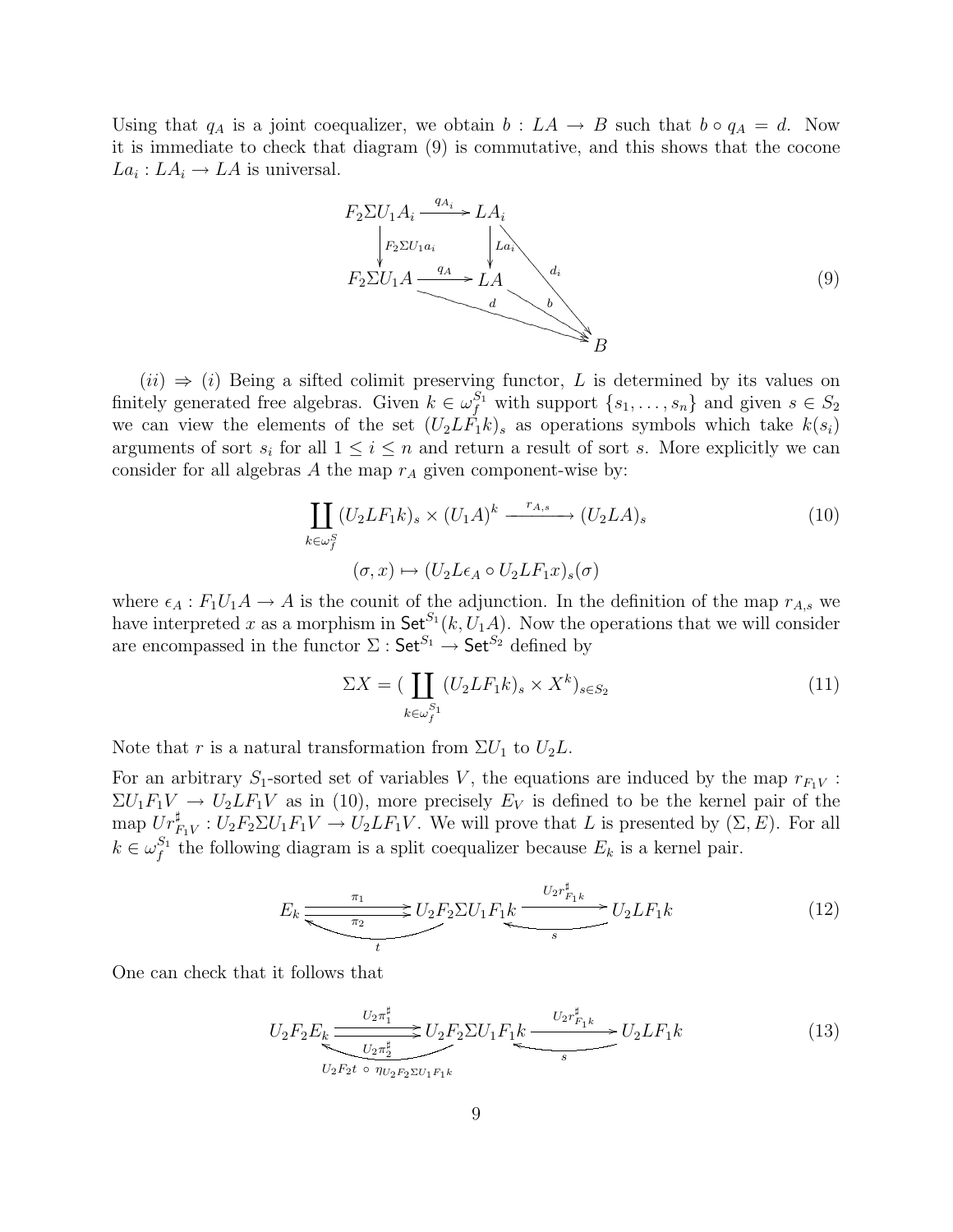is again a split coequalizer.  $U_2$  is a monadic functor, hence it creates split coequalizers, and we obtain that

$$
F_2 E_k \xrightarrow{\pi_1^{\sharp}} F_2 \Sigma U_1 F_1 k \xrightarrow{\tau_{F_1 k}^{\sharp}} L F_1 k \tag{14}
$$

is a coequalizer. Now it is straightforward to show that

$$
F_2 E_V \frac{\pi_1^{\sharp}}{\pi_2^{\sharp}} F_2 \Sigma U_1 F_1 V \xrightarrow{\pi_2^{\sharp}} F_2 \Sigma U_1 F_1 k \xrightarrow{r_{F_1k}^{\sharp}} L F_1 k \tag{15}
$$

is a joint coequalizer. This proves that  $L$  coincides on finitely generated algebras with the functor presented by the finitary presentation  $(\Sigma, E)$ , and therefore it is presented by  $(\Sigma, E).$ 

## 4 Equational logic for higher-order abstract syntax

Syntax with variable binders cannot be captured as an initial algebra in the usual way. But Fiore, Plotkin and Turi [14] (see also Hofmann [21] and Gabbay and Pitts [15]) showed that this is possible if one moves from algebras for a functor on Set to algebras for a functor on a suitable presheaf category. In particular, they showed that  $\lambda$ -terms up to  $\alpha$ -equivalence form an initial algebra for a functor. These functors generalise the notion of a signature, but a notion of equational theory for these algebras is missing in [14] (but see the more recent work [13]).

This section starts from the observation that a category of presheaves is a many-sorted variety. From Theorem 3.5 we know that a large class of functors on presheaf categories have a presentation. To illustrate an application of Theorem 3.4 we give an equational presentation of the variety of ' $\lambda$ -algebras' of [14]. Canonical representatives for  $\lambda$ -terms up to  $\alpha$ -equivalence can be obtained in different ways, for example, using the method of de Bruijn levels or the method of de Bruijn indices. Using the method of de Bruijn levels, normal forms up to  $\alpha$ -equivalence are obtained by specifying well-formedness rules for  $\lambda$ terms within a context:

$$
\frac{1 \leq i \leq n}{x_1, \dots, x_n \vdash x_i} \quad , \quad \frac{x_1, \dots, x_n, x_{n+1} \vdash t}{x_1, \dots, x_n \vdash \lambda x_{n+1} \cdot t} \quad , \quad \frac{x_1, \dots, x_n \vdash t_1 \quad x_1, \dots, x_n \vdash t_2}{x_1, \dots, x_n \vdash t_1 t_2} \tag{16}
$$

The appropriate notion to encompass contexts and the operations allowed on them is the full subcategory F of Set with objects  $\underline{n} = \{1, \ldots, n\}$  and  $\underline{0} = \emptyset$ . The equivalence classes of  $\lambda$ -terms over a countable set of variables  $V = \{x_1, x_2, \dots\}$  form a presheaf in Set<sup>F</sup>, which we will denote by  $\Lambda V_{\alpha}$ . Explicitly  $\Lambda V_{\alpha}(n)$  is defined as the set of equivalence classes of  $\lambda$ -terms with the free variables contained in the set  $\{x_1, \ldots, x_n\}$ . For any morphism  $\rho : \underline{n} \to \underline{m}$ ,  $\Lambda V_{\alpha}(\rho)$  acts on an equivalence class of a term by substituting the free variables  $x_i$  with  $x_{\rho(i)}$ . More generally we can work with an arbitrary presheaf of variables  $V$  and again we can see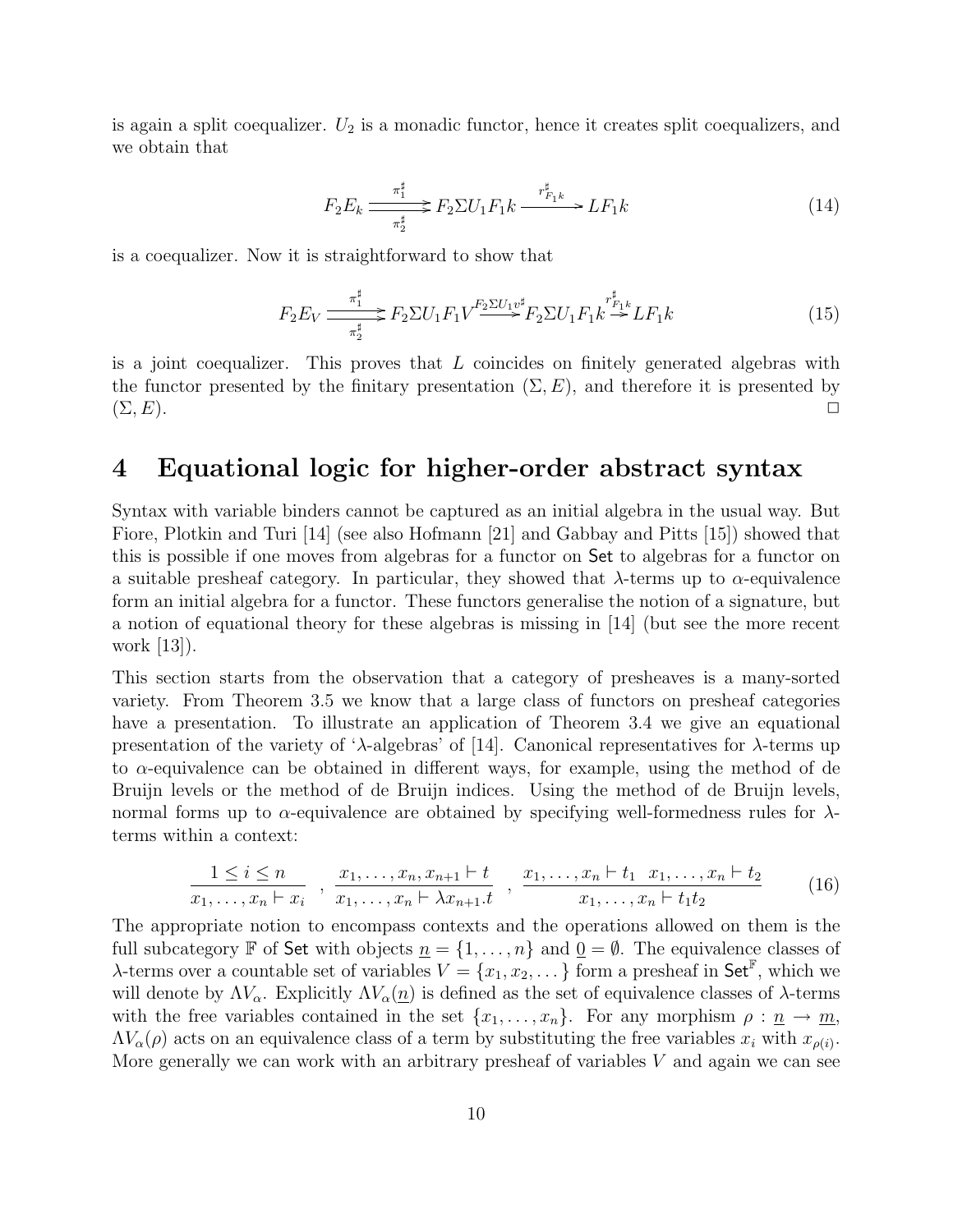that the  $\lambda$ -terms over V form a presheaf in Set<sup>F</sup>. Contexts, which correspond to natural numbers, stratify  $\lambda$ -terms up to  $\alpha$ -equivalence, and we can capture this by regarding them as the set of sorts. As we have seen in Section 2,  $\mathcal{A} = \mathsf{Set}^{\mathbb{F}}$  is a many-sorted unary variety, the sorts being the set of objects of F, which is isomorphic to the set of non-negative integers N. For this many-sorted variety we denote by  $U : \overline{\mathcal{A}} \to \mathsf{Set}^{\mathbb{N}}$  the forgetful functor and by  $F : \mathsf{Set}^{\mathbb{N}} \to \mathcal{A}$  its left adjoint.

We endow  $F$  with the coproduct structure:

$$
\frac{1}{\sqrt[3]{new}}
$$
\n
$$
\underline{n} \xrightarrow{i} \underline{n+1}
$$
\n(17)

where i is the inclusion and  $new(1) = n+1$ . The type constructor for context extension can be defined as a functor  $\delta : A \to A$  given by  $\delta A(n) = A(n+1)$  and

$$
\delta(A)(f) = A(f + id_1) \tag{18}
$$

for all  $A \in \mathcal{A}$  and for all maps f in  $\mathbb{F}$ . Let  $L : \mathcal{A} \to \mathcal{A}$  be the functor given by

$$
LX = \delta X + X \times X \tag{19}
$$

If  $V$  is a presheaf (of variables), then an immediate consequence of Theorem 2.1 of [14] states that  $\Lambda V_{\alpha}$  is the free L-algebra over V. We obtain the algebraic structure of  $\Lambda V_{\alpha}$  by giving an equational presentation for  $\mathsf{Alg}(L)$ , arising from a finitary presentation of the functor L and an equational presentation of the variety A.

# 4.1 An equational presentation for  $A = Set^{\mathbb{F}}$

An exhaustive presentation of  $\mathcal A$  can be obtained if we take an operation symbol for each morphism in  $\mathbb F$  and if we consider all the equations induced by the composition of morphisms. We can find a more elegant presentation of  $A$  with countably many operations and equations, if we can find a countable set of functions which generate all the functions of  $\mathbb F$  and a countable set of equations, large enough to prove that any two representations of a function in terms of the generators are equivalent via these equations. Formally, the set of sorts will consist of the non-negative integers. We will consider a signature consisting only of unary operation symbols, whose arity is specified below:

$$
\begin{array}{ll}\n\sigma_n^{(i)}: n \to n & 1 \le i < n & n > 1 \\
w_n: n \to n+1 & n \ge 0 & \\
c_n: n+1 \to n & n > 0 \\
\sigma_0: 0 \to 0 & \n\end{array} \tag{20}
$$

The intended interpretation is the following:  $\sigma_n^{(i)}$  corresponds to the transposition  $\sigma_n^{(i)}$  =  $(i, i + 1)$  of the set  $\underline{n}$ ,  $c_n$  corresponds to the contraction  $c_n : \underline{n+1} \to \underline{n}$  defined by  $c_n(i) = i$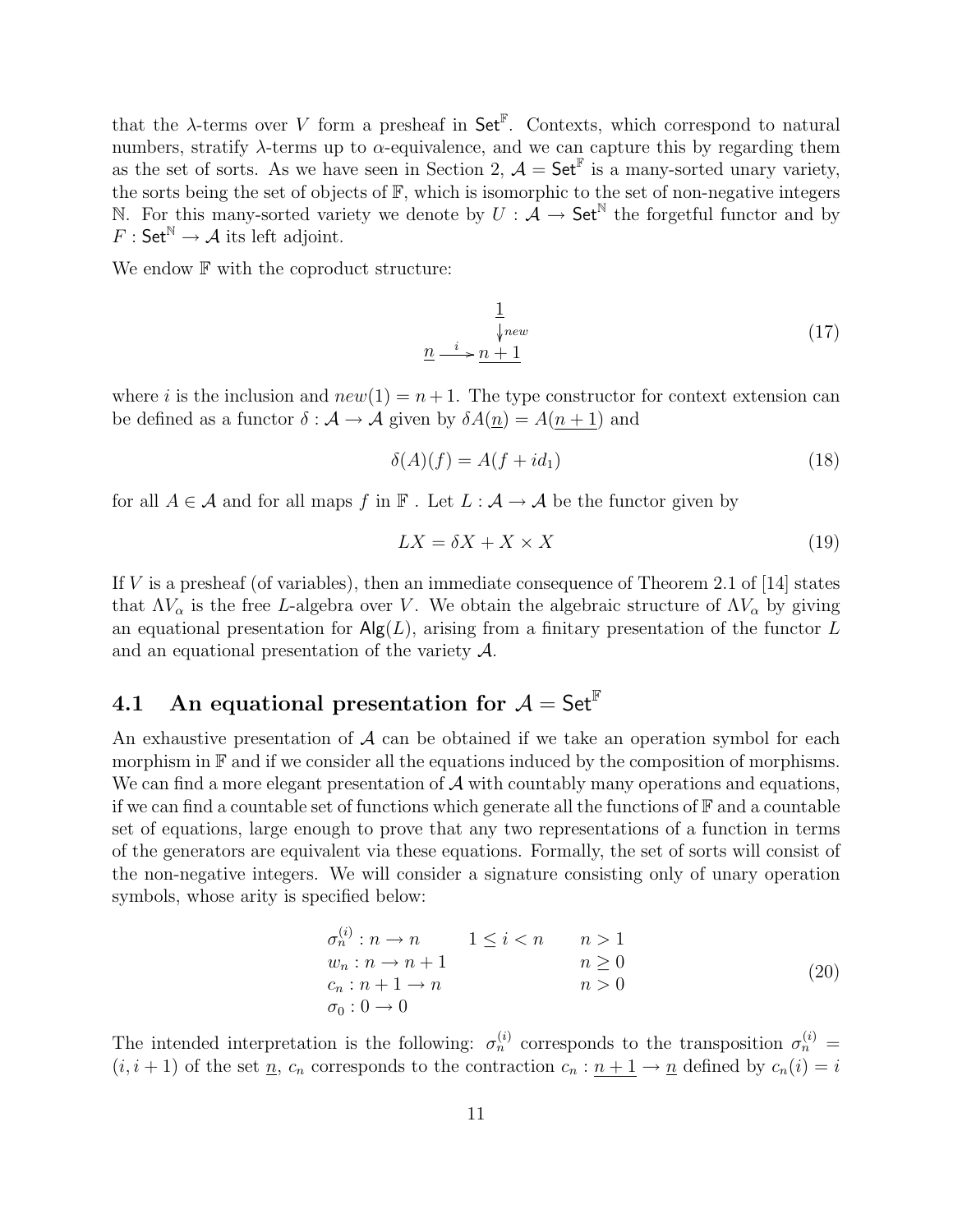for  $i \leq n$  and  $c_n(n+1) = n$ , and  $w_n$  to the inclusion  $w_n$  of  $\underline{n}$  into  $n+1$ .  $\sigma_0$  corresponds to the empty map on  $\emptyset$ . In what follows, we will use the same notation for the operation symbols and for the corresponding morphisms in  $\mathbb{F}$ , and it should be clear from the context which one we refer to.

Firstly, we consider the equations coming from the presentation of the symmetric group, see for example [36]:

$$
\begin{array}{ll}\n(\sigma_n^{(i)})^2 = id_n & 1 \le i < n \\
\sigma_n^{(i)} \sigma_n^{(j)} = \sigma_n^{(j)} \sigma_n^{(i)} & j \ne i \pm 1; 1 \le i, j < n \\
(\sigma_n^{(i)} \sigma_n^{(i+1)})^3 = id_n & 1 \le i < n - 1\n\end{array} \tag{E_1}
$$

Each permutation of the set  $\underline{n}$  can be written as a composition of transpositions  $\sigma_n^{(i)}$  and we choose for each permutation such a representation. The permutations that will appear in equation (E9) below, should be regarded as abbreviations of their representation in terms of the corresponding  $\sigma_n^{(i)}$ .

Secondly, we use the next set of equations:

$$
c_n \sigma_{n+1}^{(n)} = c_n
$$
\n
$$
c_n w_n = id_n
$$
\n
$$
\sigma_{n+1}^{(i)} w_n = w_n \sigma_n^{(i)}
$$
\n
$$
\sigma_{n+2}^{(n+1)} w_{n+1} w_n = w_{n+1} w_n
$$
\n
$$
\sigma_n^{(i)} c_n = c_n \sigma_{n+1}^{(i)}
$$
\n
$$
c_n \sigma_{n+1}^{(n)} \sigma_{n+1}^{(n)} w_n = \sigma_n^{(n-1)} w_{n-1} c_{n-1}
$$
\n
$$
c_n \sigma_{n+1}^{(n-1)} \sigma_{n+2}^{(n)} = c_n c_{n+1}
$$
\n
$$
c_n c_{n+1} \sigma_{n+2}^{(n)} = c_n c_{n+1}
$$
\n
$$
c_n (2, n-1) (1, n) w_{n-1} c_{n-1} (2, n-1) (1, n) = n \ge 4
$$
\n
$$
(E_8)
$$
\n
$$
m \ge 2
$$
\n
$$
m \ge 4
$$
\n
$$
E_9
$$

We define  $E_A$  to be the set of all the equations of the form  $(E_1)-(E_9)$ .

In order to apply Theorem 3.4 we are now going to prove that we have indeed a presentation of  $\mathcal{A} = \mathsf{Set}^{\mathbb{F}}$ . We will use a known presentation of the monoid of functions from  $\underline{n}$  to  $\underline{n}$ , for  $n \geq 4$ , given by Aizenštat [6].

**Theorem 4.1.**  $\mathcal{A} = \mathsf{Set}^{\mathbb{F}}$  is isomorphic to  $\mathsf{Alg}(\Sigma_{\mathcal{A}}, E_{\mathcal{A}})$  with  $\Sigma_{\mathcal{A}}$  given by (20) and  $E_{\mathcal{A}}$  given by  $(E_1)$ - $(E_9)$ .

*Proof.* Given a functor  $G : \mathbb{F} \to$  Set we will construct a  $(\Sigma_{\mathcal{A}}, E_{\mathcal{A}})$ -algebra. For each  $n \in \mathbb{N}$ consider  $G(\underline{n})$  as the set of elements of sort n. The operations corresponding to  $\sigma_n^{(i)}$ ,  $c_n$ and  $w_n$  are given by  $G(\sigma_n^{(i)})$ ,  $G(c_n)$  and  $G(w_n)$  respectively. It is not difficult to check that  $(G(\underline{n}))_{n\in\mathbb{N}}$  is indeed a  $(\Sigma_{\mathcal{A}}, E_{\mathcal{A}})$ -algebra, as all the equations  $(E_1)$ - $(E_9)$  are satisfied by the corresponding functions in F.

Conversely, starting with a  $(\Sigma_{\mathcal{A}}, E_{\mathcal{A}})$ -algebra  $(A_n)_{n\in\mathbb{N}}$  we will construct a functor  $G : \mathbb{F} \to$ Set. On objects we define  $G(\underline{n})$  to be  $A_n$ . We define  $G(\sigma_n^{(i)})$ ,  $G(c_n)$  and  $G(w_n)$  to be the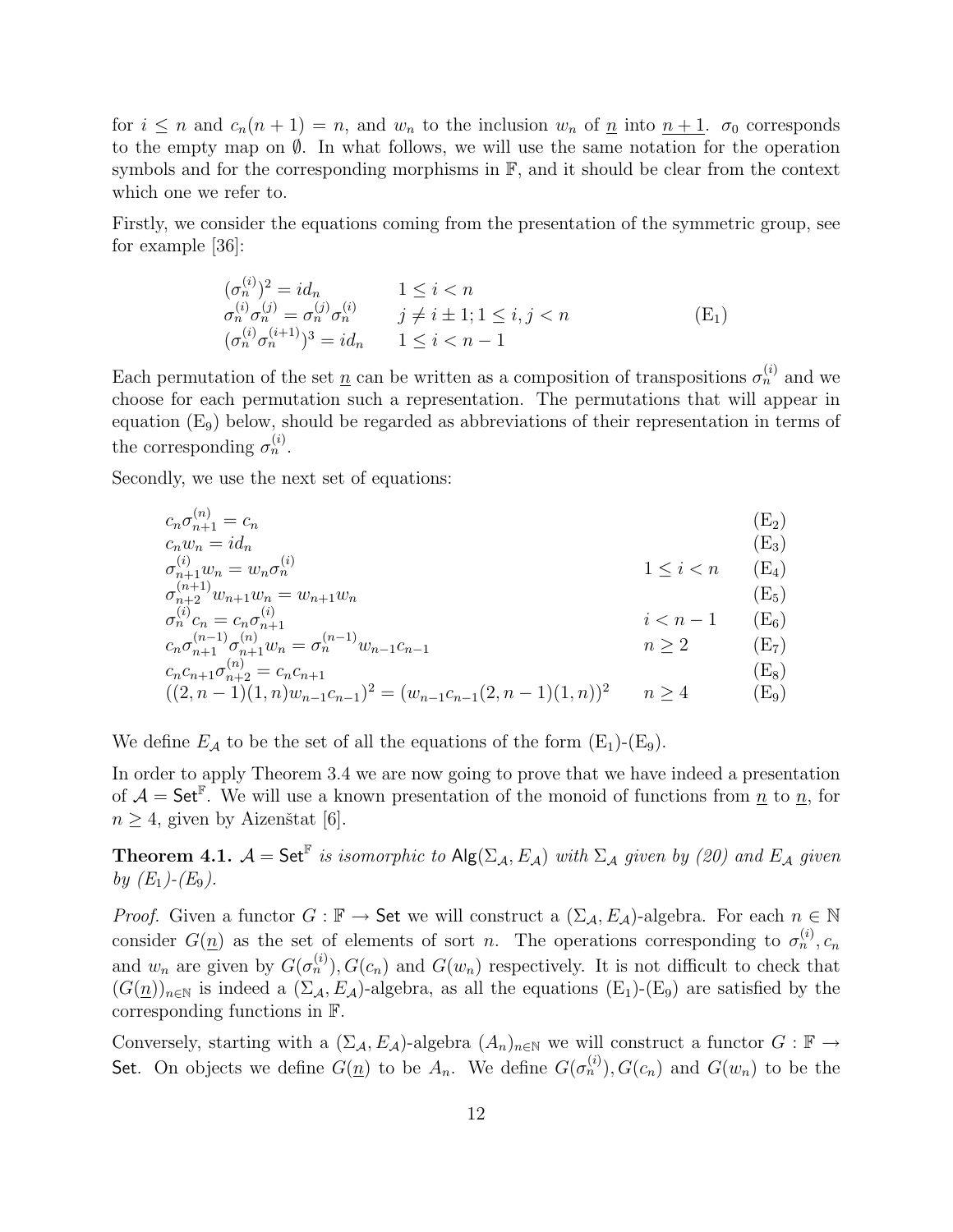interpretation of  $\sigma_n^{(i)}$ ,  $c_n$  and  $w_n$  respectively. We can define  $G(f)$  for any map f of  $\mathbb F$  if we prove that any morphism in  $\mathbb F$  can be written as a composition of functions of the form  $\sigma_n^{(i)}$ ,  $c_n$  and  $w_n$ . We can conclude that G is a well-defined functor once we show that any two such representations of a function f as composition of the generators  $\sigma_n^{(i)}$ ,  $c_n$  and  $w_n$ , are equivalent using the equations  $(E_1)$ - $(E_9)$ .

Let us prove that any function in  $\mathbb F$  can be generated using only functions of the form  $\sigma_n^{(i)}$ ,  $c_n$ ,  $w_n$ . We will use several lemmas, which will be proved at the end of the section.

**Lemma 4.2.** Let n be a natural number such that  $n \geq 4$ . For each function  $f: \underline{n} \to \underline{n}$  we can choose a canonical representation in terms of  $\sigma_n^{(i)}$  and  $a_n = w_{n-1}c_{n-1}$ , and any other representation in terms of  $\sigma_n^{(i)}$  and  $a_n$  can be reduced to this canonical one using  $E_{\mathcal{A}}$ .

For all positive integers n, k such that  $n \geq k$ , we call a k-partition of n a k-tuple  $p =$  $(i_1, \ldots, i_k)$  such that  $i_1 + \cdots + i_k = n$  and  $1 \leq i_1 \leq \cdots \leq i_k$ . For any k-partition p of n we denote by  $N_{n,k}^p : \underline{n} \to \underline{n}$  the function which maps the first  $i_1$  elements of  $\underline{n}$  to 1, the next  $i_2$ elements to 2 and so on, the last  $i_k$  elements to k. By Lemma 4.2, if  $n \geq 4$  then  $N_{n,k}^p$  has a canonical representation in terms of  $\sigma_n^{(i)}$  and  $w_{n-1}c_{n-1}$ .

Each function  $f: \underline{n} \to \underline{m}$  determines a k-partition of n denoted by  $p_f$ , where k is the cardinal of the image of f. There are exactly k nonempty sets among  $f^{-1}(1), \ldots, f^{-1}(m)$ , and the sum of their cardinalities is n. It is easy to see that there exist permutations  $\pi_n$  of the set  $\underline{n}$ and  $\pi_m$  of the set  $\underline{m}$ , such that:

$$
f = \pi_m w_{m-1} \dots w_k c_k \dots c_{n-1} N_{n,k}^{p_f} \pi_n \quad \text{if } n \ge 4
$$

or

$$
f = \pi_m w_{m-1} \dots w_k c_k \dots c_{n-1} \pi_n \quad \text{if } 1 \le n < 4
$$

We use here the convention that if  $k = m$  then no inclusions will appear in the equation above, and similarly if  $k = n$  we don't have any contractions. We have shown that any map f has a representation using the generators.

Let us consider another representation of  $f$  as composition of generators. We have a corresponding sequence of operation symbols, let us denote it by R.

**Lemma 4.3.** R can be reduced to a sequence of the form  $\pi'_m w_{m-1} \dots w_k g$  where g is a sequence of transpositions and contractions and  $\pi'_m$  is a sequence of transpositions of sort m.

Let us first consider the case  $n \geq 4$ . There exists a permutation  $\tau : \underline{k} \to \underline{k}$  such that we have the following equalities in F:

$$
\pi'_m w_{m-1} \dots w_k \tau = \pi_m w_{m-1} \dots w_k \tag{21}
$$

$$
\tau^{-1}g = c_k \dots c_{n-1} N_{n,k}^{p_f} \pi_n \tag{22}
$$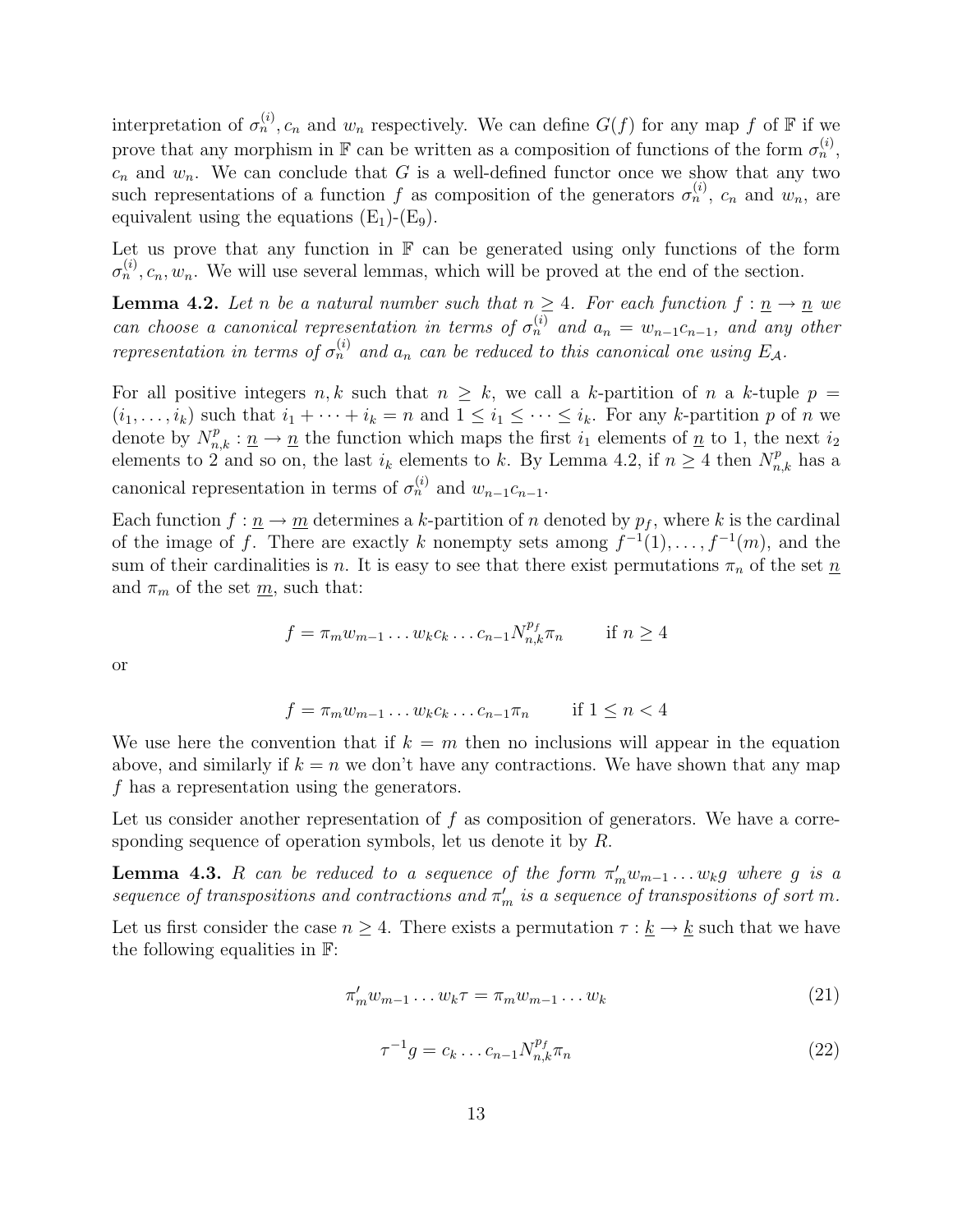This holds because both  $\pi'_m w_{m-1} \dots w_k$  and  $\pi_m w_{m-1} \dots w_k$  are injective maps from <u>k</u> to <u>m</u>, and their image is the image of  $f$ . If we restrict the co-domain of these maps to the image of f, we obtain two bijective maps, and  $\tau$  is obtained by composing the latter with the inverse of the former. Let us notice that  $(22)$  implies that the following equality is also true in  $\mathbb{F}$ . Here we use the fact that the image of  $N_{n,k}^{\tilde{p}_f}$  is exactly <u>k</u>.

$$
w_{n-1} \dots w_k \tau^{-1} g \pi_n^{-1} = N_{n,k}^{p_f} \tag{23}
$$

Notice that if (23) is derivable from the equations, then so is (22); we have to apply  $(E_3)$ for  $n - k$  times. Therefore it is enough to show that we can derive (21) and (23) from the equations  $E_A$ . The first follows from the next lemma. We only have to apply  $(E_4)$  and multiply with  $(\pi_m)^{-1}$ .

**Lemma 4.4.** If the equality  $\tau_m w_{m-1} \dots w_k = w_{m-1} \dots w_k$  holds in  $\mathbb{F}$ , where  $\tau_m$  is a permutation on  $\underline{m}$ , then the equality can be deduced from  $E_A$ .

In order to prove  $(23)$ , recall that q is a sequence of transpositions and contractions, and since it has arity  $n \to k$ , it must contain precisely  $n - k$  contractions. From the next lemma it follows that  $w_{n-1} \dots w_k \tau^{-1} g \pi_n^{-1}$  can be reduced to an expression in terms of  $\sigma_n^{(i)}$  and  $w_{n-1}c_{n-1}$ .

**Lemma 4.5.** If h is a sequence which contains only transpositions and exactly  $n - k$  contractions, then  $w_{n-1} \ldots w_k h$  can be reduced to an expression written only in terms of transpositions of the form  $\sigma_n^{(i)}$  and  $a_n = w_{n-1}c_{n-1}$ .

Now we can apply Lemma 4.2 and we obtain that  $w_{n-1} \dots w_k \tau^{-1} g \pi_n^{-1}$  can be reduced to  $N_{n,k}^{p_f}$  via the equations  $E_{\mathcal{A}}$ . The proof is complete for  $n \geq 4$ .

If  $n = 1$  then the fact that any two representations of f are equivalent via  $E_A$  derives from Lemma 4.4.

Assume  $n = 2$ . Using Lemma 4.3,  $c_1 = c_1 \sigma_2^{(1)}$  $_2^{(1)}$  and  $(E_4)$  we obtain that any representation of f can be reduced to the form  $f = \pi_m w_{m-1} \dots w_1 c_1$  where  $\pi_m$  is a sequence of transpositions of the form  $\sigma_m^{(i)}$ . If  $\tau_m w_{m-1} \dots w_1 c_1$  is a different representation of f, then the equality  $\pi_m w_{m-1} \dots w_1 = \tau_m w_{m-1} \dots w_1$  holds in F, because  $c_1$  is surjective. The conclusion of the proposition follows easily from Lemma 4.4.

If  $n = 3$  then we have three possible cases:

- 1. If the image of f has three elements then any representation of f can be reduced to the form  $\pi_m w_{m-1} \dots w_3$ , and we can apply Lemma 4.4.
- 2. The image of  $f$  has two elements. Then any representation of  $f$  can be reduced to one of the form  $\pi_m w_{m-1} \dots w_3 c_2 \sigma_3^{(1)}$ <sup>(1)</sup> if  $f(1) = f(3)$  or  $\pi_m w_{m-1} \dots w_3 c_2 \sigma_3^{(1)} \sigma_3^{(2)}$  $j_3^{(2)}$  if  $f(1) = f(2)$  or  $\pi_m w_{m-1} \dots w_3 c_2$  if  $f(2) = f(3)$ . In either case we can deduce that the representations are equivalent by a similar reasoning as above, using Lemma 4.4.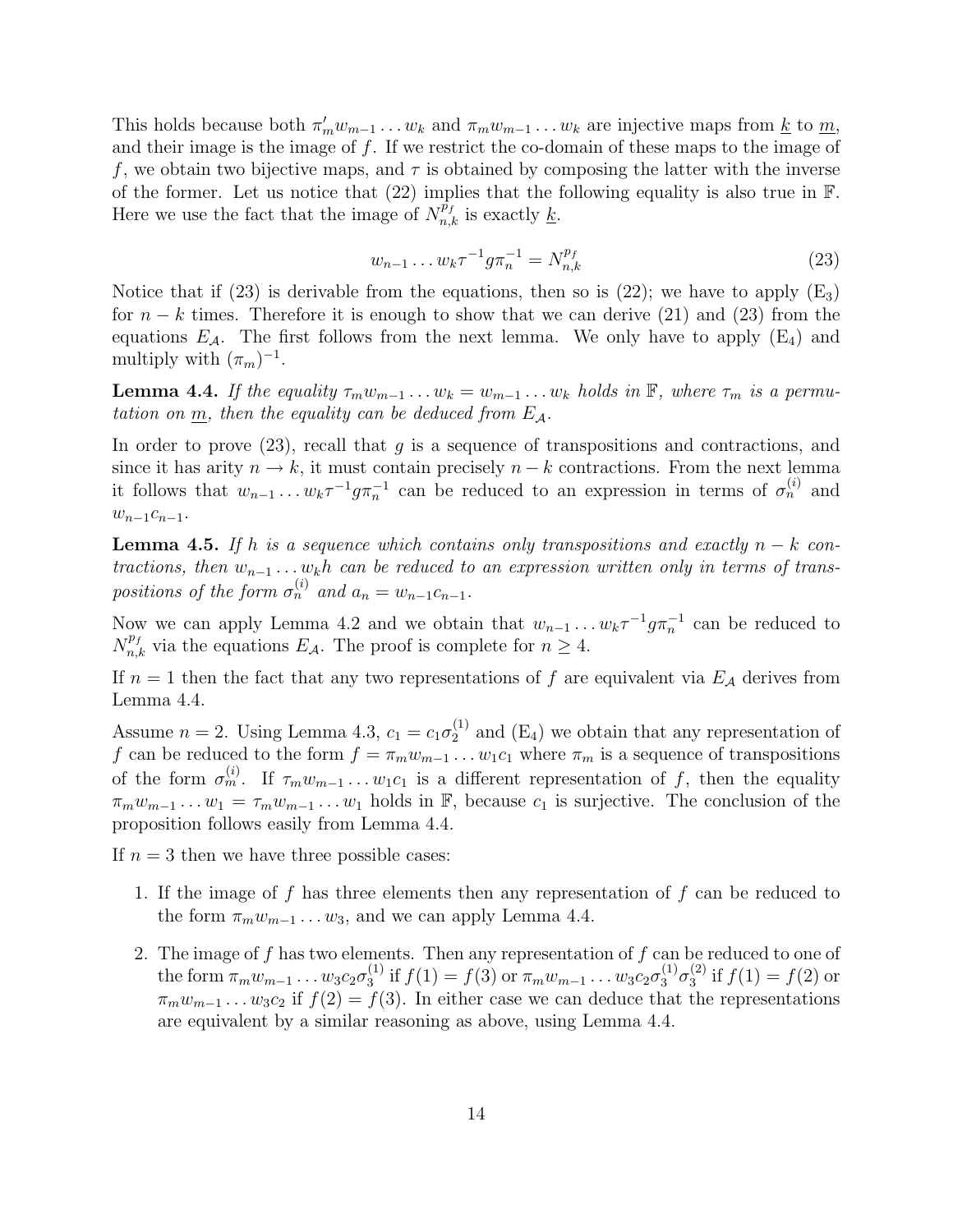3. Finally if the image of  $f$  has one element, then any representation of  $f$  can be reduced to the form  $\pi_m w_{m-1} \dots w_1 c_1 c_2$  using (E<sub>8</sub>) and (E<sub>2</sub>). We conclude again using Lemma 4.4.

 $\Box$ 

**Proof of Lemma 4.2** Let n be a positive integer such that  $n > 4$ . Aizenstat [6], gives a presentation of the monoid of functions from  $n$  to  $n$  using the generators of the symmetric group and an additional generator:

$$
A = \left(\begin{array}{cccc} 1 & 2 & 3 & \dots & n \\ 1 & 1 & 3 & \dots & n \end{array}\right)
$$

Apart from the relations used in the presentation of the symmetric group, Aizenštat proves that the following seven relations are enough to present the monoid:

$$
A\sigma_n^{(1)} = \sigma_n^{(3)} A\sigma_n^{(3)} = (3, 4, \dots, n)A(3, 4, \dots, n) = [(1, n)A]^2 = A
$$

$$
[\sigma_n^{(2)} A]^2 = A\sigma_n^{(2)} A = [A\sigma_n^{(2)}]^2
$$
(24)

$$
[\sigma_n^{(2)}(1,n)A]^2 = [A\sigma_n^{(2)}(1,n)]^2
$$

We will use the fact that  $A = (1, n-1)(2, n)w_{n-1}c_{n-1}(1, n-1)(2, n)$ . Using Aizenstat's result we can find a representation of f in terms of  $\sigma_n^{(i)}$  and  $a_n = w_{n-1}c_{n-1}$ . It only remains to check that the relations (24) can be deduced from  $E_A$ . Indeed,  $A\sigma_n^{(1)} = A$  can be deduced from  $(E_2)$ . From  $(E_4)$  and  $(E_6)$  one can deduce that:

$$
\sigma_n^{(i)} w_{n-1} c_{n-1} = w_{n-1} c_{n-1} \sigma_n^{(i)} \qquad \text{for } 1 \le i < n-2 \tag{25}
$$

But  $(1, n-1)(2, n)\sigma_n^{(3)}(1, n-1)(2, n)$  and  $(1, n-1)(2, n)(3, 4, \ldots n)(1, n-1)(2, n)$  are permutations which leave invariant  $n-1$  and n, so they can be represented in terms of  $\sigma_n^{(i)}$  for  $1 \leq i < n-2$ . Therefore we obtain:

$$
(1, n-1)(2, n)\sigma_n^{(3)}(1, n-1), (2, n)w_{n-1}c_{n-1} = w_{n-1}c_{n-1}(1, n-1)(2, n)\sigma_n^{(3)}(1, n-1), (2, n)
$$

or equivalently  $\sigma_n^{(3)} A \sigma_n^{(3)} = A$ . Similarly  $(3, 4, \ldots, n) A(3, 4, \ldots, n) = A$  can be derived from  $E_A$ .

It is not difficult to prove that  $((1, n)A)^2 = A$  can be obtained from (25) and  $(\sigma_n^{(n-2)} w_{n-1} c_{n-1})^2 = w_{n-1} c_{n-1}$ . The latter can be deduced as follows:

$$
\sigma_n^{(n-2)} w_{n-1} c_{n-1} \sigma_n^{(n-2)} w_{n-1} c_{n-1} =
$$
\n
$$
\stackrel{\text{(E4)}}{=} w_{n-1} \sigma_{n-1}^{(n-2)} c_{n-1} w_{n-1} \sigma_{n-1}^{(n-2)} c_{n-1} =
$$
\n
$$
\stackrel{\text{(E3)}}{=} w_{n-1} \sigma_{n-1}^{(n-2)} \sigma_{n-1}^{(n-2)} c_{n-1} =
$$
\n
$$
\stackrel{\text{(E1)}}{=} w_{n-1} c_{n-1}
$$
\n
$$
w_{n-1} c_{n-1}
$$
\n
$$
(26)
$$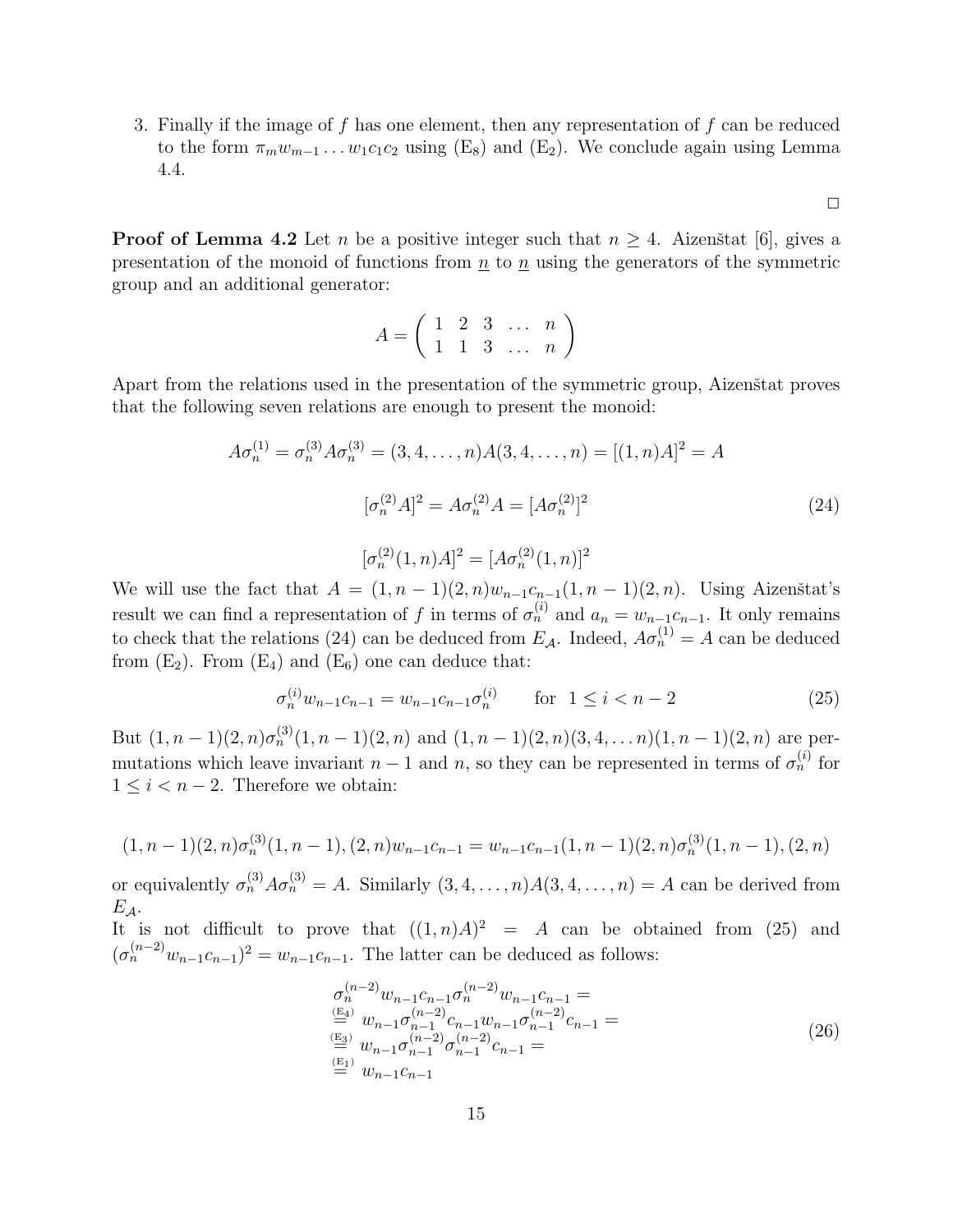Similarly the relations  $[\sigma_n^{(2)}A]^2 = A\sigma_n^{(2)}A = [A\sigma_n^{(2)}]^2$  follow from (25) and:

$$
[(n-2,n)w_{n-1}c_{n-1}]^{2} = [w_{n-1}c_{n-1}(n-2,n)]^{2} = w_{n-1}c_{n-1}(n-2,n)w_{n-1}c_{n-1}
$$

which are proved below. Firstly, we have:

$$
w_{n-1}c_{n-1}\sigma_n^{(n-2)}\sigma_n^{(n-1)}\sigma_n^{(n-2)}w_{n-1}c_{n-1} =
$$
  
\n
$$
\stackrel{(E_4)}{=} w_{n-1}(c_{n-1}\sigma_n^{(n-2)}\sigma_n^{(n-1)}w_{n-1})\sigma_{n-1}^{(n-2)}c_{n-1} =
$$
  
\n
$$
\stackrel{(E_7)}{=} w_{n-1}\sigma_{n-1}^{(n-2)}w_{n-2}c_{n-2}\sigma_{n-1}^{(n-2)}c_{n-1} =
$$
  
\n
$$
\stackrel{(E_4),(E_2)}{=} \sigma_n^{(n-2)}w_{n-1}w_{n-2}c_{n-2}c_{n-1}
$$
\n(27)

Now, using (27) we get:

$$
\begin{array}{l}\n(\sigma_n^{(n-2)}\sigma_n^{(n-1)}\sigma_n^{(n-2)}w_{n-1}c_{n-1})^2 = \\
\stackrel{(27)}{=} \sigma_n^{(n-2)}\sigma_n^{(n-1)}\sigma_n^{(n-2)}\sigma_n^{(n-2)}w_{n-1}w_{n-2}c_{n-2}c_{n-1} = \\
\stackrel{(E_1)}{=} \sigma_n^{(n-2)}\sigma_n^{(n-1)}w_{n-1}w_{n-2}c_{n-2}c_{n-1} = \\
\stackrel{(E_5)}{=} \sigma_n^{(n-2)}w_{n-1}w_{n-2}c_{n-2}c_{n-1} = \\
\stackrel{(27)}{=} w_{n-1}c_{n-1}\sigma_n^{(n-2)}\sigma_n^{(n-1)}\sigma_n^{(n-2)}w_{n-1}c_{n-1}\n\end{array} \tag{28}
$$

Similarly:

$$
(w_{n-1}c_{n-1}\sigma_n^{(n-2)}\sigma_n^{(n-1)}\sigma_n^{(n-2)})^2 =
$$
  
\n
$$
(\frac{2\pi}{\pi})\sigma_n^{(n-2)}w_{n-1}w_{n-2}c_{n-2}c_{n-1}\sigma_n^{(n-2)}\sigma_n^{(n-1)}\sigma_n^{(n-2)} =
$$
  
\n
$$
(\frac{E_8}{\pi})\sigma_n^{(n-2)}w_{n-1}w_{n-2}c_{n-2}c_{n-1}\sigma_n^{(n-1)}\sigma_n^{(n-2)} =
$$
  
\n
$$
(\frac{E_2}{\pi})\sigma_n^{(n-2)}w_{n-1}w_{n-2}c_{n-2}c_{n-1}\sigma_n^{(n-2)} =
$$
  
\n
$$
(\frac{E_8}{\pi})\sigma_n^{(n-2)}w_{n-1}w_{n-2}c_{n-2}c_{n-1} =
$$
  
\n
$$
(\frac{2\pi}{\pi})w_{n-1}c_{n-1}\sigma_n^{(n-2)}\sigma_n^{(n-1)}\sigma_n^{(n-2)}w_{n-1}c_{n-1}
$$
  
\n
$$
(\frac{2\pi}{\pi})\sigma_n^{(n-2)}w_{n-1}c_{n-1}\sigma_n^{(n-2)}w_{n-1}c_{n-1}
$$

The last of Aizenstat's equations follows from  $(E_9)$  and  $(25)$ .

**Proof of Lemma 4.3** Let us consider the first  $w_l$  which appears from left to right in R. We will prove that we can reduce R such that either  $w_l$  disappears or in front of it there are only transpositions. Assume that there are some contractions in front of  $w_l$ . If R has the form ...  $c_l w_l$ ... then it can be reduced by  $(E_3)$  and  $w_l$  disappears. Otherwise, R has the form  $\dots c_l \sigma_{l+1}^{(i_1)} \dots \sigma_{l+1}^{(i_j)} w_l \dots$  We will prove that this can be reduced to  $\dots c_l w_l \dots$  or to  $c_l \sigma_{l+1}^{(l-1)} \sigma_{l+1}^{(l)} w_l \ldots$ . We are in at least one of the following six possible cases:

- 1.  $i_j < l$  or  $i_1 < l 1$ . Then R can be further transformed using either (E<sub>4</sub>) or (E<sub>6</sub>) to an expression such that the number of transpositions between  $c_l$  and  $w_l$  is reduced by one.
- 2.  $i_j = l$  and  $j = 1$ . Then  $w_l$  disappears as  $c_l \sigma_{l+1}^{(l)} w_l$  can be reduced using  $(E_2)$  to  $c_l w_l$ and further to  $id_l$ , using  $(E_3)$ .
- 3.  $i_j = l$  and  $j = 2$  and R has the form  $\dots c_l \sigma_{l+1}^{(l-1)} \sigma_{l+1}^{(l)} w_l \dots$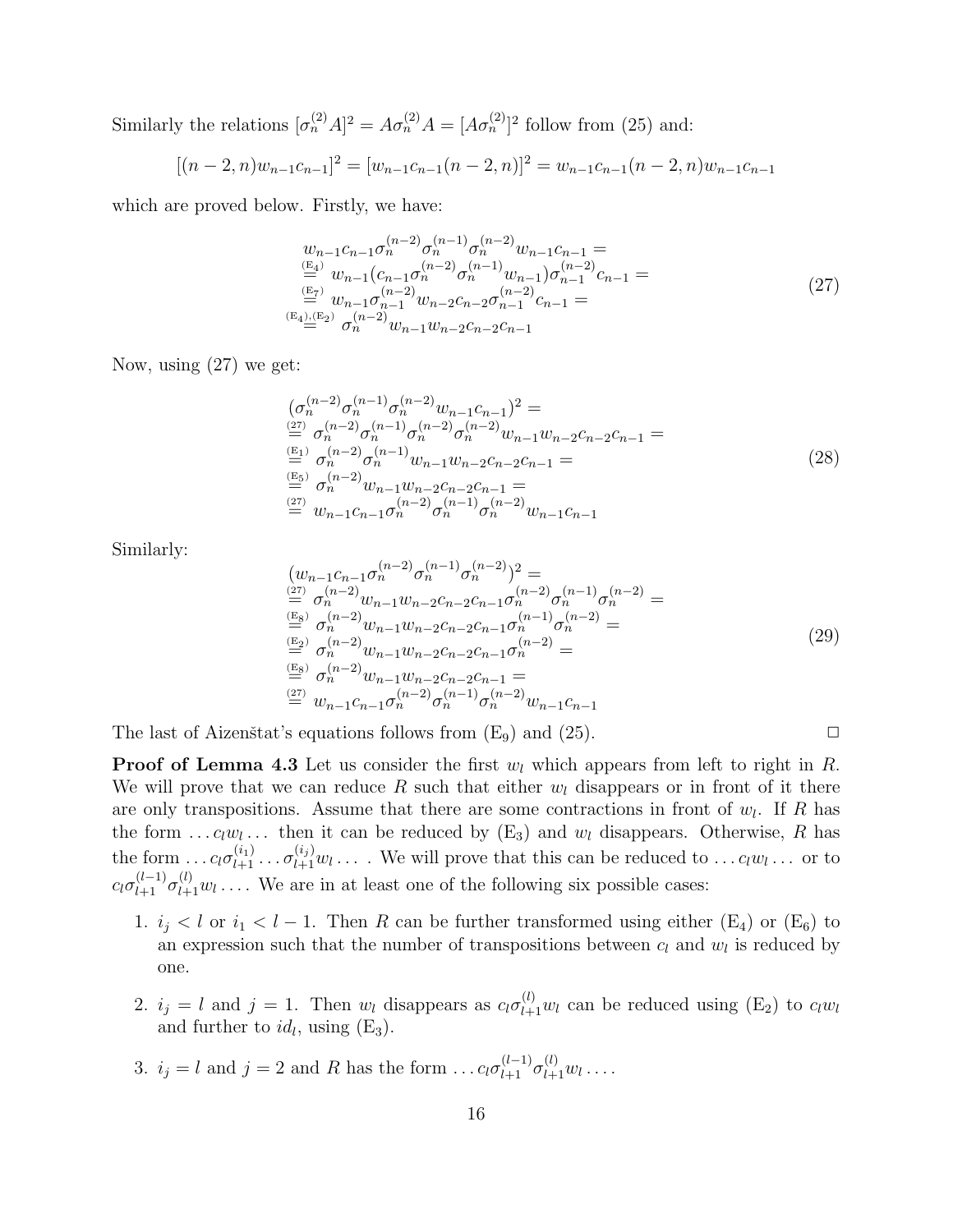4.  $j > 1$  and there exists h such that  $1 \leq h < j - 1$ ,  $i_{h+1} = i_h - 1$  and  $i_{r+1} = i_r + 1$  for all  $r > h$ . In this case using  $(E_1)$  we have that

$$
\sigma_{l+1}^{(i_h)} \sigma_{l+1}^{(i_{h+1})} \sigma_{l+1}^{(i_{h+2})} \sigma_{l+1}^{(i_{h+3})} \dots \sigma_{l+1}^{(i_j)} w_l =
$$
\n
$$
= \sigma_{l+1}^{(i_h)} \sigma_{l+1}^{(i_h-1)} \sigma_{l+1}^{(i_h)} \sigma_{l+1}^{(i_h+1)} \dots \sigma_{l+1}^{(i_j)} w_l =
$$
\n
$$
= \sigma_{l+1}^{(i_h-1)} \sigma_{l+1}^{(i_h)} \sigma_{l+1}^{(i_h-1)} \sigma_{l+1}^{(i_h+1)} \dots \sigma_{l+1}^{(i_j)} w_l =
$$
\n
$$
= \sigma_{l+1}^{(i_h-1)} \sigma_{l+1}^{(i_h)} \sigma_{l+1}^{(i_h+1)} \dots \sigma_{l+1}^{(i_j)} \sigma_{l+1}^{(i_{h-1})} w_l =
$$
\n
$$
= \sigma_{l+1}^{(i_h-1)} \sigma_{l+1}^{(i_h)} \sigma_{l+1}^{(i_h+1)} \dots \sigma_{l+1}^{(i_j)} w_l \sigma_{l+1}^{(i_h-1)}
$$
\n(30)

so the number of transpositions between  $c_l$  and  $w_l$  is reduced by one.

5.  $j > 1$  and there exists h such that  $1 \leq h < j$  and  $i_{h+1} > i_h + 1$  and  $i_{r+1} = i_r + 1$  for all  $h < r \leq j-1$ . In this case we have that  $i_h < l$  so we can apply  $(E_1)$  and  $(E_4)$  to get:

$$
\sigma_{l+1}^{(i_h)} \sigma_{l+1}^{(i_{h+1})} \dots \sigma_{l+1}^{(i_j)} w_l = \sigma_{l+1}^{(i_{h+1})} \sigma_{l+1}^{(i_h)} \dots \sigma_{l+1}^{(i_j)} w_l \n= \sigma_{l+1}^{(i_{h+1})} \sigma_{l+1}^{(i_{h+2})} \dots \sigma_{l+1}^{(i_j)} \sigma_{l+1}^{(i_h)} w_l \n= \sigma_{l+1}^{(i_{h+1})} \sigma_{l+1}^{(i_{h+2})} \dots \sigma_{l+1}^{(i_j)} w_l \sigma_{l+1}^{(i_h)}
$$
\n(31)

6. j > 1 and there exists h such that  $1 \leq h < j - 1$  and  $i_{h+1} < i_h - 1$  and  $i_{r+1} = i_r + 1$ for all  $h < r \leq j-1$ . In this case we have that  $\sigma_{l+1}^{(i_h)}$  commutes with  $\sigma_{l+1}^{(i_{h+s})}$  for s such that  $i_{h+s} < i_h - 1$ . This case can be reduced to the case (4) above and so, also in this case the number of transpositions between  $c_l$  and  $w_l$  decreases.

We can conclude that repeating the reductions as above we can either make  $w_l$  disappear or reduce R to the form  $\dots c_l \sigma_{l+1}^{(l-1)} \sigma_{l+1}^{(l)} w_l \dots$  In the latter case we can apply  $(E_7)$  and R can be transformed to  $\ldots \sigma_l^{(l-1)} w_{l-1} c_{l-1} \ldots$ . So either  $w_l$  disappears, or the first w to appear in the new sequence is  $w_{l-1}$  and it has a smaller number of contractions in front of it, compared to  $w_l$ . Continuing this procedure we can reduce R to a sequence in which the first w which appears (if there is any) has no contractions in front of it. Now we can apply the same algorithm to reduce the remaining part of  $R$ . So we will get an expression of the form  $\tau_{m'}w_{m'-1}\dots\tau_{k'}w_{k'}g$ , where g has only transpositions and contractions and  $\tau_{m'},\dots,\tau_{k'}$  are sequences of transpositions of the form  $\sigma_{m'}^{(i)}, \ldots, \sigma_{k'}^{(i)}$  $\chi^{(i)}_{k'}$  respectively. But whenever we have w followed by a transposition, we can apply  $(E_4)$  to move the transposition in front of w. So in the end R can be reduced to an expression of the form  $\theta_{m'}w_{m'-1} \dots w_{k'}g$ . It only remains to notice that we must have  $m = m'$  and  $k = k'$ . The first equality holds because of the arity of R. Moreover we must have that  $f = \theta_{m'} w_{m'-1} \dots w_{k'} g$ . Since g is a surjective map and  $\theta_{m'}w_{m'-1} \ldots w_{k'}$  is injective, we must have that the cardinality of the image of g is the same as that of the image of f, namely k. We conclude the  $w_{k'}$  must have arity  $k \to k+1$ , thus  $k = k'$ . The contract of the contract of the contract of the contract of the contract of the contract of the contract of the contract of the contract of the contract of the contract of the contract of the contract of the contrac

**Proof of Lemma 4.4** Since the equality  $\tau_m w_{m-1} \dots w_k = w_{m-1} \dots w_k$  holds in  $\mathbb{F}$ , we deduce that  $\tau_m$  leaves invariant the elements  $1, \ldots, k$ , therefore, using  $(E_1)$  we can express  $\tau_m$  as a composition of j transposition of the form  $\sigma_m^{(i)}$  where  $i \geq k+1$ . The proof is by induction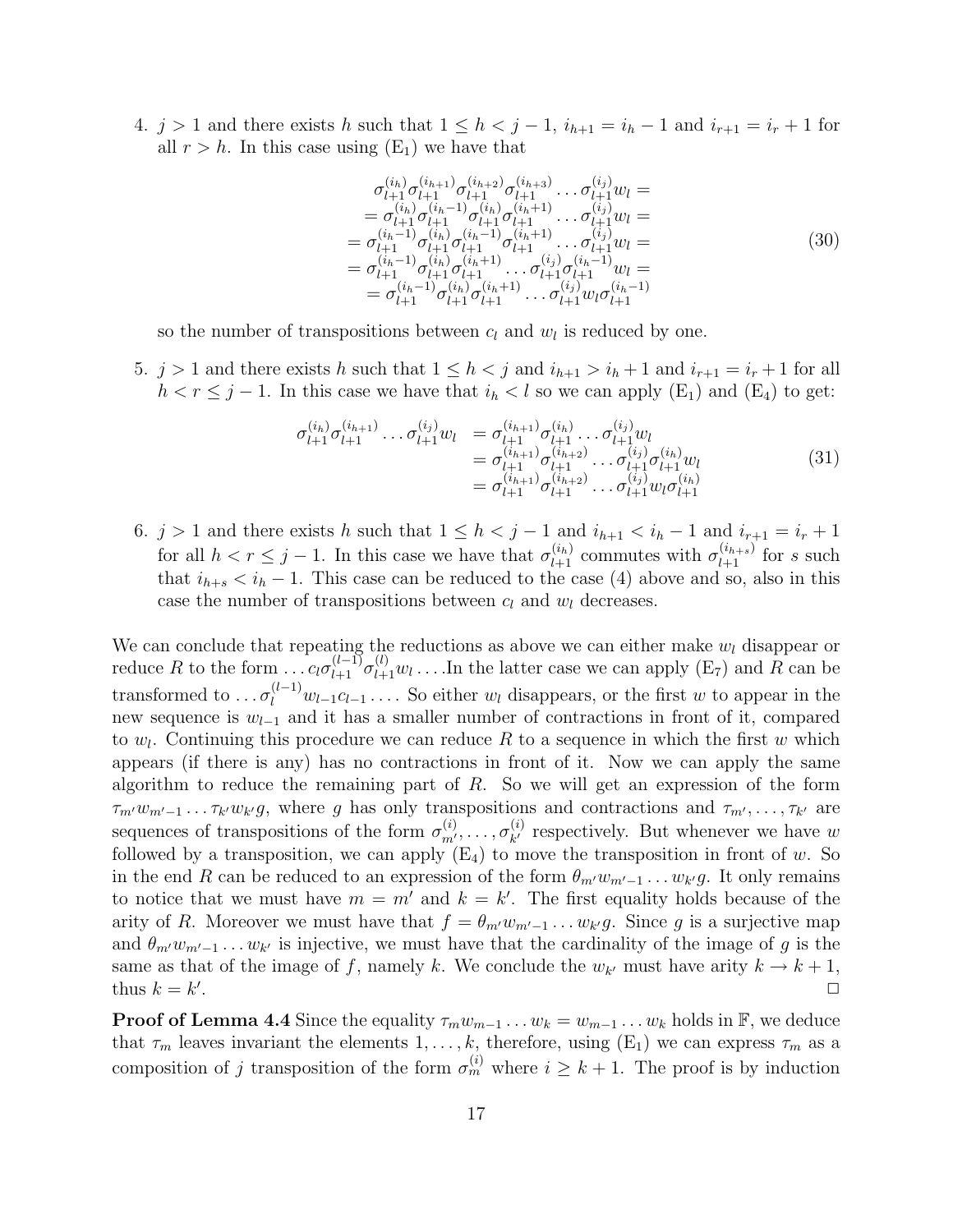on j. It is obvious for  $j = 0$ . Assume the statement of the lemma holds for j, and let us prove that it also holds for  $j+1$ . Assume that  $\sigma_m^{(i_1)} \dots \sigma_m^{(i_{j+1})} w_{m-1} \dots w_k = w_{m-1} \dots w_k$ holds in  $\mathbb{F}$ , where  $i_1, \ldots, i_{j+1} > k$ . Applying repeatedly  $(E_4)$ , we can deduce that  $\sigma_m^{(i_1)} \dots \sigma_m^{(i_{j+1})} w_{m-1} \dots w_k = \sigma_m^{(i_1)} \dots \sigma_m^{(i_j)} w_m \dots \sigma_{i_{j+1}+1}^{(i_{j+1})} w_{i_{j+1}} w_{i_{j+1}-1} \dots w_k$ . Since  $i_{j+1} > k$ and  $\sigma_{i_{j+1}+1}^{(i_{j+1})} w_{i_{j+1}-1} = w_{i_{j+1}} w_{i_{j+1}-1}$  by (E<sub>5</sub>), we obtain that  $\sigma_m^{(i_1)} \dots \sigma_m^{(i_{j+1})} w_{m-1} \dots w_k =$  $\sigma_m^{(i_1)} \dots \sigma_m^{(i_j)} w_{m-1} \dots w_k$ . The conclusion follows from the induction hypothesis.

**Proof of Lemma 4.5** We use induction on  $n-k$ . If  $n-k=0$  we have nothing to prove. Now assume the statement of the lemma is valid for  $n-k = l$  and let us prove it for  $n-k = l + 1$ . We have that  $w_{n-1} \ldots w_k h = w_{n-1} \ldots w_k \sigma_k^{(i_1)}$  $\frac{(i_1)}{k}\ldots \sigma_k^{(i_j)}$  $\binom{(i_j)}{k}c_kh'$  where  $h'$  is a sequence containing transpositions and l contractions. We have:

$$
w_{n-1} \dots w_k \sigma_k^{(i_1)} \dots \sigma_k^{(i_j)} c_k h' =
$$
  
\n
$$
\stackrel{(E_4)}{=} \sigma_n^{(i_1)} \dots \sigma_n^{(i_j)} w_{n-1} \dots w_k c_k h' =
$$
  
\n
$$
\stackrel{(E_7)}{=} \sigma_n^{(i_1)} \dots \sigma_n^{(i_j)} w_{n-1} \dots w_{k+1} \sigma_{k+1}^{(k)} c_{k+1} \sigma_{k+2}^{(k)} \sigma_{k+2}^{(k+1)} w_{k+1} h' =
$$
  
\n
$$
\stackrel{(E_4),(E_7)}{=} \dots =
$$
  
\n
$$
\stackrel{(E_4),(E_7)}{=} \sigma_n^{(i_1)} \dots \sigma_n^{(i_j)} \sigma_n^{(k)} \dots \sigma_n^{(n-1)} w_{n-1} c_{n-1} \tau_n w_{n-1} \dots w_{k+1} h'
$$

where  $\tau_n : n \to n$  is a sequence of transpositions of the form  $\sigma_n^{(i)}$ . To finalise the proof we just have to apply the induction hypothesis for  $w_{n-1} \dots w_{k+1} h'$ .  $\Box$ 

#### 4.2 An equational presentation for binding algebras

Following Theorem 3.4, an equational presentation for the binding algebras  $\mathsf{Alg}(L)$  can be obtained from the presentation of  $\mathsf{Set}^{\hat{\mathbb{F}}}$  given by Theorem 4.1 and a presentation for the functor  $L : \mathsf{Set}^{\mathbb{F}} \to \mathsf{Set}^{\mathbb{F}}$  (19). We can check that L preserves sifted colimits. Therefore, by Theorem 3.5, L has a finitary presentation. However the presentation obtained in the proof of that theorem is an exhaustive one, in particular, the set of operation symbols for each sort is infinite. In this section we give a more efficient presentation for  $L$ , considering for each  $n \in \mathbb{N}$  the operation symbols  $\mathsf{lam}_n$ , app<sub>n</sub> which semantically correspond to  $\lambda$ -abstraction and application. The respective signature functor  $\Sigma_L$ : Set<sup>N</sup>  $\rightarrow$  Set<sup>N</sup> is given by

$$
(\Sigma_L X)_n = \{ \text{lam}_{n+1} \} \times X_{n+1} + \{ \text{app}_n \} \times X_n \times X_n \tag{32}
$$

For simplicity we will denote  $(\text{lam}_{n+1}, t) \in (\Sigma_L X)(n)$  by  $\text{lam}_{n+1}t$  and an element  $(\textsf{app}_n, t_1, t_2) \in (\Sigma_L X)(n)$  by  $\textsf{app}_n(t_1, t_2)$ . For any presheaf  $A \in \mathcal{A}$  let  $\rho_A : \Sigma U A \to ULA$  be the map defined by

$$
\operatorname{lam}_{n+1}t \mapsto t \qquad \forall t \in A(n+1) = (\delta A)(n)
$$
  
\n
$$
\operatorname{app}_n(t_1, t_2) \mapsto (t_1, t_2) \quad \forall t_1, t_2 \in A(n)
$$

The equations  $E_L$  should correspond to the kernel pair of the adjoint transpose  $\rho^{\sharp}$  $A^{\sharp}$  :  $F\Sigma UA \rightarrow$ *LA*. For any  $(X_n)_n \in \mathsf{Set}^{\mathbb{N}}$  we have that  $F(X_n)_n = \coprod$  $_{n\in\mathbb{N}}$  $X_n \cdot \text{hom}(\underline{n},-)$  where  $\cdot$  denotes the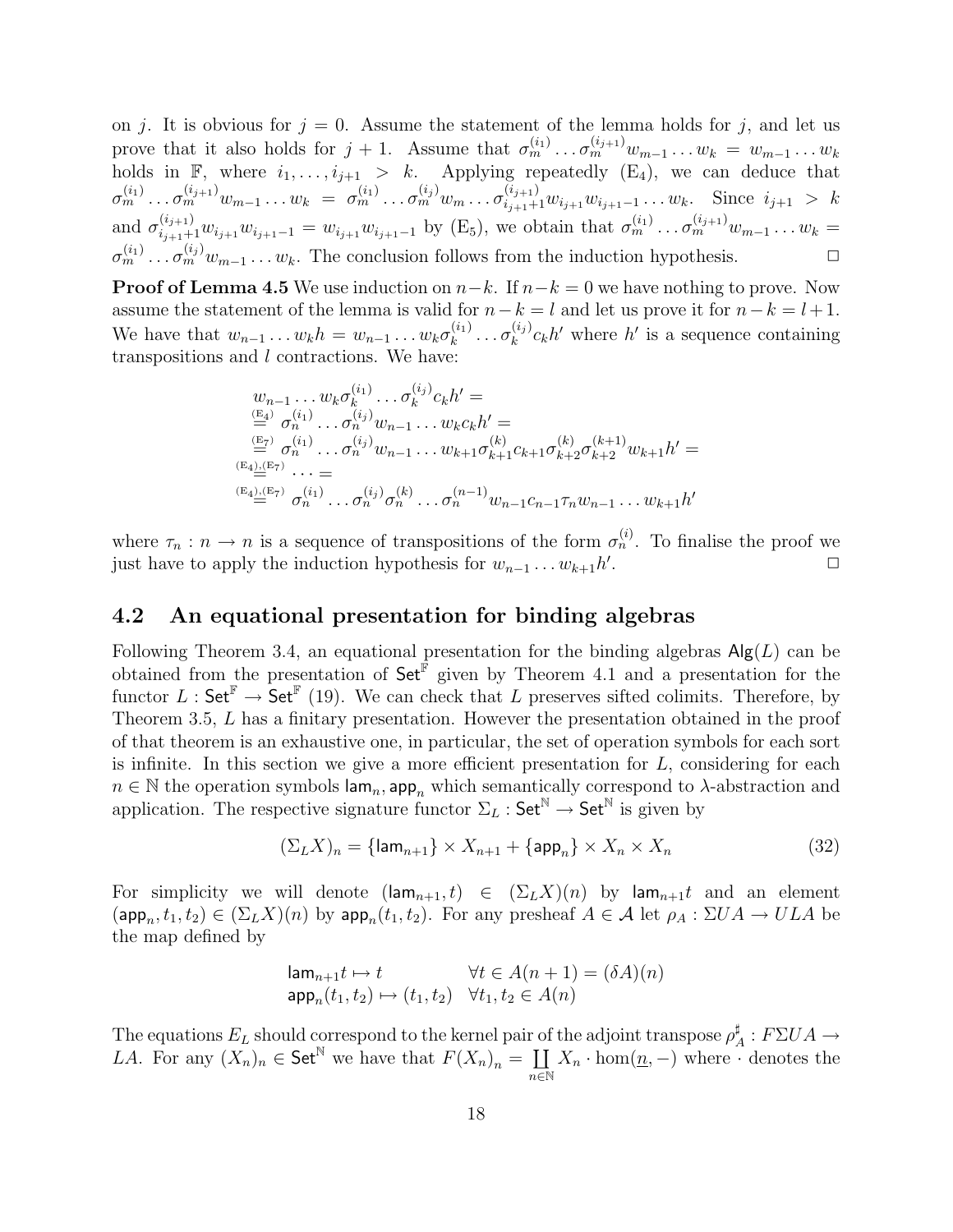copower. For example  $X_n \cdot \text{hom}(\underline{n}, \underline{m})$  consists of  $|X_n|$  copies of  $\text{hom}(\underline{n}, \underline{m})$ . In the remainder of this section, for  $x \in X_n$  and  $f: \underline{n} \to \underline{m}$ , we will denote by  $fx$  the element of  $X_n \cdot \text{hom}(\underline{n}, \underline{m})$ which is the copy of f corresponding to x. Now we can give the map  $\rho^{\sharp}$  $A$ <sup> $\uparrow$ </sup> explicitly:

$$
f(\mathsf{lam}_{n+1}\alpha) \mapsto (\delta A)(f)(\alpha) \qquad \forall \alpha \in A(\underline{n+1})
$$
  
\n
$$
f\mathsf{app}_n(\alpha_1, \alpha_2) \mapsto (A(f)(\alpha_1), A(f)(\alpha_2)) \qquad \forall \alpha_1, \alpha_2 \in A(\underline{n})
$$

We will consider  $E_L$  to be the set of equations of the following form

$$
\sigma_n^{(i)} \text{lam}_{n+1} t = \text{lam}_{n+1} \sigma_{n+1}^{(i)} t \nw_n \text{lam}_{n+1} t = \text{lam}_{n+2} \sigma_{n+2}^{(n+1)} w_{n+1} t \nc_n \text{lam}_{n+2} t' = \text{lam}_{n+1} \sigma_{n+1}^{(n)} c_{n+1}^{(n)} c_{n+2}^{(n)} c_{n+2}^{(n+1)} t' \n\sigma_n^{(i)} \text{app}_n(t_1, t_2) = \text{app}_n(\sigma_n^{(i)} t_1, \sigma_n^{(i)} t_2) \nw_n \text{app}_n(t_1, t_2) = \text{app}_{n+1}(w_n t_1, w_n t_2) \nc_n \text{app}_{n+1}(t'_1, t'_2) = \text{app}_n(c_n t'_1, c_n t'_2)
$$
\n(33)

where t is a variable of sort  $n + 1$ , t' is a variable of sort  $n + 2$ ,  $t_1, t_2$  are variables of sort n,  $t_1', t_2'$  are variables of sort  $n + 1$  and n is an arbitrary positive integer. The equations for lam are obtained from (17) and (18).

**Theorem 4.6.** The functor  $L : \mathsf{Set}^{\mathbb{F}} \to \mathsf{Set}^{\mathbb{F}}$  given by (19) is presented by  $(\Sigma_L, E_L)$  with  $\Sigma_L$ given by  $(32)$  and  $E_L$  given by  $(33)$ .

*Proof.* Suppose  $A \in \mathcal{A}$ . We have to check that LA is a coequalizer as in diagram (4). First let us check that the equations  $E_L$  are satisfied. Let t be a variable of sort  $n+1$ and let  $v: V \to UA$  be a valuation such that  $v(t) = \alpha \in (UA)(n + 1)$ . Observe that  $\rho^\sharp$  $\mu_A^{\sharp}(F\Sigma_L U v^{\sharp}(f(\mathsf{lam}_{n+1}t))) \,=\, \rho_A^{\sharp}$  $A^{\sharp}_{A}(f(\mathsf{lam}_{n+1}\alpha)) = \delta(A)(f)(\alpha) = A(f + id_{1})(\alpha).$  On the other hand,  $\rho_z^{\sharp}$  $\sharp_A(F\Sigma_L U v^{\sharp}(\textsf{lam}_{n+1}(f+id_1)t)) = \rho^{\sharp}_A$  $^{\tt I}_A(\mathsf{lam}_{n+1}A(f+id_1)(\alpha))=\delta(A)(id_n)(A(f+id_1))$  $id_1(\alpha) = A(f + id_1)(\alpha)$ . Therefore, the first three of the equations (33) are satisfied because we have:

$$
\sigma_{n+1}^{(i)} = \sigma_n^{(i)} + id_1
$$

$$
\sigma_{n+2}^{(n+1)} w_{n+1} = w_n + id_1
$$

$$
\sigma_{n+1}^{(n)} c_{n+1} \sigma_{n+2}^{(n)} \sigma_{n+2}^{(n+1)} = c_n + id_1
$$

As for the latter three it suffice to notice that

$$
\rho_A^{\sharp}(F\Sigma_L U v^{\sharp}(f \mathsf{app}_n(t_1, t_2))) = (A(f)(v(t_1)), A(f)(v(t_2))
$$
  

$$
\rho_A^{\sharp}(F\Sigma_L U v^{\sharp}(\mathsf{app}_n(ft_1, ft_2))) = (A(f)(v(t_1)), A(f)(v(t_2)))
$$

Conversely, suppose that  $(f(\mathsf{lam}_{n+1}\alpha), g(\mathsf{lam}_{m+1}\beta))$  is in the kernel pair of  $\rho^{\sharp}$  $A^{\sharp}$ , for some  $f: \underline{n} \to \underline{k}, g: \underline{m} \to \underline{k}', \alpha \in A(n+1)$  and  $\beta \in A(m+1)$ . This means that

$$
A(f + id_1)(\alpha) = A(g + id_1)(\beta)
$$
\n(34)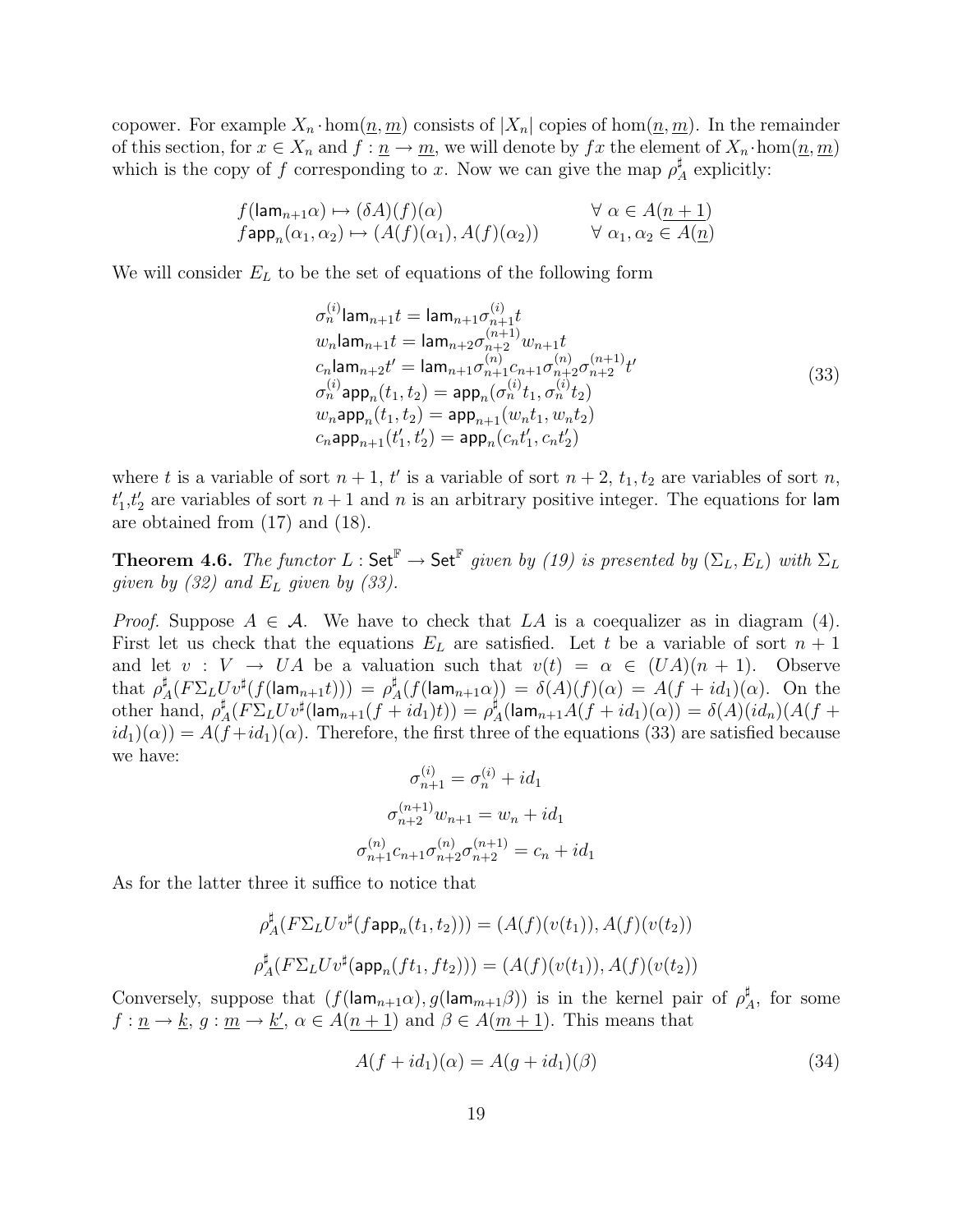so in particular we deduce that  $k = k'$ . We have to show that  $f(\mathsf{lam}_{n+1}\alpha)$  and  $g(\mathsf{lam}_{m+1}\beta)$ can be proved equal in  $F\Sigma_L UA$  using the equations (33). Let t be a variable of sort  $n+1$ . Then the pair  $(f(\text{lam}_{n+1}t), \text{lam}_{k+1}(f + id_1)t)$  belongs to the congruence relation generated by the equations  $E_L$  in  $F\Sigma_L U F V$ , and so does  $(g(\text{lam}_{m+1} s), \text{lam}_{k+1}(g + id_1)s)$  for a variable s of sort  $m + 1$ . In order to prove this, we can write f and g as compositions of  $\sigma_n^{(i)}$ ,  $c_n$  and  $w_n$  and use the following observations:

- 1. For any functions  $h, h'$  which can be composed in F, we have that  $h \circ h' + id_1 =$  $(h + id_1) \circ (h' + id_1).$
- 2. For any functions  $h, h'$ , which can be composed in  $\mathbb{F}$ , we have that  $h \circ h'(\mathsf{lam}_{n+1}t)$  and  $h(\mathsf{lam}_{k+1}(h'+id_1)t))$  are congruent via  $E_L$ .

Let  $v: V \to UA$  such that  $v(t) = \alpha$  and  $v(s) = \beta$ . We can see that  $F\Sigma_L U v^{\sharp}(\text{lam}_{k+1}(f +$  $id_1)t$ ) = lam $_{k+1}A(f+id_1)(\alpha)$  and analogously  $F\Sigma_L U v^{\sharp}(\textsf{lam}_{k+1}(g+id_1)s)$  = lam $_{k+1}A(g+id_1)$  $id_1)(\beta)$ . Using (34) we can conclude that  $F\Sigma_L U v^{\sharp}(f(\mathsf{lam}_{n+1}t)) = f(\mathsf{lam}_{n+1}\alpha)$  and  $F\Sigma_L U v^{\sharp} (g(\text{lam}_{m+1} s)) = g(\text{lam}_{m+1} \beta)$  can be proved equal via the equations  $E_L$ . A similar, but easier argument works for the elements in the kernel pair of  $\rho^{\sharp}$  $A \atop A$  of the form  $(f \mathsf{app}_n(\alpha_1, \alpha_2), g \mathsf{app}_m(\beta_1, \beta_2)).$ 

**Remark 4.7.** The presentation of L depends on the operations  $\Sigma_A$  used to describe  $A = Set^{\mathbb{F}}$ but is independent of the equations  $E_A$ .

Representing different implementations of  $\lambda$ -terms If V is the presheaf defined by  $V(\rho) = \rho$  for all morphisms  $\rho$  in F, the free L-algebra over V gives an implementation of λ-terms by de Bruijn levels. In [14], it is suggested that different implementations of λ-terms can be obtained by equipping  $\mathbb F$  with different coproduct structures. But this implies working with a different functor, because it changes the definition of (17) and hence (19). Instead, we can use another approach, namely to consider the free L-algebra over different presheaves of variables. For example, if W is the presheaf of variables defined explicitly by  $W(\underline{n}) = \underline{n}$  and

$$
W(c_n)(1) = 1 \qquad W(c_n)(i) = i - 1 \quad (i > 1)
$$

$$
W(w_n)(i) = i + 1
$$

$$
W(\sigma_n^{(i)}) = \sigma_n^{(n-i)},
$$

then the free L-algebra over W presents  $\lambda$ -terms up to  $\alpha$ -equivalence via de Bruijn indices.

# 5 First-Order Logic

This second application builds on the first (presenting functors on presheaf-categories) and leads to the third (coalgebraic logic). The basic observation, essentially going back to Lawvere [31], is that presheaves taking values in the category BA of Boolean algebras

$$
A:\mathbb{F}_+\to\mathsf{BA}
$$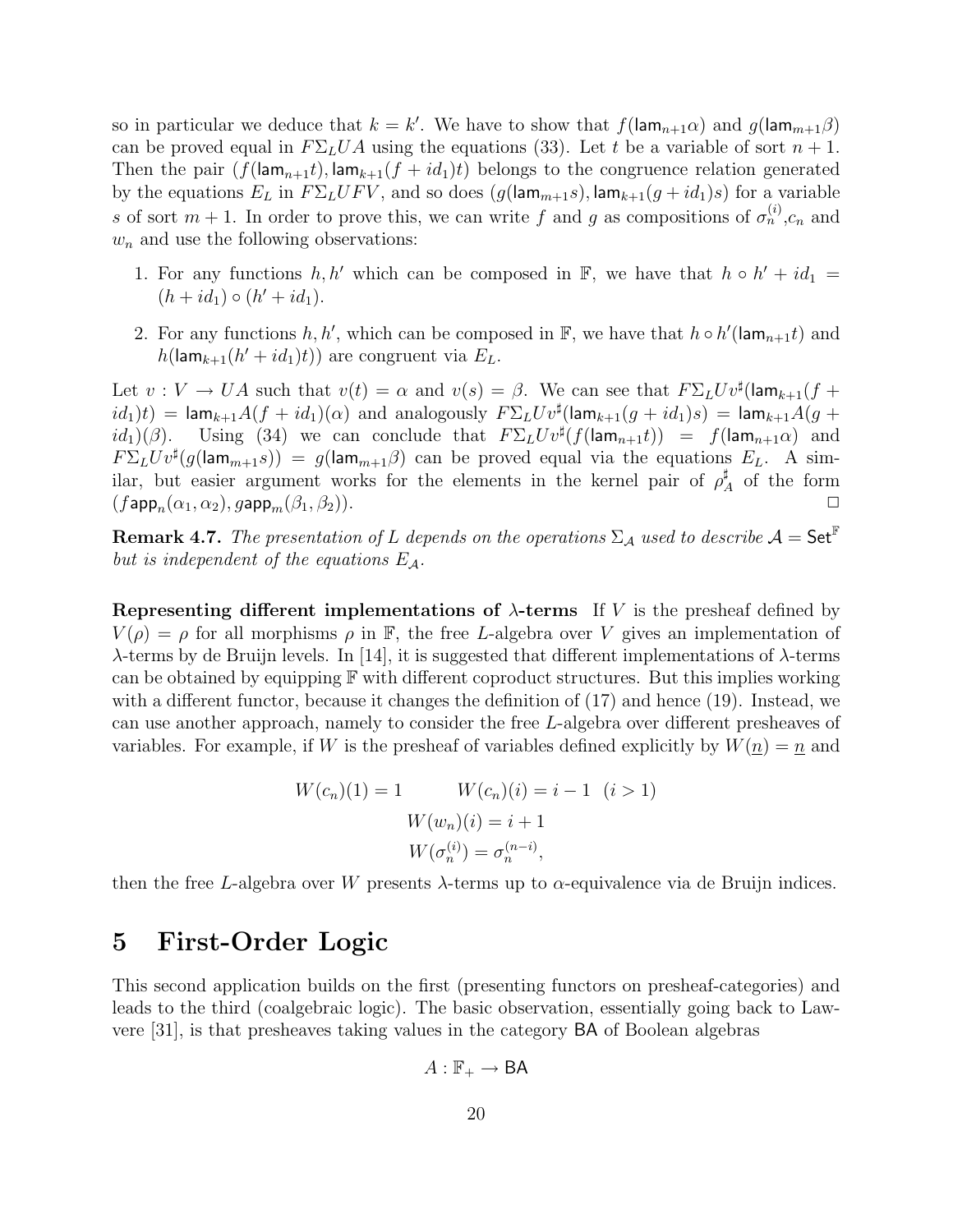where the weakenings  $w_n$  have left-adjoints  $\exists_n$ 

$$
\exists_n a \le b \Leftrightarrow a \le w_n b \tag{35}
$$

are (algebraic) models of first-order logic (we write  $w_n b$  for  $A(w_n)(b)$ ). Here,  $\mathbb{F}_+$  denotes the full subcategory of  $F$  whose objects are the positive ordinals.

In this section we will: (1) show how to obtain algebraic models of first-order logic as algebras for a functor Q on  $BA^{\mathbb{F}_+}$  satisfying the additional equations (35); (2) show that these Q-algebras are equivalent to the polyadic algebras of Halmos [18]; (3) dualise these Q-algebras to obtain a coalgebraic semantics of first-order logic.

Note that  $BA^{\mathbb{F}_+}$  is a many-sorted subvariety of  $Set^{\mathbb{F}_+}$ . A presentation for  $Set^{\mathbb{F}_+}$  can be obtained from the presentation of  $\mathsf{Set}^{\mathbb{F}}$  just by dropping the operation symbols,  $\sigma_0$  and  $w_0$ and the equations involving them.  $BA^{\mathbb{F}_+}$  is the subvariety of  $Set^{\mathbb{F}_+}$ , obtained by adding for each sort the Boolean connectives  $\vee_n$  and  $\neg_n$ , satisfying the usual axioms for Boolean algebras and commuting with the operations from  $\mathbb{F}_+$ , that is, we have  $w_n \vee_n = \vee_{n+1} w_n$  and  $c_n \vee_{n+1} \psi \vee_{n} c_n$  and  $\sigma_n^{(i)}(x \vee_n y) = \sigma_n^{(i)}(x \vee_n \sigma_n^{(i)}(y)$  as well as the analogous equations for  $\neg_n$ .

#### 5.1 Algebraic Semantics of First-Order Logic

We are looking for algebras  $QA \rightarrow A$  where the structure at sort  $\underline{n}$ ,  $(QA)(\underline{n}) \rightarrow A(\underline{n})$ interprets the quantifier  $\exists_n$  binding the new name in  $n + 1$ . Thus, the quantifier corresponds to a map  $A(n+1) \rightarrow A(n)$  and, being an existential quantifier, it preserves joins. Since arrows in BA are Boolean homomorphism, we account for this by letting  $(QA)(n)$  be the free BA over the finite-join-semilattice  $A(n+1)$ , or, explicitly

**Definition 5.1.** Define  $Q : BA^{\mathbb{F}_+} \to BA^{\mathbb{F}_+}$  as the functor mapping  $A \in BA^{\mathbb{F}_+}$  to the presheaf

- generated, at sort <u>n</u>, by  $\exists_n a, a \in A(n+1)$
- modulo equations specifying that  $\exists_n$  preserves finite joins, explicitly  $\exists_n(0) = 0$  and  $\exists_n(a \vee b) = \exists_n a \vee \exists_n b.$

**Remark 5.2.** Boolean algebra homomorphisms  $QA(\underline{n}) \rightarrow A(\underline{n})$  are in bijective correspondence with finite-join preserving maps  $A(n + 1) \rightarrow A(n)$ .

Furthermore, using the (co)unit of the adjunction, the two implications (35) are easily transformed into to equations (recall  $a \leq b \Leftrightarrow a = a \wedge b$ ), leading to

Definition 5.3. The category of FOL-algebras is the category of those Q-algebras satisfying the additional equations  $\phi \leq w_n \exists_n \phi$  and  $\exists_n w_n \psi \leq \psi$ , where  $\phi$  is a variable of sort  $n+1$  and  $\psi$  is a variable of sort n.

Algebraic semantics of first-order logic was first studied by Tarski [20] and Halmos [18]. A polyadic algebra [18] on a set of variables V is a Boolean algebra with some additional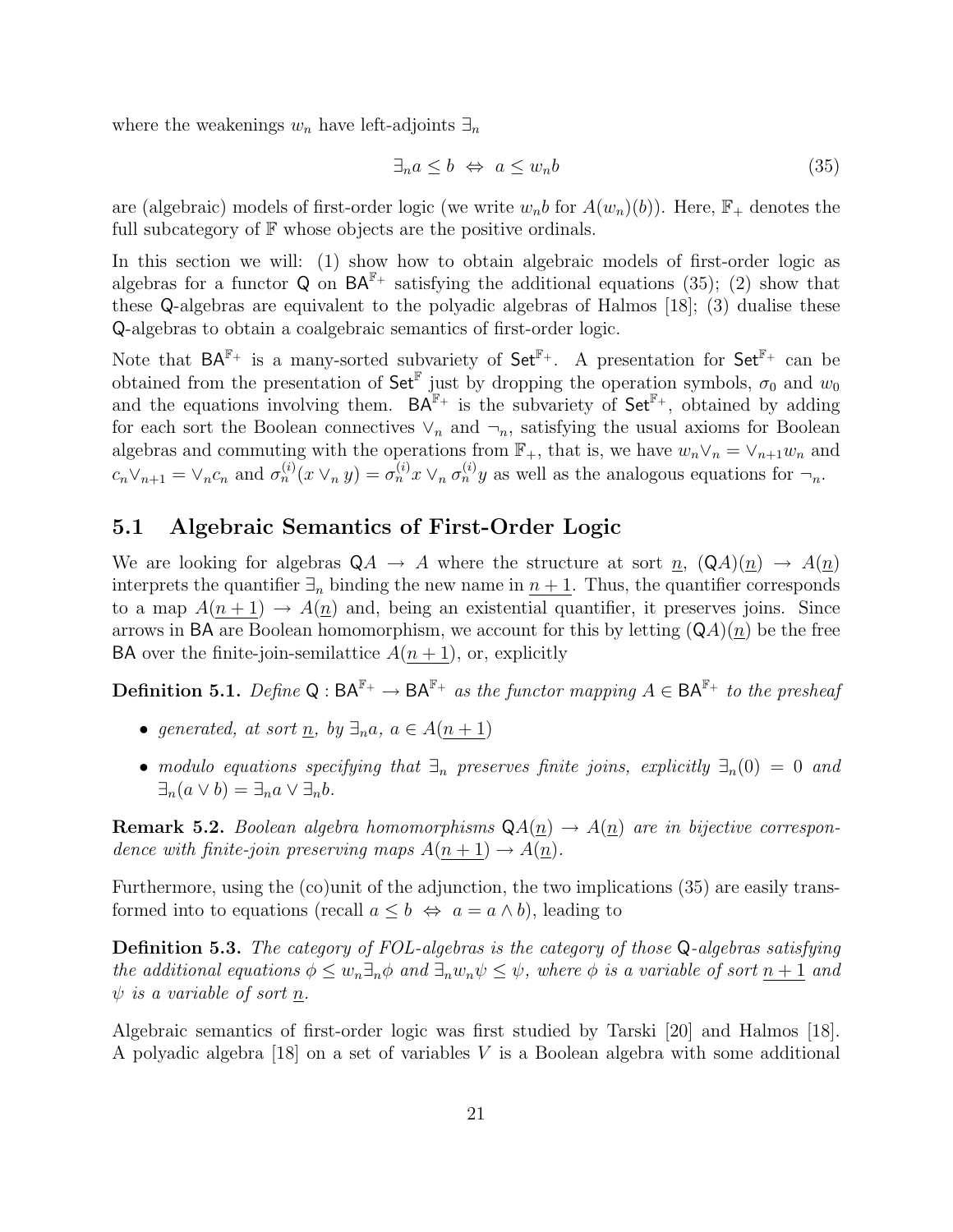structure that captures quantifiers and an action of the set  $V^V$ , subject to several axioms. If A be a Boolean algebra, a map  $\exists : A \rightarrow A$  is called a **quantifier** if

 $\exists 0 = 0$  $\exists p \geq p$  for all  $p \in A$  $\exists p \vee \exists q = \exists (p \vee q)$  for all  $p, q \in A$  $\exists \exists p = \exists p \text{ for all } p \in A$  $\exists \neg \exists p = \neg \exists p$  for all  $p \in A$ 

**Definition 5.4.** A polyadic algebra  $\mathbb A$  over a set of variables V is a tuple  $(A, V, S, \exists)$  such that A is a Boolean algebra,  $S: V^V \to \text{End}A$  and  $\exists$  is a map from PV to the set of quantifiers on A, such that

 $(PI)$   $\exists$  ( $\emptyset$ ) is the identity map on A.  $(P2)$   $\exists (J \cup K) = \exists (J) \exists (K)$  for all  $J, K \subseteq V$  $( P3)$  S maps the identity on V to the identity on A. (P4)  $S(\sigma \tau) = S(\sigma)S(\tau)$  for all  $\sigma, \tau \in V^V$  $(P5)$   $\mathcal{S}(\sigma)\exists(J) = \mathcal{S}(\tau)\exists(J)$ , if  $\sigma$  and  $\tau$  coincide on  $V \setminus J$ . (P6)  $\exists (J)S(\tau) = S(\tau)\exists (\tau^{-1}J)$  for all transformations  $\tau$  which are injective when restricted to  $\tau^{-1}J$ .

**Definition 5.5.** A polyadic algebra  $A = (A, V, S, \exists)$  is called locally finite if for each  $P \in A$ there exists a finite set  $W \subseteq V$  such that  $\exists (J)P = P$  for all  $J \subseteq V$  such that J and W are disjoint.

Ouellet [33] reformulated Halmos's polyadic algebras using Boolean-valued presheaves. He characterised the locally finite polyadic algebras on a set of variables V as Boolean algebra objects in the category of *locally finite V-actions* that admit suprema indexed by  $V$ . A V-action on a set X is locally finite if each element  $x \in X$  has a finite support (or is finitely supported), that is, there exists a finite subset W of V, such that any function  $\xi: V \to V$ that acts as the identity on W has no effect on x, i.e.  $\xi x = x$ . Note that any locally finite polyadic algebra is equipped with a V-action given by  $(P3)$  and  $(P4)$ , which is locally finite because of  $(P5)$ . Locally finite V-actions also appear (under the name of nominal substitutions) in Staton [39] in his study of the open bisimulation of  $\pi$ -calculus.

Ouellet [33] uses the equivalence [32] between the category of locally finite V -actions and  $\mathsf{Set}^{\mathbb{F}_+}$ . The proof of the next theorem shows how this equivalence restricts to an equivalence between FOL-algebras and locally finite polyadic algebras.

Theorem 5.6. The category of FOL-algebras is equivalent to the category of locally finite polyadic algebras.

Proof. First we construct a functor from FOL-algebras to locally finite polyadic algebras. Let  $\alpha$ :  $\mathsf{Q}A \to A$  be a FOL-algebra. Let us fix an infinite set of variables V.

We consider the Boolean algebra  $A^{\flat} = \text{Lan}_iA(V)$ , where  $\text{Lan}_iA$  is the left Kan extension of A along the inclusion  $i : \mathbb{F}_+ \to$  Set. Notice that  $A^{\flat}$  is computed as a colimit in the comma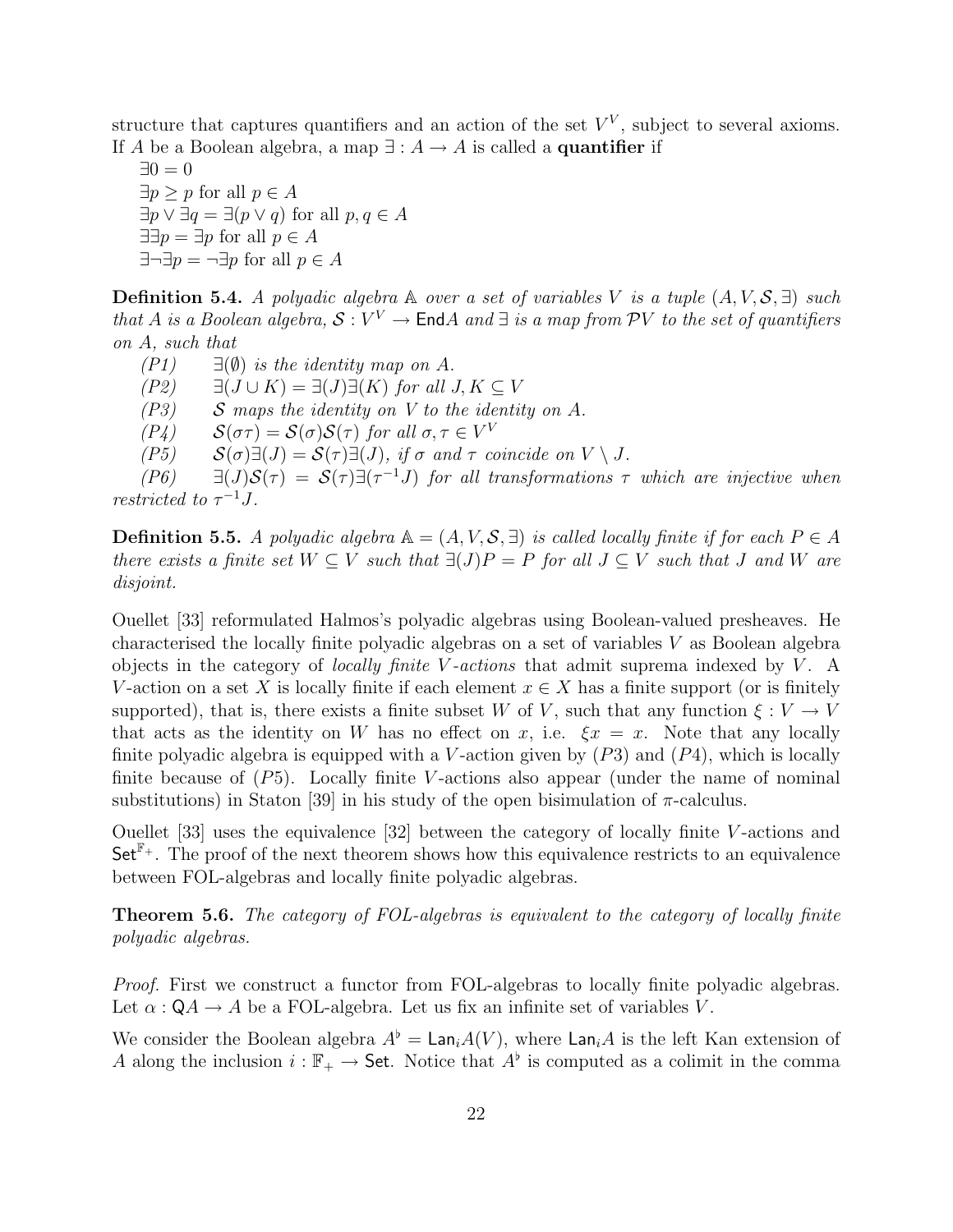category  $(i, V)$ , more explicitly, it is isomorphic to  $\underline{\lim}_{f: n \to V} A(n)$ . So  $A^{\flat}$  is a quotient of the disjoint union of  $A(\underline{n})$  taken after all  $n \geq 1$  and all maps  $f : \underline{n} \to V$ . Consider an element P in the copy of  $A(\underline{n})$  that corresponds to a function  $f : \underline{n} \to V$  mapping  $i \in \underline{n}$  to  $v_i \in V$ . We will denote by  $[P(v_1, \ldots, v_n)]$  the equivalence class of P. Two elements of  $A^{\flat}$ ,  $[P(v_1, \ldots, v_n)]$ and  $[Q(w_1, \ldots, w_m)]$ , are equal iff there exist maps  $l : \underline{n} \to p$ ,  $k : \underline{m} \to p$  and  $h : p \to V$  such that  $h(l(i)) = v_i$  for all  $i \in \underline{n}$ ,  $h(k(j)) = w_i$  for all  $j \in \underline{m}$  and  $A(l)(P) = A(k)(Q)$ .

For any map  $\xi: V \to V$  we define  $\mathcal{S}(\xi)$  to be the Boolean algebra morphism  $\text{Lan}_i(A)(\xi)$ . So we have a V-action structure on  $A^{\flat}$ . Moreover  $A^{\flat}$  is a locally finite V-action, because each element is finitely supported. Indeed, an element of  $A^{\flat}$  of the form  $[P(v_1, \ldots, v_n)]$  is supported by the finite set with elements  $v_1, \ldots, v_n$ . In fact each  $x \in A^{\flat}$  has a minimal support denoted by  $\textsf{supp}(x)$ . Moreover if  $\textsf{supp}(x) = \{v_1, \ldots, v_n\}$  for some  $n \geq 1$ , then there exists  $P \in A(\underline{n})$  such that  $x = [P(v_1, \ldots, v_n)]$ . If x has empty support, then for any tuple of variables  $(v_1, \ldots, v_n)$  there exists  $P \in A(\underline{n})$  such that  $x = [P(v_1, \ldots, v_n)]$ .

Next, for each subset  $W \subseteq V$  we define an existential quantifier  $\exists W$ . First we do this for singleton sets. Assume  $v \in V$ , and  $x \in A^{\flat}$ . There exists  $n \geq 1$  and  $P \in A(n+1)$ such that  $x = [P(v_1, \ldots, v_n, v)]$  for some variables  $v_1, \ldots, v_n$ , all different than v. We define  $\exists v(x) = [\exists_n P)(v_1, \ldots, v_n)].$  One can check that this definition does not depend on the choice of P or of the variables  $v_1, \ldots, v_n$ . Note that  $\exists_n P$  is just an abbreviation for  $\alpha_n(\exists_n P)$ .

Remark 5.7. We have that  $supp(\exists v(x)) = supp(x) \setminus \{v\}.$ 

We need to show that  $\exists v$  is indeed an existential quantifier on  $A^{\flat}$ .

- 1.  $\exists v_0 = 0$  follows from  $\exists_n 0_{n+1} = 0_n$ .
- 2. Let us prove that  $\exists v(x) \geq x$ . With the notations above we have that

$$
\begin{aligned}\n\exists v(x) &= \left[ (\exists_n P)(v_1, \dots, v_n) \right] \\
&= \left[ (w_n \exists_n P)(v_1, \dots, v_n, v) \right] \\
&\ge \left[ P(v_1, \dots, v_n, v) \right] \\
&= x\n\end{aligned} \tag{36}
$$

- 3. The fact that  $\exists v(x \vee y) = \exists v(x) \vee \exists v(y)$  follows from the corresponding equation for  $\exists_n.$
- 4. Let us prove that  $\exists v(\exists v(x)) = \exists v(x)$ . Using Remark 5.7 it is enough to show that  $\exists v(x) = x$  for all x whose support does not contain v. Indeed, if x is such that  $v \notin \textsf{supp}(x) \subseteq \{v_1, \ldots, v_n\},\$  then  $x = [P(v_1, \ldots, v_n)]$  for some  $P \in A(\underline{n})$ . Then  $\exists v(x) = [\exists_n w_n P)(v_1, \dots, v_n)] \le [P(v_1, \dots, v_n)] = x$ . On the other hand we know that  $\exists v(x) \geq x.$
- 5. In order to prove that  $\exists v(\neg \exists v(x)) = \neg \exists v(x)$  we use the same argument as above, plus the observation that  $\textsf{supp}(\neg x) = \textsf{supp}(x)$  for all  $x \in A^{\flat}$ .

**Lemma 5.8.** For  $u, v \in V$  and  $x \in A^{\flat}$  we have  $\exists v(\exists u(x)) = \exists u(\exists v(x))$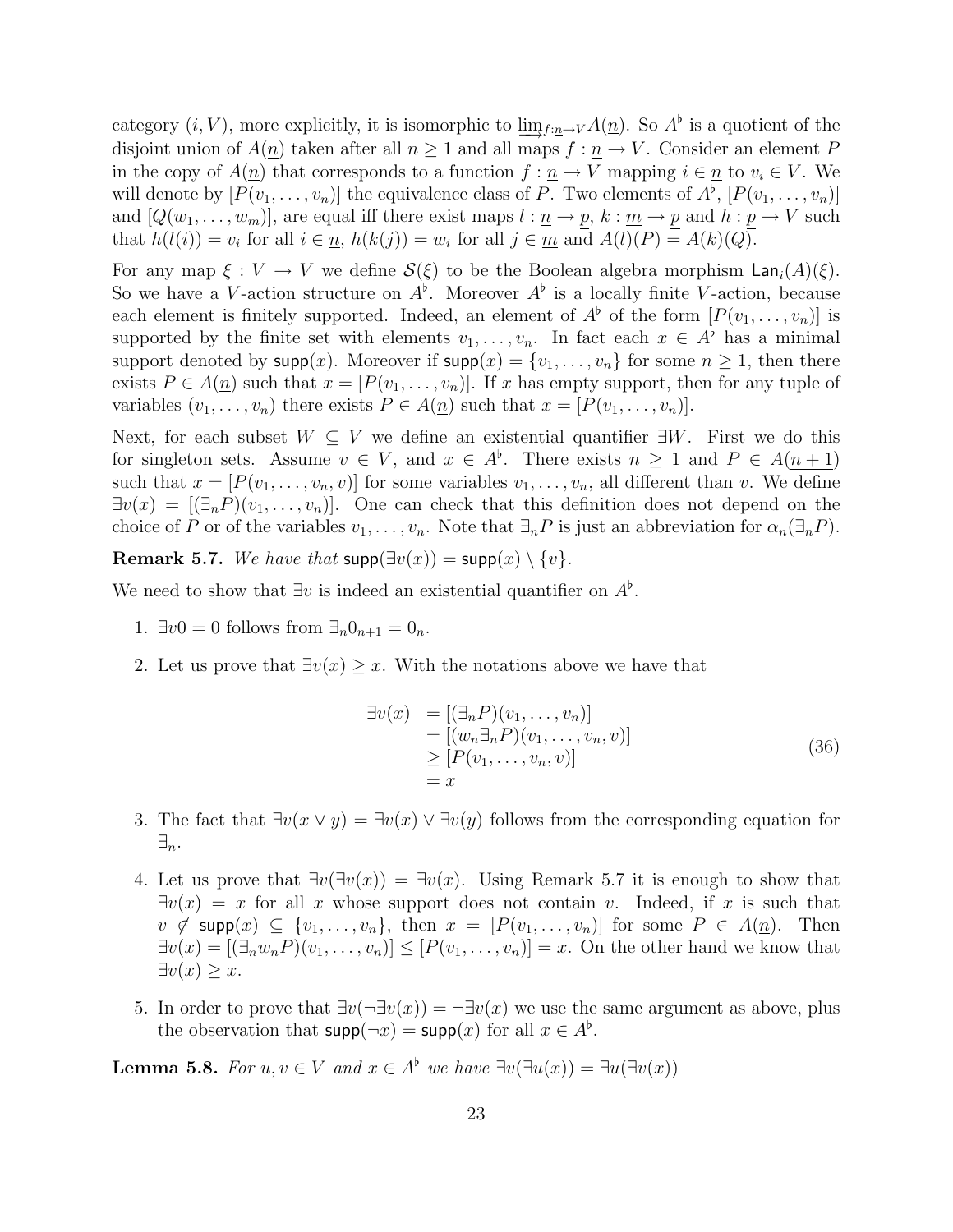*Proof.* There exists  $P \in A(n+2)$  such that  $x = [P(v_1, \ldots, v_n, u, v)]$ , for  $n \ge 1$  and for variables  $v_1, \ldots, v_n$  different form  $u, v$ . It remains to show that

$$
\exists_n \exists_{n+1} \sigma_{n+2}^{(n+1)}(P) = \exists_n \exists_{n+1}(P) \tag{37}
$$

From the equations it follows that

$$
w_{n+1}w_n \exists_n \exists_{n+1}(P) \ge P
$$
  
\n
$$
\Leftrightarrow \sigma_{n+2}^{(n+1)} w_{n+1}w_n \exists_n \exists_{n+1}(P) \ge \sigma_{n+2}^{(n+1)}P
$$
  
\n
$$
\Leftrightarrow w_{n+1}w_n \exists_n \exists_{n+1}(P) \ge \sigma_{n+2}^{(n+1)}P
$$
  
\n
$$
\Leftrightarrow \exists_n \exists_{n+1}(P) \ge \exists_n \exists_{n+1}\sigma_{n+2}^{(n+1)}(P)
$$
\n(38)

Applying the last inequality to  $\sigma_{n+2}^{(n+1)}(P)$  instead of P, we get that  $\exists_n \exists_{n+1}(P) \leq$  $\exists_n \exists_{n+1} \sigma_{n+2}^{(n+1)}(P)$ , so in fact we have equality.

Now we can define the existential quantifier  $\exists W$  for an arbitrary subset  $W \subseteq V$ . If  $x \in A^{\flat}$ is such that  $\textsf{supp}(x) \cap W = \{v_1, \ldots, v_n\}$ , then we define  $\exists W(x) = \exists v_1 \ldots \exists v_n(x)$ . The above lemma implies that ∃W is well defined.

We have to show that these existential quantifiers satisfy the equations defining a polyadic algebra. It is straightforward to check (P1)-(P5), so we will only give the proof for (P6). Assume  $W \subseteq V$  and  $\xi \in V^V$  is injective when restricted to  $\xi^{-1}(W)$ . We need to show that  $\exists W \circ \xi = \xi \circ \exists \xi^{-1}(W)$ . This is immediate using the observation that  $\text{supp}(\xi(x)) \subseteq \xi(\text{supp}(x))$ .

The polyadic algebra obtained in this way is locally finite in the sense of Definition 5.5. Indeed, for  $x \in A^{\flat}$  we have  $\exists (J)x = x$  for all sets J, such that  $J \cap \text{supp}(x) = \emptyset$ .

Conversely, given a locally finite polyadic algebra  $(A, V, S, \exists)$ , let us construct a FOL-algebra  $\mathbb{A}^{\sharp}$ . The map  $S: V^V \to \mathsf{End}(\mathbb{A})$  determines a V-action structure on A such that each element is finitely supported. For each  $n > 0$  define  $\mathbb{A}^{\sharp}(n)$  to be the set of V-action morphisms from  $V^n$  to A, where  $V^n$  is endowed with the component-wise evaluation action. If  $f: \underline{n} \to \underline{m}$  is a morphism in  $\mathbb{F}$ , and  $P: V^n \to \mathbb{A}$  is an element of  $\mathbb{A}^{\sharp}(\underline{n})$  then

$$
\mathbb{A}^{\sharp}(f)(P)(v_1,\ldots,v_m)=P(v_{f(1)},\ldots,v_{f(n)})
$$

We have to construct an algebra  $\alpha$ :  $\mathsf{QA}^{\sharp} \to \mathbb{A}^{\sharp}$ . This will be determined by the maps  $\exists_n : \mathbb{A}^{\sharp}(n+1) \to \mathbb{A}^{\sharp}(n)$  defined as follows: For  $P \in \mathbb{A}^{\sharp}(n+1)$  define  $(\exists_n P)(v_1, \ldots, v_n)$  $\exists v(P(v_1,\ldots,v_n,v))$  for some v distinct from all the  $v_i$ -s. From (P6) it follows that this is well-defined. It is trivial to check that  $\exists_n$  preserves joins.

We can check that for all  $P \in \mathbb{A}^{\sharp}(\underline{n})$  we have that  $\exists_n w_n P = P$ . Indeed  $\exists_n w_n P(v_1,\ldots,v_n) = (\exists v)((w_n P)(v_1,\ldots,v_n,v))$  for some v different than  $v_1,\ldots,v_n$ . Therefore  $\exists_n w_n P(v_1, \ldots, v_n) = (\exists v)(P(v_1, \ldots, v_n)) = P(v_1, \ldots, v_n)$ . The last equality holds because  $\textsf{supp}(P(v_1, \ldots, v_n)) \subseteq \{v_1, \ldots, v_n\}$  does not contain v.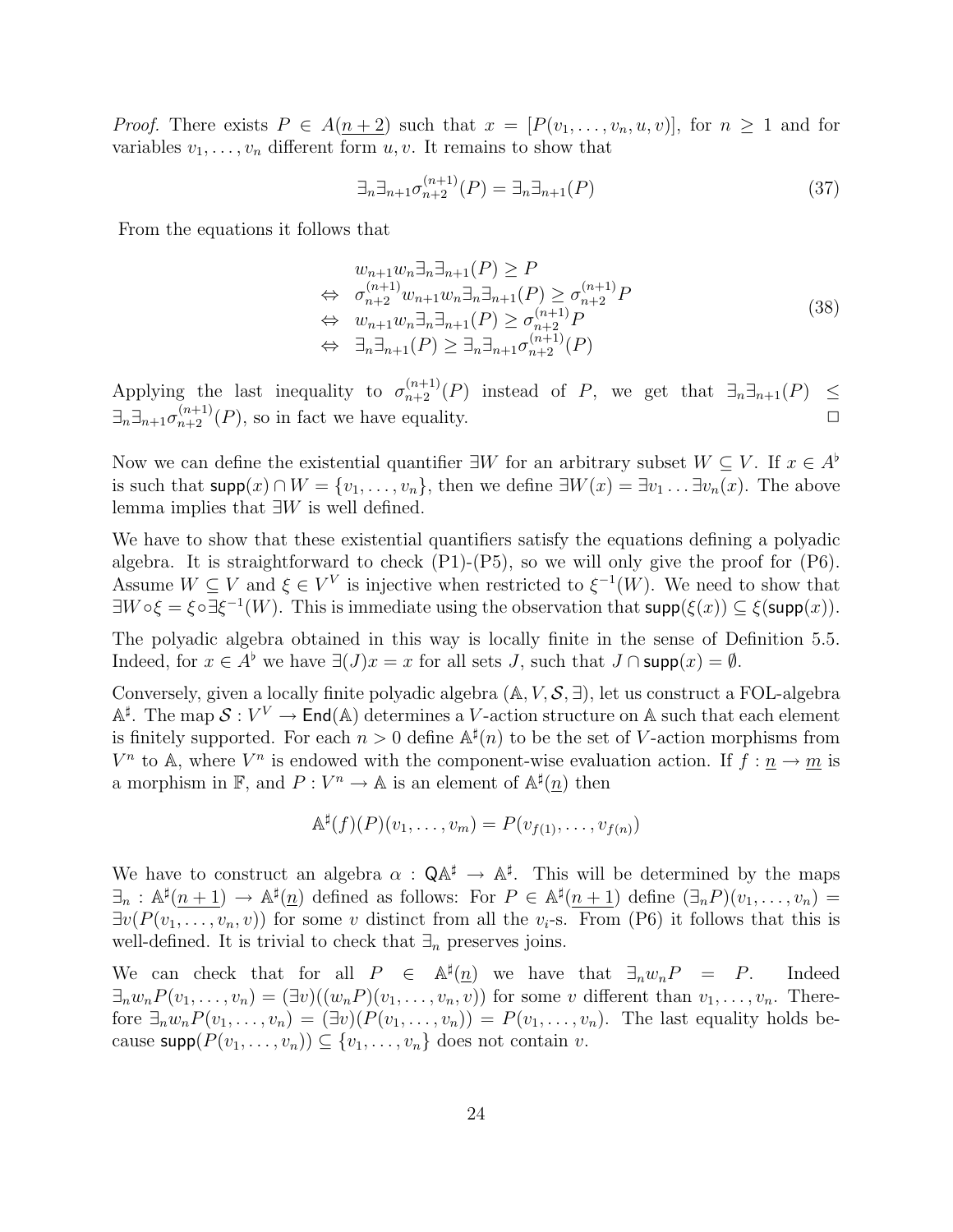For  $P \in \mathbb{A}^{\sharp}(n+1)$  we have that  $(w_n \exists_n P)(v_1, \ldots, v_n, v_{n+1}) = (\exists_n P)(v_1, \ldots, v_n)$  $(\exists v)(P(v_1,\ldots,v_n,v) \geq P(v_1,\ldots,v_n,v_{n+1})$  for some  $v \notin \{v_1,\ldots,v_n\}$ . The last inequality follows from (P5) and the fact that  $(\exists v)(P(v_1, \ldots, v_n, v)) \geq P(v_1, \ldots, v_n, v)$ .

One can check that the functors  $\flat$  and  $\sharp$  give an equivalence of categories.

 $\Box$ 

#### 5.2 Coalgebraic Semantics of First-Order Logic

Based on the duality (dual adjunction) between Boolean algebras and Sets, we will exhibit the coalgebraic dual of FOL-algebras and relate them to (standard) models of first-order logic. We start by dualising the algebraic side described above. The technical justification of the next two definitions will be the duality theorem 5.13 below.

**Definition 5.9.** *Define*  $P : \mathsf{Set}^{\mathbb{F}_+^{\mathrm{op}}} \to \mathsf{Set}^{\mathbb{F}_+^{\mathrm{op}}}$  *via*  $(\mathsf{P}X)(\underline{n}) = \mathcal{P}(X(\underline{n+1})).$ 

We consider coalgebras  $X \to PX$  as models of first-order logic.  $X(1)$  is the carrier of the model and formulas in one free variable will be interpreted as subsets of  $X(1)$ . Similarly, formulas in two free variables will be interpreted as subsets of  $X(2)$ . The weakening  $w_1$ :  $1 \rightarrow 2$  gives rise to a 'projection'  $X(2) \rightarrow X(1)$ . This terminology derives from the case where  $X(2) = X(1) \times X(1)$ . This observation leads to the following

Example 5.10. A standard model is given by

- a binary-product preserving functor  $X : \mathbb{F}_+^{\text{op}} \to \mathsf{Set}$ . Writing  $X_1$  for  $X(\underline{1})$ , this means that we can identify  $X(\underline{n})$  with  $X_1^n$  and that  $X(f: \underline{n} \to \underline{m})$  is given by  $X_1^m \cong X_1^{\underline{m}}$ 1  $\xrightarrow{X_1^f}$  $X_1^{\underline{n}}$  $\frac{n}{1} \cong X_1^n$ . For example,
	- $X(w_1)$  is the projection  $X_1^2 \to X_1$  mapping  $(x_1, x_2)$  to  $x_1$ ,
	- $X(c_1)$  is the diagonal  $X_1 \rightarrow X_1^2$  mapping x to  $(x, x)$ ,
	- $X(\sigma_2^{(1)}$  $2^{(1)}$  is the swap  $X_1^2 \to X_1^2$  mapping  $(x_1, x_2)$  to  $(x_2, x_1)$ .

The fact that X is completely determined by  $X(1)$  can be expressed more abstractly:  $\mathbb{F}_+^{\mathrm{op}}$  is the free category with binary products on one generator.

• a structure map  $\xi : X \rightarrow PX$  ('cylindrification') such that  $\xi(n)(x_1,...x_n)$  =  $\{(x_1, \ldots, x_n, x) \mid x \in X_1\}$ . Note how  $\xi_n$  is determined by the projection  $X(w_n)$ .

The dual of (35) is formulated in

**Definition 5.11.** The category of FOL-coalgebras is the category of those P-coalgebras  $\xi$ :  $X \to \mathsf{P}X$  satisfying  $y \in \xi(x) \Leftrightarrow X(w_n)(y) = x$  for all  $x \in X(\underline{n}), y \in X(\underline{n+1})$ .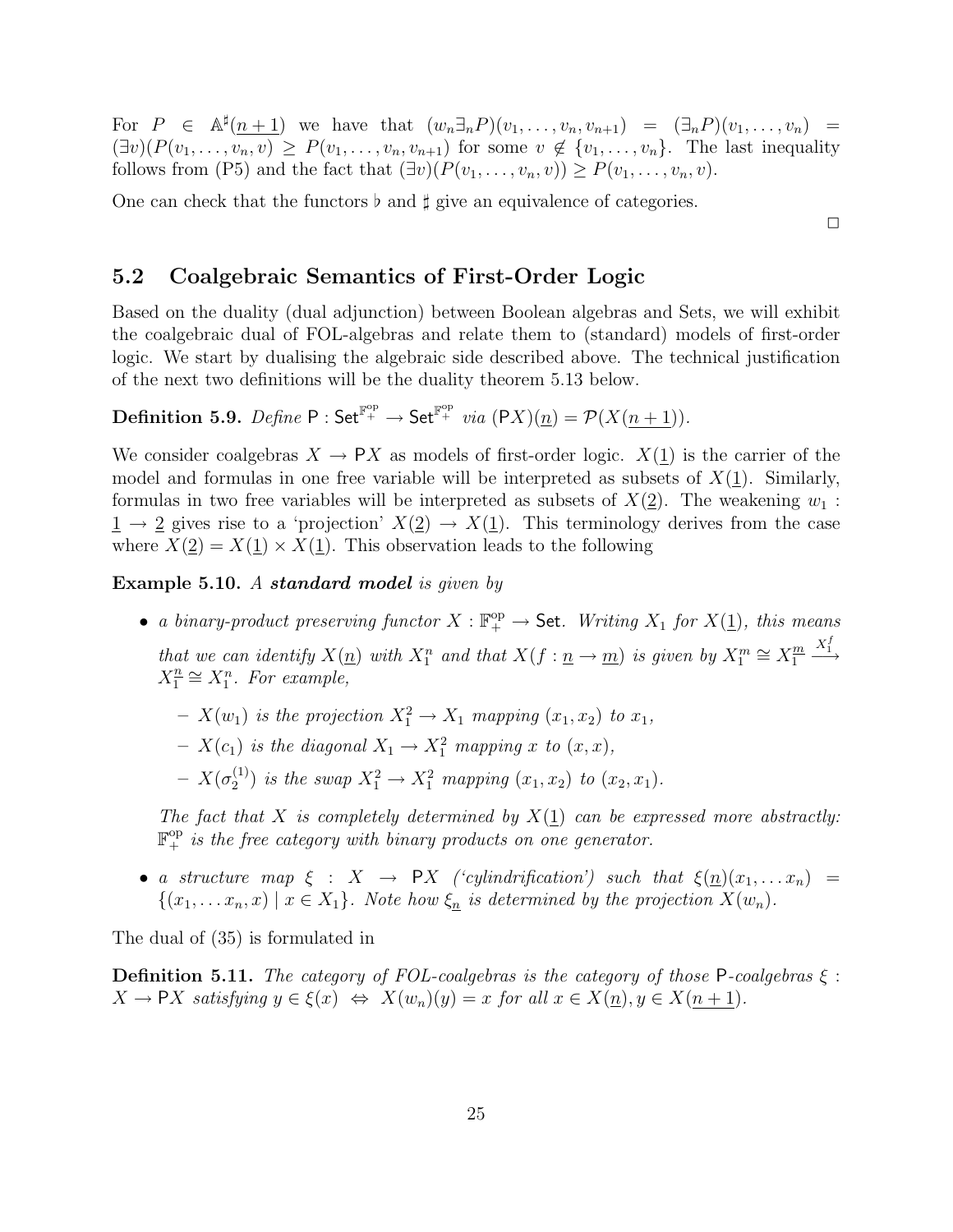The algebraic and coalgebraic semantics are related by the dual adjunction between BA and Set (see [26] for an introduction on this point of view). In more detail, we have

$$
\mathsf{BA} \xrightarrow{\phantom{a}\mathsf{P}} \mathsf{Set} \tag{39}
$$

mapping a Boolean algebra A to the set  $Uf(A) = BA(A, 2)$  and mapping a set X to its powerset  $PX = \mathsf{Set}(X, 2)$ . This adjunction becomes a dual equivalence if restricted to finite BAs and finite sets. The adjunction lifts pointwise to presheaves

$$
\mathsf{BA}^{\mathbb{F}_+} \xrightarrow{\phantom{p}} \mathsf{Set}^{\mathbb{F}_+^{\mathrm{op}}} \tag{40}
$$

where we continue to write  $P$ , Uf for the lifted functors.

- **Example 5.12.** 1. Consider a standard model  $\xi$  :  $X \rightarrow PX$ . The dual algebra  $A =$  $P(X, \xi)$  has sorts  $A(\underline{n}) = 2^{X_1^n}$ . Denoting by  $\phi(x_0, \ldots, x_{n-1}, x_n)$  an element in  $A(\underline{n})$ , we can write  $w_n \phi(x_0, \ldots x_{n-1}, x_n) = \phi(x_0, \ldots x_{n-1}, x_n, x_{n+1})$  (adding a dummy variable) and  $c_{n-1}\phi(x_0,\ldots,x_n)=\phi(x_0,\ldots,x_{n-1},x_{n-1})$  (fusing two variables).
	- 2. Algebras arising from duals of standard models are two-valued functional algebras in the sense of Halmos [18, p.102].

We call a presheaf  $A \in BA^{\mathbb{F}_+}$ , or  $X \in \mathsf{Set}^{\mathbb{F}_+^{\mathrm{op}}}$ , **sort-finite** if  $A(\underline{n})$ , or  $X(\underline{n})$ , is finite for all  $n \in \mathbb{N}$ .

**Theorem 5.13.** For sort-finite  $X \in \mathsf{Set}^{\mathbb{F}_+^{\mathrm{op}}}$ , we have  $\mathsf{Q}PX \cong P\mathsf{P}X$ . This induces a dual equivalence between sort-finite Q-algebras and sort-finite P-coalgebras. Moreover, this dual equivalence restricts to a dual equivalence between the sort-finite FOL-algebras and the sortfinite FOL-coalgebras.

*Proof.* First, the isomorphism  $\delta : QPX \to PPX$  is given, at sort  $\underline{n}$ , by  $\delta_n(\exists_n a) = \{b \subseteq$  $X(n+1)$  |  $b \cap a \neq \emptyset$ . That this is an isomorphism for finite  $X(n+1)$  is well-known in modal logic, see eg Halmos [17, Theorem 8] (and recalling Remark 5.2). The second sentence's claim then follows from the dual equivalence of finite Boolean algebras and finite sets. The final claim follows from the observation that, whenever there is an adjunction between posets (wrt inclusion)

$$
2^Y \xrightarrow{f} 2^Z
$$

where Y, Z are finite, f preserves Boolean operations and  $\Diamond$  is left-adjoint to f, then  $f = w^{-1}$ for some  $w: Y \to Z$  and  $z \in \Diamond b \Leftrightarrow \exists y. w(y) = z \land y \in b$ .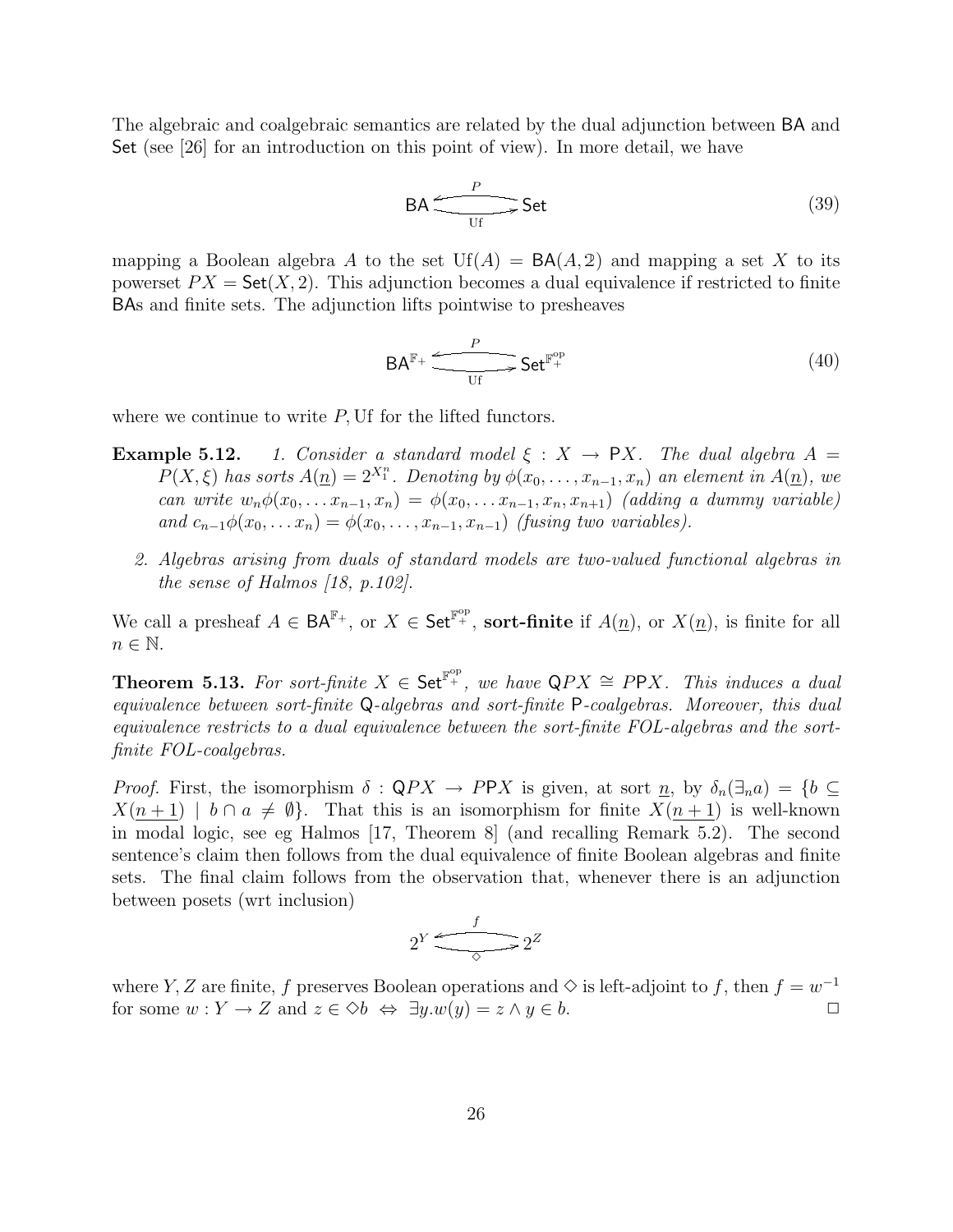### 6 Modularity of Functorial Coalgebraic Logic

The functorial approach to coalgebraic logic considers logics as functors: Whereas coalgebras are given wrt a functor  $T$  on a category of 'state spaces' (the category Set of sets in this section), logics for  $T$ -coalgebras are given by functors  $L$  on a category of algebras representing a propositional logic (the category BA of Boolean algebras in this section). Syntactically, L specifies an extension of Boolean propositional logic by modal operators and axioms. Semantically, L gives a logical description of the 'transition type' T of the coalgebras.

Two slogans of Coalgebraic Logic are: Coalgebraic Logic is uniform and Coalgebraic Logic is modular. This section discusses these notions in connection with completeness. The key to a modular composition of logics is the notion of many-sorted (or symmetric) composition of functors (Section 6.1). We then give a uniform proof of completeness for arbitrary T : Set  $\rightarrow$  Set (Section 6.2). For the case where T does not restrict to finite sets, we devise a method of filtration and illustrate it with the finite distribution functor (Section 6.3). Finally (Section 6.4), we prove completeness of the modular logics from Section 6.1 by using the uniform completeness of Section 6.2.

The material has been organised in such a way that Section 6.1 on many-sorted composition is purely logical/algebraic and does not refer to coalgebras. Sections 6.2 - 6.4 concern the application to coalgebras.

#### 6.1 Many-sorted composition of functors

In this section we are interested in composing logics. In particular, given logics  $L_1, L_2$ , we want to form the logics

$$
+(L_1, L_2) \qquad \times (L_1, L_2) \qquad L_2 \circ L_1 \tag{41}
$$

where we deliberately blur the distinction between logics, functors and presentations. This is often convenient, but let us recall that, more precisely, any sifted-colimit preserving functor on a variety has a presentation and hence gives rise to what we call a logic of rank 1, that is an equational logic where the axioms are of the special format of Definition 3.3; conversely, every logic of rank 1 gives rise to a sifted-colimit preserving functor (see Theorem 3.5).

The constructions (41) are easily described for functors, but need to be extended to presentations. We first show how to obtain a presentation for the functor  $L = L_2 \circ L_1$  from presentations  $(\Sigma_2, E_2)$  and  $(\Sigma_1, E_1)$ .

We know that such a presentation exists: Given  $(\Sigma_2, E_2)$  and  $(\Sigma_1, E_1)$ , take the canonical presentation of  $L_2 \circ L_1$ , which exists due to Theorem 3.5. But this in itself does not give us a recipe to compute a good presentation  $(\Sigma, E)$  from the presentations  $(\Sigma_i, E_i)$  in a simple modular way:

**Remark 6.1.** For example, in the case that  $L_i$ :  $BA \rightarrow BA$ , even if the  $\Sigma_i$  contain only one unary operation symbol  $\Box_i$ , one may need an infinite set of operation symbols of arbitrary (finite) arities to present  $L = L_2 \circ L_1 : BA \to BA$ . The reason is that operation symbols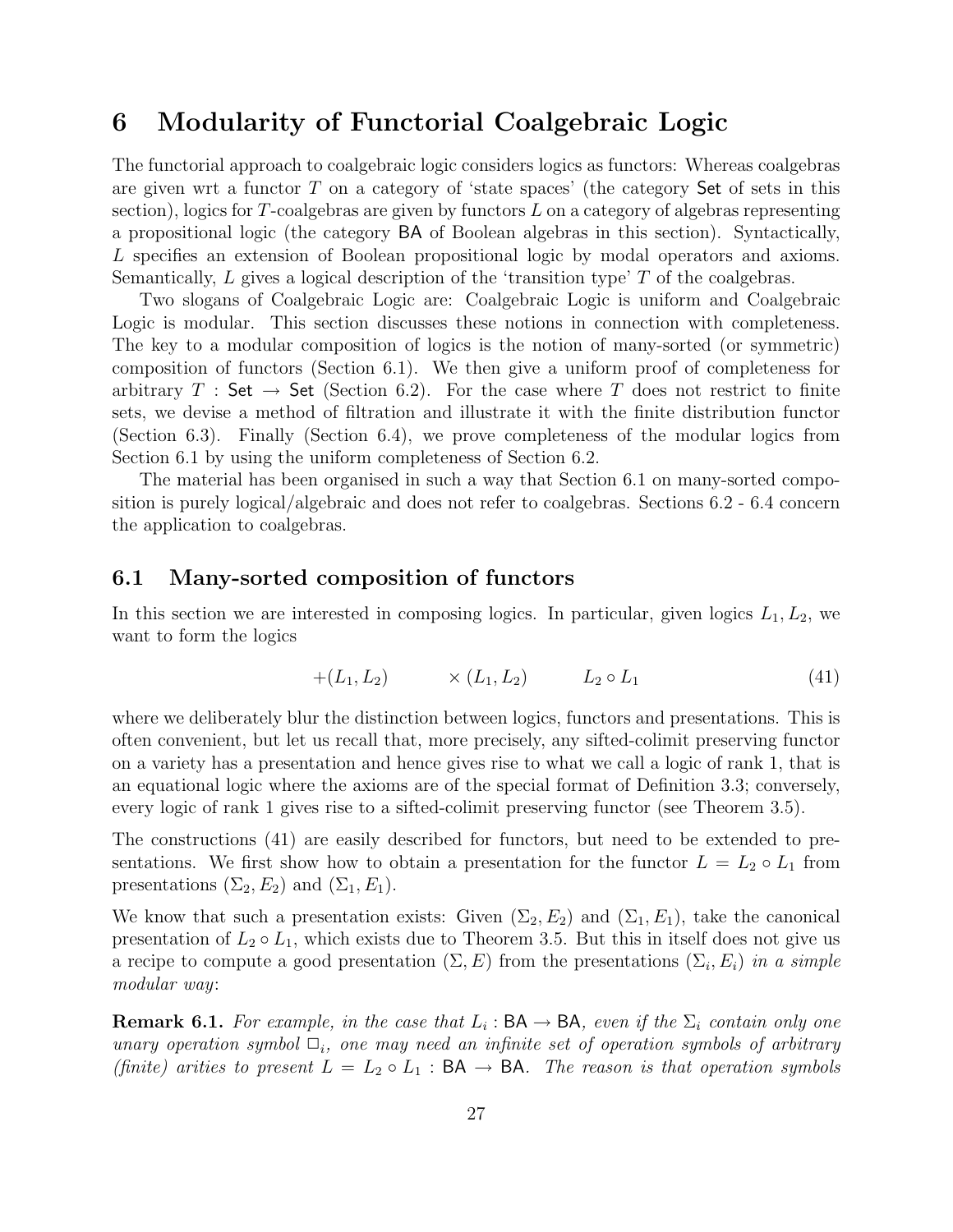for L are of the form  $\Box_2\phi$  where  $\phi$  can be any Boolean combination of terms of the kind  $\Box_1\psi$ , or, more formally, in the notation of Section 3, operation symbols for L are terms in  $G_2UFG_1UFV$ .

The solution is to replace L by a two-sorted functor  $\overline{L}$  :  $\mathsf{BA}^S \rightarrow \mathsf{BA}^S$  where we write  $S = \{\mathsf{s}, \mathsf{i}\}\text{,}$  the idea being that  $L_1$ -formulas are now of sort<sup>1</sup> i and  $L_2$ -formulas of sort **s**. In fact, we consider the more general case  $L_1 : \mathcal{A}_s \to \mathcal{A}_i$  and  $L_2 : \mathcal{A}_i \to \mathcal{A}_s$ , which allows us to obtain  $+(L_1, L_2)$  and  $\times (L_1, L_2)$  as particular examples.

Definition 6.2 (two-sorted, or symmetric, composition of functors). Given two functors  $L_1: \mathcal{A}_s \to \mathcal{A}_i$  and  $L_2: \mathcal{A}_i \to \mathcal{A}_s$  between any two categories, the two-sorted composition of  $L_1$  with  $L_2$  is the functor  $\overline{L} : A_i \times A_s \to A_i \times A_s$  mapping  $A = (A_i, A_s)$  to  $(\overline{L}A)_{s} = L_2(A_i)$ and  $(LA)_{\mathbf{i}} = L_1A_{\mathbf{s}}$ .

**Example 6.3.** If  $L_1$ :  $BA^{S_2} \rightarrow BA^{S_1}$  and  $L_2$ :  $BA^{S_1} \rightarrow BA^{S_2}$ , then the two-sorted composition is a functor  $BA^{S_1+S_2} \rightarrow BA^{S_1+S_2}$ .

This composition is symmetric: Swapping  $L_1$  and  $L_2$  just means that the indices i and s change role. It is therefore tempting to suppress the distinction between 1 and i and between 2 and s in our notation. We do not do this because we want to use the notation  $(-)$ <sub>1</sub> to refer to the functor  $L_1$  and the notation  $(-)$ <sub>i</sub> to refer to a projection onto sort i.

The next proposition ensures that we can extract the initial  $L_2 \circ L_1$ -algebra from the initial algebra of the symmetric composition. (We continue to write  $L_2L_1$  instead of  $L_2 \circ L_1$ ).

**Proposition 6.4.** Consider categories  $A_i$ ,  $A_s$  which are lfp and two finitary functors  $L_1$ :  $A_s \to A_i$  and  $L_2: A_i \to A_s$ . Let L be the symmetric composition of  $L_1$  with  $L_2$ . Then the s-component of the initial L-algebra is the initial  $L_2L_1$ -algebra.

*Proof.*  $A_i \times A_s$  is lfp and  $\overline{L}$  is finitary. Therefore, the initial  $\overline{L}$ -algebra is the colimit of the initial algebra chain  $L<sup>n</sup>0$  where 0 denotes the initial object and n runs through finite ordinals. As colimits are calculated sort-wise, it is enough to show that the projected sequence  $(\bar{L}^n 0)_s$ has the same colimit as the initial sequence of  $L_2L_1$ , which follows from the latter sequence being a subsequence of the former.  $\Box$ 

The proposition tells us that we can present  $\overline{L}$  instead of  $L_2L_1$ . It is obvious how to do this:

**Theorem 6.5.** Consider (many-sorted) varieties  $A_i \times A_s$  and two functors  $L_1 : A_s \to A_i$ and  $L_2: \mathcal{A}_i \to \mathcal{A}_s$  with presentations  $(\Sigma_1, E_1)$  and  $(\Sigma_2, E_2)$ , respectively. Consider  $(\Sigma, E)$ given as follows.

$$
\begin{aligned} (\bar{\Sigma}X)_{\mathsf{s}} &= \Sigma_2 X_{\mathsf{i}} \\ (\bar{\Sigma}X)_{\mathsf{i}} &= \Sigma_1 X_{\mathsf{s}} \end{aligned}
$$

where we use that the signatures  $\Sigma_1$ ,  $\Sigma_2$  are given by functors  $\mathsf{Set}^{S_2} \to \mathsf{Set}^{S_1}$ ,  $\mathsf{Set}^{S_1} \to \mathsf{Set}^{S_2}$ and  $X = (X_i, X_s)$  denotes and element of  $\text{Set}^{S_1} \times \text{Set}^{S_2}$ . Equations are given by  $\bar{E}_s = E_2$ ,  $\bar{E}_i = E_1$ . Then  $(\tilde{\Sigma}, \bar{E})$  is a presentation of the symmetric composition  $\bar{L}$  of  $L_1$  with  $L_2$ .

 $1$ i for intermediate; also i, 1 and  $s$ , 2 go together.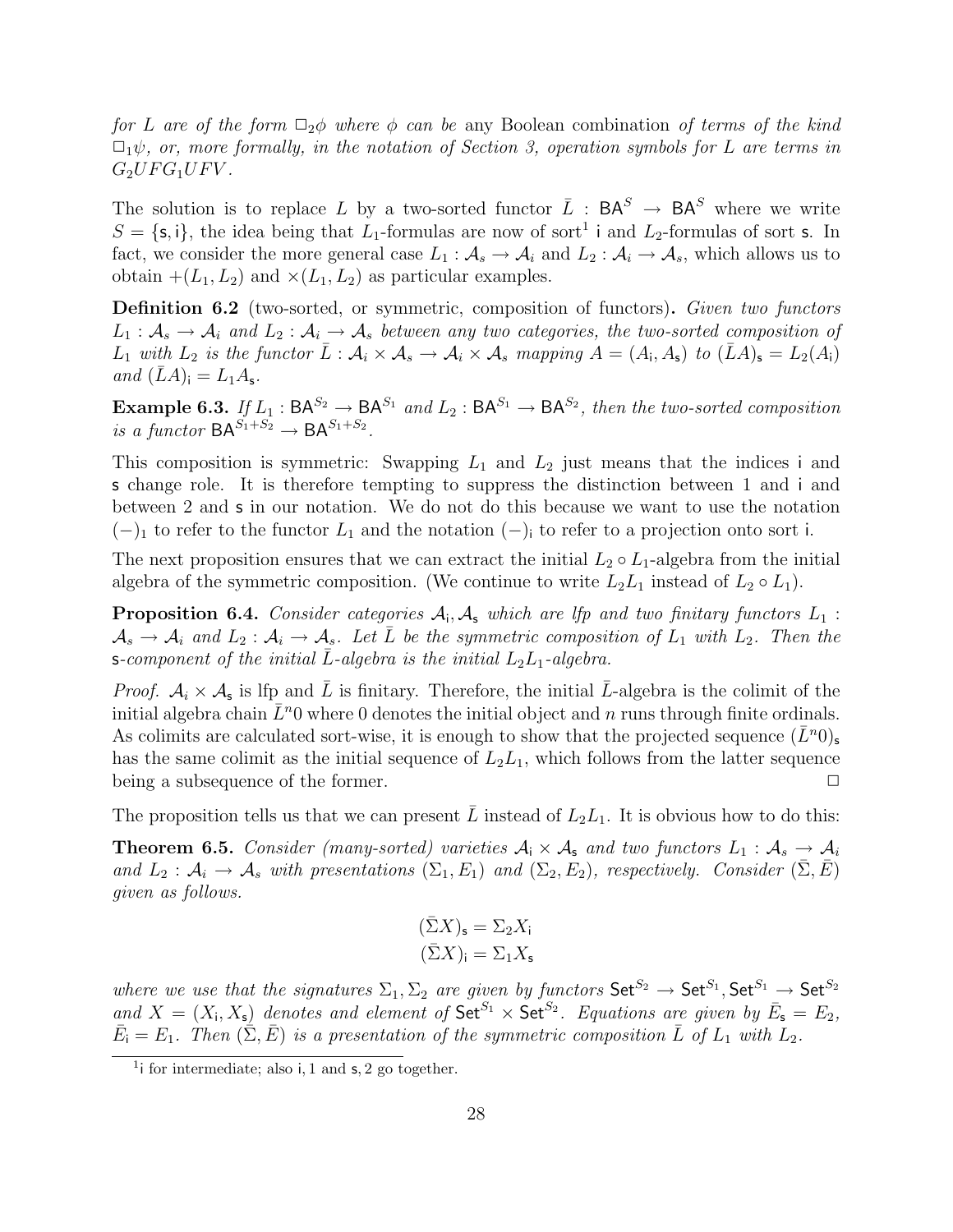Let us illustrate this theorem using more familiar notation.

**Example 6.6.** Assume that  $A_i$  and  $A_s$  are both BA. We write  $\vdash_i \psi$  and  $\vdash_s \phi$  to assert that  $\psi$ ,  $\phi$  are formulas of sort i, s, respectively. The theorem then states that formulas of both sorts are closed under Boolean operations and, for all n-ary operation symbols  $\sigma_i$  in  $\Sigma_i$ , formulas are closed under

$$
\frac{\vdash_i \psi_1, \ldots, \vdash_i \psi_n}{\vdash_s \sigma_2(\psi_1, \ldots, \psi_n)} \qquad \frac{\vdash_s \phi_1, \ldots, \vdash_s \phi_n}{\vdash_i \sigma_1(\phi_1, \ldots, \phi_n)}
$$

The axioms are given by equations  $E_1$  and  $E_2$  and the laws of Boolean algebra. The rules of the calculus are those of equational logic. The only rules that make the two sorts interact are the congruence rules:

$$
\frac{\vdash_i \psi_1 = \psi'_1, \dots, \vdash_i \psi_n = \psi'_2}{\vdash_s \sigma_2(\psi_1, \dots, \psi_n) = \sigma_2(\psi'_1, \dots, \psi'_n)} \qquad \frac{\vdash_s \phi_1 = \phi'_1, \dots, \vdash_s \phi_n = \phi'_n}{\vdash_i \sigma_1(\phi_1, \dots, \phi_n) = \sigma_1(\phi'_1, \dots, \phi'_n)}
$$

Here, we use  $\vdash_i \psi = \psi'$  and  $\vdash_s \phi = \phi'$  to denote derivability of equations of the respective sorts.

The above approach of sorting a logic was found useful eg in the work [9] on the  $\pi$ -calculus which has process-formulas and capability-formulas. The example above shows how it arises in a systematic way from a symmetric composition of functors. The next two examples give the constructions of  $+(L_1, L_2)$  and  $\times (L_1, L_2)$ .

**Example 6.7.** We define  $+(L_1, L_2)$  as the logic given by the composition BA  $\stackrel{\langle L_1, L_2 \rangle}{\longrightarrow}$  BA  $\times$  $BA \xrightarrow{L_+} BA$ , where  $L_+(A_1, A_2)$  is presented by unary operation symbols  $\langle 1 \rangle$  and  $\langle 2 \rangle$  (where  $\langle i \rangle$  takes arguments from  $A_i$ ). Equations specify that the  $\langle i \rangle$  preserve finite joins and binary meets and that (i)  $\langle 1 \rangle a_1 \wedge \langle 2 \rangle a_2 = \bot$ , (ii)  $\langle 1 \rangle \top \vee \langle 2 \rangle \top = \top$ , (iii)  $\neg \langle 1 \rangle a_1 = \langle 2 \rangle \top \vee \langle 1 \rangle \neg a_1$ ,  $\neg \langle 2 \rangle a_2 = \langle 1 \rangle \top \vee \langle 2 \rangle \neg a_2.$ 

The modal operators  $\langle 1 \rangle$ ,  $\langle 2 \rangle$  describe a situation of choice between two alternatives. For example,  $\langle 1 \rangle$ a can be read as 'alternative 1 is chosen and then a holds'. The axioms express that  $(i)$  the alternatives exclude each other,  $(ii)$  one of the alternatives has to be chosen,  $(iii)$  $\neg \langle 1 \rangle a_1$  means that either alternative 2 is chosen or 1 is chosen but then not  $a_1$ .

A good way of thinking about  $+(L_1, L_2)$  is as a logic for systems that have to output exactly one of 1 or 2 and then continue. Dually, one can think of  $\times (L_1, L_2)$  as a logic for systems that read input from a two-element set  $\{1,2\}$ :

**Example 6.8.** We define  $\times (L_1, L_2)$  as the logic given by the composition BA  $\stackrel{\langle L_1, L_2 \rangle}{\longrightarrow}$  BA  $\times$  $BA \xrightarrow{L_{\times}} BA$ , where  $L_{\times}(A_1, A_2)$  is presented by unary operation symbols [1] and [2] (where [i] takes arguments from  $A_i$ ). Equations specify that the  $[i]$  preserve all Boolean operations.

For example, if both  $L_i$  are the modal logic **K** from Example 3.1 with modal operators  $\Box_i$  and  $\Diamond_i$ , respectively, then, because of the equations, every formula can be written in a way such that the only modalities are  $[1]\Box_1, [1]\Diamond_1$  and  $[2]\Box_2, [2]\Diamond_2$ . This means that we can elide  $[1], [2]$  from formulas, and we obtain what is known in modal logic as the fusion of  $L_1$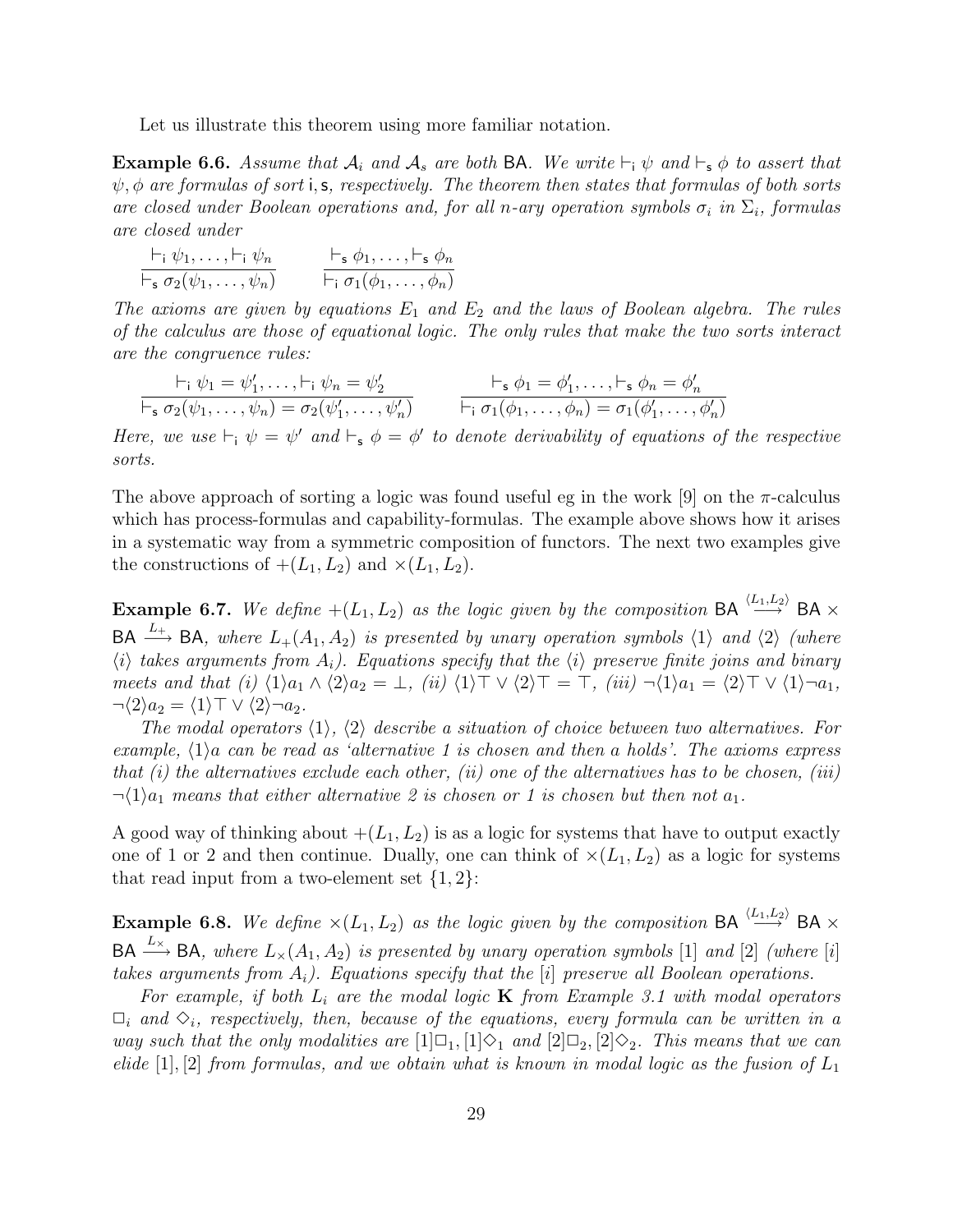and  $L_2$ , see eg Kurucz [25]. The reason for our notation  $\times (L_1, L_2)$  will become apparent in Section 6.4: if  $L_i$  are logics for systems of type  $T_i$ , then  $\times (L_1, L_2)$  is a logic for systems of type  $T_1 \times T_2$ .

#### 6.2 Uniform completeness

In this section we show how to associate to an arbitrary set-functor  $T$  a functor  $L$  on BA and a semantics  $\delta : LP \to PT$  so that the logic given by any presentation of L is complete. Construction of  $(L, \delta)$  and proof of completeness are syntax free because, by Theorem 3.5 we can conflate the distinction between functors and logics of rank 1. On the other hand, Theorem 3.5 does not tell us how to find good presentations of functors. How to build them in a modular way will be discussed in Section 6.4.

The definition of L from T is the same as in [30, 29], but as we do not insist on strong completeness<sup>2</sup> here, we don't need to put any assumptions on  $T$ . Instead we use an induction along the final sequence as in Pattinson [34] and adapted to the setting of functorial logics over BA in [24].

**Definition of L.** First, let us recall from [30, 29] the definition of L from T (see also Klin [23]). The essential ingredients are as follows. Two contravariant functors  $P$  and  $S$ that are adjoint on the right



where  $A$  is lfp with a small subcategory  $A_0$  of finitely presentable objects. We then define L as

$$
LIA = PTSIA \tag{43}
$$

and extend L continuously from  $\mathcal{A}_0$  to  $\mathcal{A}$ . Note that L thus defined preserves filtered colimits, whereas  $PTS$  need not to do so.

**Example 6.9.** Take  $\mathcal{A} = BA$  and  $\mathcal{X} = \mathsf{Set}$ . P is contravariant powerset and S takes ultrafilters. On arrows, P and S map a function to its inverse image. The adjunction restricts to a dual equivalence between finite Boolean algebras and finite sets. The ultrafilters of a finite Boolean algebra A are the atoms of A, that is, those elements  $a \in A$  such that there are no elements strictly between  $\perp$  and a. Thus, on finite Boolean algebras, the duality reduces to the well known fact that every finite Boolean algebra is isomorphic to the powerset

<sup>&</sup>lt;sup>2</sup>A logic is strongly complete if, whenever  $\phi$  holds in all models satisfying a possibly infinite set of formulas Γ, then one can also derive φ from Γ. Strong completeness is closely related to compactness. So, for example, the procedure below will not give rise to strongly complete logics if T is the probability distribution functor or if  $TX = A \times X$  for an infinite set A.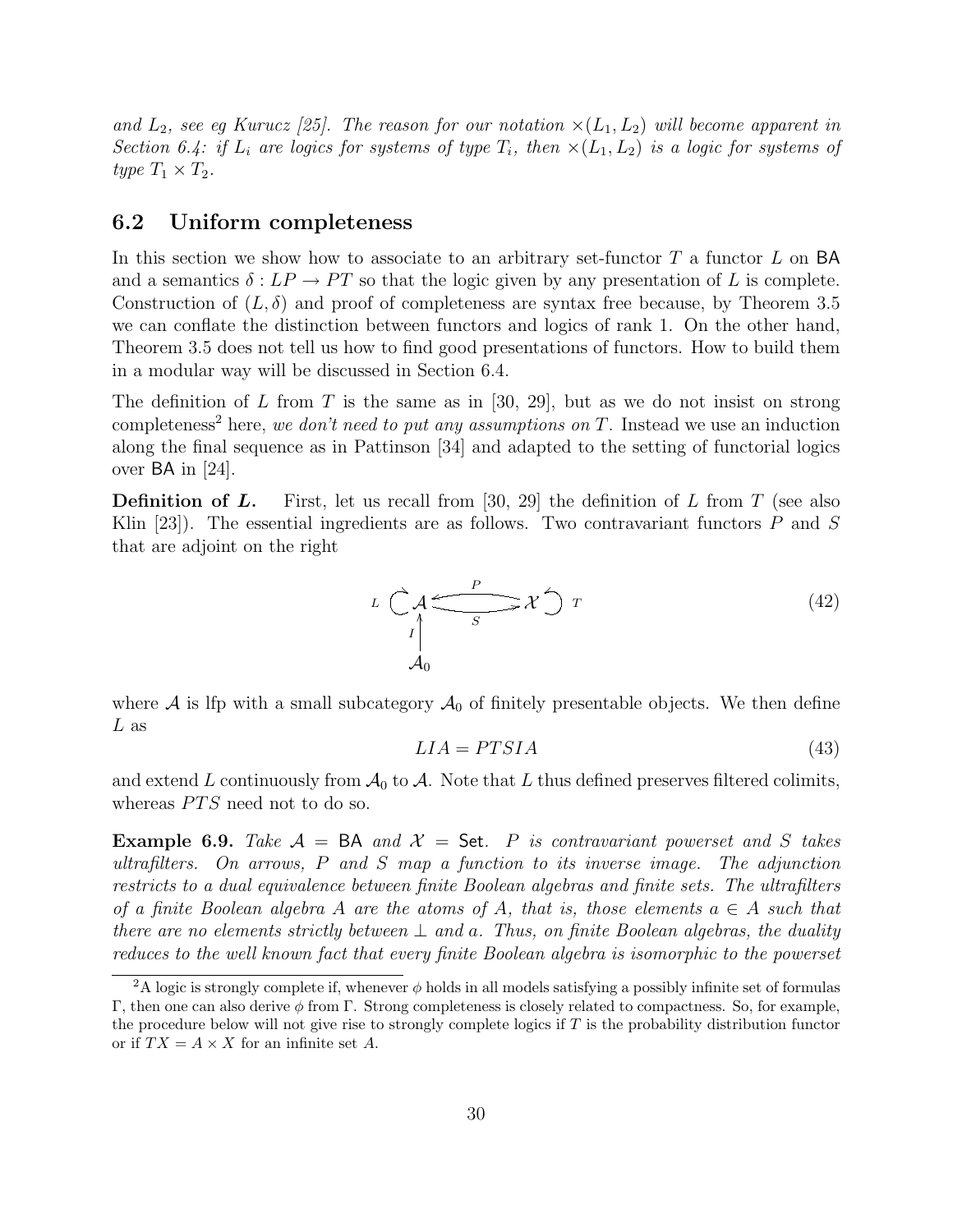of its atoms. We will also make use of the fact that the finitely presentable Boolean algebras coincide with the finite ones.

Further, take  $T = \mathcal{P}$ . Then the L as defined by (43) coincides with the one given in Example 3.1.

**Definition of**  $\delta: LP \to PT$ **.** The idea that the semantics of a logic for coalgebras should be described by a natural transformation  $LP \rightarrow PT$  goes back to [24, 8]. The following definition is again from [30].

$$
\begin{array}{ccc}\nPX & LPX & \xrightarrow{\delta_X} & PTX \\
\downarrow c_i & & \downarrow c_i \\
A_i & LA_i & \xrightarrow{\cong} & PTSA_i\n\end{array} \tag{44}
$$

PX is a filtered colimit  $c_i: A_i \to PX$ . Under the adjunction, this cocone corresponds to a cone  $c_i^{\sharp}$  $\frac{1}{i}: X \to SA_i$  which is turned into a cocone under PT (recall that P is contravariant). Now  $\delta_X$  exists uniquely, since L preserves filtered colimits.

**Example 6.10.** In the situation of Example 6.9, consider an arbitrary functor  $T$ : Set  $\rightarrow$  Set and let L be the functor defined above. Let  $(\Sigma, E)$  be the presentation of L given in the proof of Theorem 3.5. According to (11), the set of operations of  $\Sigma$  of arity k is  $ULFk \cong UPTSFk \cong$  $UPTUPk = 2^{T(2^k)} \cong \text{Nat}((2^k)^X, 2^{TX})$ , the latter denoting the set of natural transformations  $(2^k)^X \rightarrow 2^{TX}$ ). But the natural transformations  $(2^k)^X \rightarrow 2^{TX}$  are precisely the (k-ary) predicate liftings of Pattinson [34]. It follows that the logic given by  $\Sigma$  is the logic of all  $(\text{finitary})$  predicate liftings investigated by Schröder [38]. In addition L also incorporates a complete axiomatisation of the logic of all predicate liftings. Conversely, any logic for Tcoalgebras given by predicate liftings and axioms of rank 1 defines a functor L :  $BA \rightarrow BA$ and a natural transformation  $\delta : LP \rightarrow PT$ .

Intuitively, the logic  $L$  is complete if any two formulas identified in the semantics, are already identified in the syntax, or, more technically, if  $\delta$  is injective. We turn this into

**Definition 6.11** (one-step completeness [24]).  $(L, \delta)$  is one-step complete if  $\delta$  is injective.

**Assumption:** From now on we take  $\mathcal{A} = BA$  and  $\mathcal{X} = \mathsf{Set}$  with the functors P and S sort-wise as in Example 6.9.

The next lemma shows that for any  $T : Set \rightarrow Set$  we can find a one-step complete logic  $(L, \delta).$ 

**Lemma 6.12.**  $\delta_X$  as defined in (44) is injective.

*Proof.* Consider two distinct  $\phi_1, \phi_2 \in LPX$ . By filteredness, we find some  $A_i$  and  $\phi'_j \in A_i$ such that  $c_i(\phi_j') = \phi_j$ . Moreover, since in **BA** the finitely presentable objects are closed under quotients, we can assume  $c_i$  to be injective. The following fact is easily proved.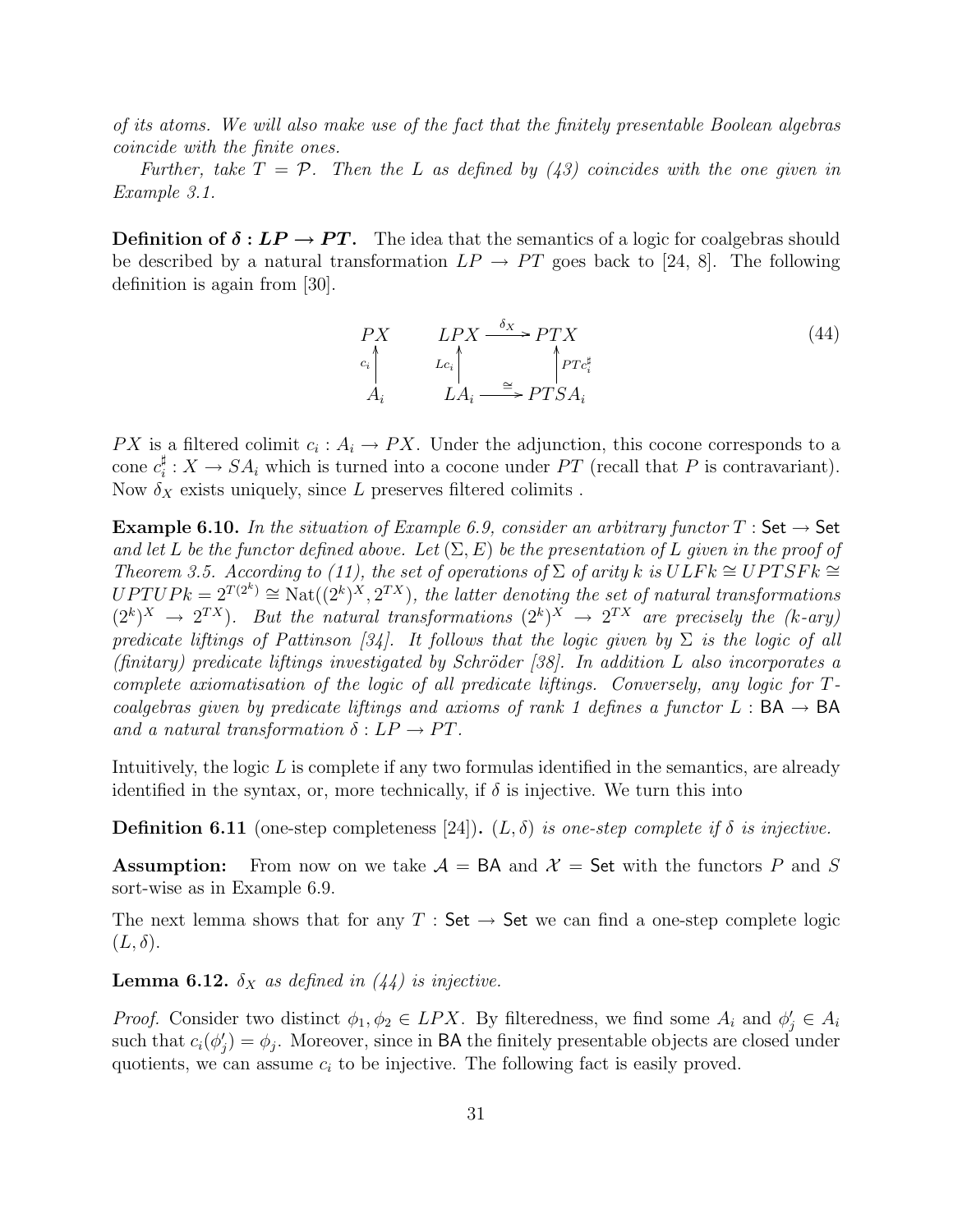**Claim 6.13.** Let A be finite.  $c: A \to PX$  is injective iff the adjoint transpose  $c^{\sharp}: X \to SA$ is surjective.

Indeed, by the laws of adjunction and A being finite, we have that c is  $A \cong PSA \stackrel{Pc^{\sharp}}{\longrightarrow} PX;$ now  $P c^{\sharp} = (c^{\sharp})^{-1}$  is injective iff  $c^{\sharp}$  is surjective, which proves the claim. Using that T, as any functor on Set, preserves surjective maps and that P maps surjective maps to injective **BA-homomorphisms, we conclude that**  $PTc_i^{\sharp}$  **is injective, hence**  $\delta_X(\phi_1) \neq \delta_X(\phi_2)$ **.** 

**Lemma 6.14.** Finitary functors  $L : BA \rightarrow BA$  preserve injective maps.

*Proof.* Consider an injective BA-morphism  $f : A \to B$ . A is a filtered colimit  $c_i : A_i \to A$ where  $A_i$  are finite and  $c_i$  are injective. Let  $a_1, a_2 \in LA$  and  $Lf(a_1) = Lf(a_2)$ . Since L preserves filtered colimits, we find i and  $a'_1, a'_2 \in LA_i$  with  $Lc_i(a'_j) = a_j$ . Hence  $L(f \circ c_i)(a'_1) =$  $L(f \circ c_i)(a'_1)$ . Since  $f \circ c_i$  is injective and  $A_i$  is finite, the claim now follows from the fact that for any BA-morphism  $g: C \to D$  with C finite and g injective there is  $h: D \to C$  with  $h \circ g = id_G$  (and hence  $Lg$  is injective).

Finally, for the completeness theorem, we only need to make the step from one-step completeness to completeness as in Pattinson [34].

**Theorem 6.15.** Let L : BA  $\rightarrow$  BA be finitary and  $\delta$  : LP  $\rightarrow$  PT be injective. Then any logic given by a presentation of  $L$  is complete for  $T$ -coalgebras. In particular, the logic given by  $(43)$ ,  $(44)$  and the presentation according to Theorem 3.5 is complete for T-coalgebras.

*Proof.* (The proof is essentially the one from [24].) L preserves filtered colimits and therefore, using a special property of BA and following [30, Proposition 3.4], L preserves sifted colimits. It follows that L has a presentation, which induces an equational logic, which in turn can be written in the usual modal-logic style, using the correspondences between equations  $\phi = \psi$ and formulas  $\phi \leftrightarrow \psi$  and between formulas  $\phi$  and equations  $\phi = \top$ .

The semantics of an L-formula wrt a coalgebra  $\xi : X \to TX$  is determined by the arrow  $\llbracket - \rrbracket_{(X,\xi)}$  from the initial L-algebra to the algebra  $LPX \to PTX \to PX$ . Because of the naturality of  $\delta$ , the semantics wrt to all coalgebras is determined by the semantics wrt to the final coalgebra. Since we don't assume that the final coalgebra exists, we replace it by the corresponding final sequence  $T^n \mathbb{1}$  which is defined as follows. We denote by  $\mathbb{1} = T^0 \mathbb{1}$ the final object in Set.  $p_0: T \mathbb{1} \to \mathbb{1}$  is given by finality and  $p_{n+1}: T(T^n \mathbb{1}) \to T^n \mathbb{1}$  is defined to be  $Tp_n$ . We think of the  $T^n \mathbb{1}$  as approximating the final coalgebra.<sup>3</sup> In the same way as any coalgebra  $\xi: X \to TX$  has a unique arrow into the final coalgebra, there are canonical arrows  $\xi_n: X \to T^n \mathbb{1}$  to the approximants of the final coalgebra, defined inductively by  $\xi_{n+1} = T(\xi_n) \circ \xi$ . The idea now is to interpret a formula  $\phi$  'of depth n' as a subset  $[\![\phi]\!]_n$  of  $T^n$  1. The semantics of  $\phi$  in X is then  $\xi_n^{-1}(\llbracket \phi \rrbracket_n)^{4}$ . To say what it means for a formula to be of depth  $n$  we need the initial sequence of  $L$ , which we define next.

<sup>&</sup>lt;sup>3</sup>Indeed, if we let run the final sequence through all ordinals, we obtain the final coalgebra as a limit if it exists, see Adámek and Koubek [2].

<sup>&</sup>lt;sup>4</sup>This point of view has been elaborated in [27].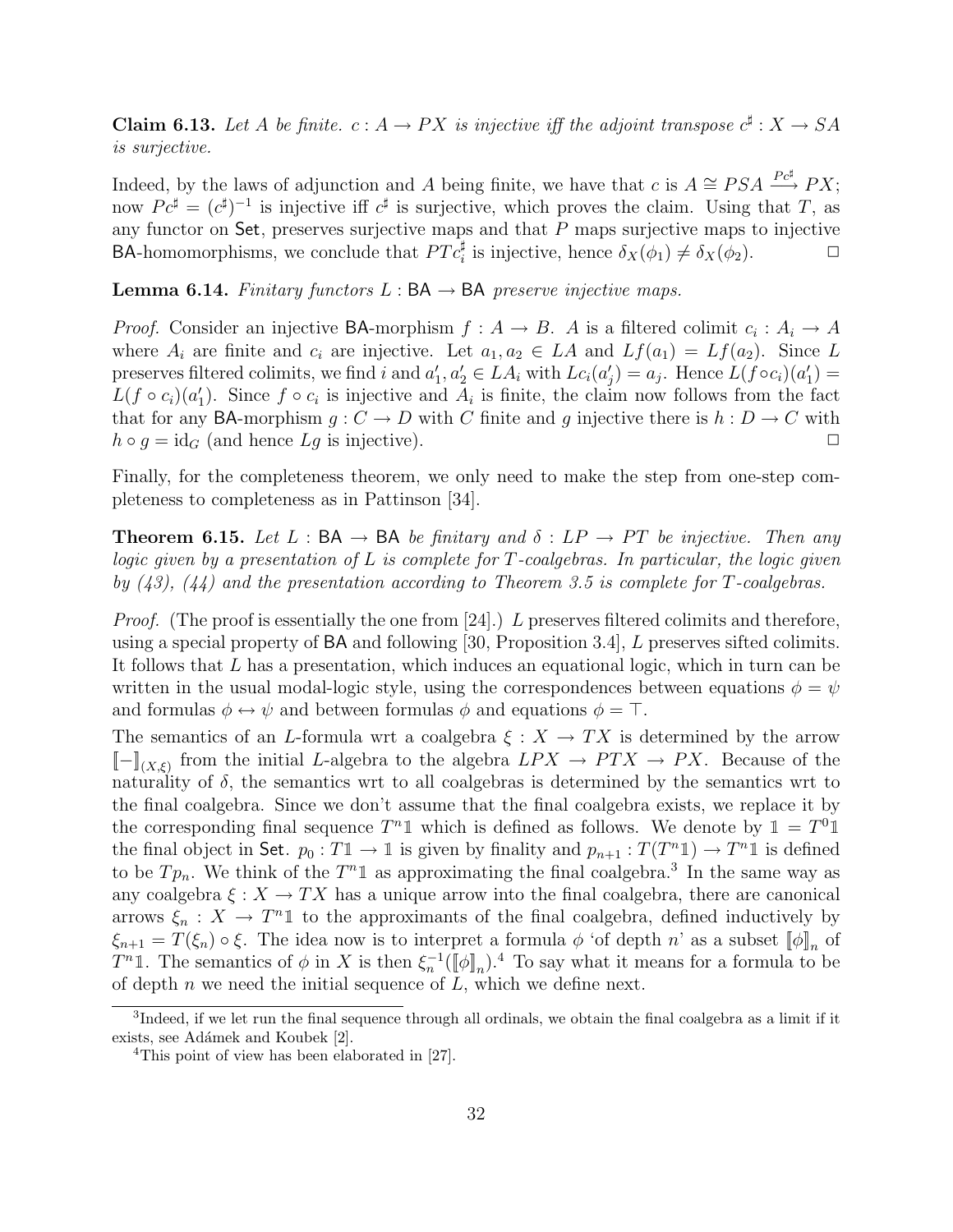Since L is finitary the initial algebra is the colimit of the sequence  $L^n 2$  defined as follows. We denote by  $2 = L^0 2$  the initial object in BA.  $e_0 : 2 \rightarrow L2$  is given by initiality and  $e_{n+1}: L^n2 \to L(L^n2)$  is defined to be  $Le_n$ . We call the elements of  $L^n2$  formulas of depth n. The semantics of a formula of depth n is given by a **BA**-morphism  $[-]_n : L^n2 \to PT^n1$ as follows.

$$
P1 \xrightarrow{Pp_0} \cdots \qquad PT^n1 \xrightarrow{Pp_n} PT^{n+1}1 \qquad \cdots
$$
\n
$$
\uparrow \qquad \qquad \uparrow \qquad \qquad (45)
$$
\n
$$
2 \xrightarrow{e_0} \cdots \qquad \qquad L^n2 \xrightarrow{e_n} L^{n+1}2 \qquad \cdots
$$
\n
$$
(45)
$$

 $[-]_0$  is given by initiality (and is actually the identity).  $[-]_{n+1}$  is defined to be  $\delta_{T^{n}1} \circ L([\![-]\!]_n)$ . Observe that the semantics of a formula is independent of the particular approximant we choose (all squares in the diagram commute). Moreover, given a coalgebra  $\xi : X \to TX$  and a formula of depth  $n$ , the semantics via the initial  $L$ -algebra and the semantics via the final sequence coincide:  $[\![\phi]\!]_{(X,\xi)} = \xi_n^{-1}([\![\phi]\!]_n)$ . Since  $\delta$  is injective and L preserves injective maps, all  $[-]_n, n \in \mathbb{N}$ , are injective.

To show completeness, suppose  $\phi_1 \neq \phi_2$  in the initial L-algebra. We find an approximant  $L^n,$  in which  $\phi_1$  and  $\phi_2$  are different. Any one-sided inverse i of  $p_0$  gives rise to a T-coalgebra  $\xi = T^{n}(i)$  with carrier  $T^{n} \mathbb{1}$ . We have  $[\![\phi]\!]_{(T^{n} \mathbb{1},\xi)} = [\![\phi]\!]_n$ . Now injectivity of  $[\![-\!]_n$  shows that  $(T^n 1, \xi)$  provides a counter-example for  $\phi_1 = \phi_2$ .

#### 6.3 One-step filtration and the finite distribution functor

If T preserves finite sets the logic L discussed in the previous section has good claims of being the finitary logic for T. But—following Example 6.10—the language has  $2^{T(2^k)}$ -many modal operators of arity k, which is uncountable if  $T(2^k)$  is infinite.

In this section we first describe a method to find a functor  $L$  so that the corresponding logic has only countably many modal operators of arity k. Second, we illustrate this construction with the important example of the finite distribution functor (for which the logic of all predicate liftings is strictly more expressive than the logic discussed here).

#### 6.3.1 A filtration method

As in the previous section, given T, we want to find L and a (componentwise) injective  $\delta$  as in

$$
LPX \xrightarrow{\delta_X} PTX
$$
\n
$$
\uparrow_{\delta_{k,X}} \qquad (46)
$$
\n
$$
L_kPX
$$

To this end we propose to find  $L_k$  such that

• L is a filtered colimit of the  $L_k$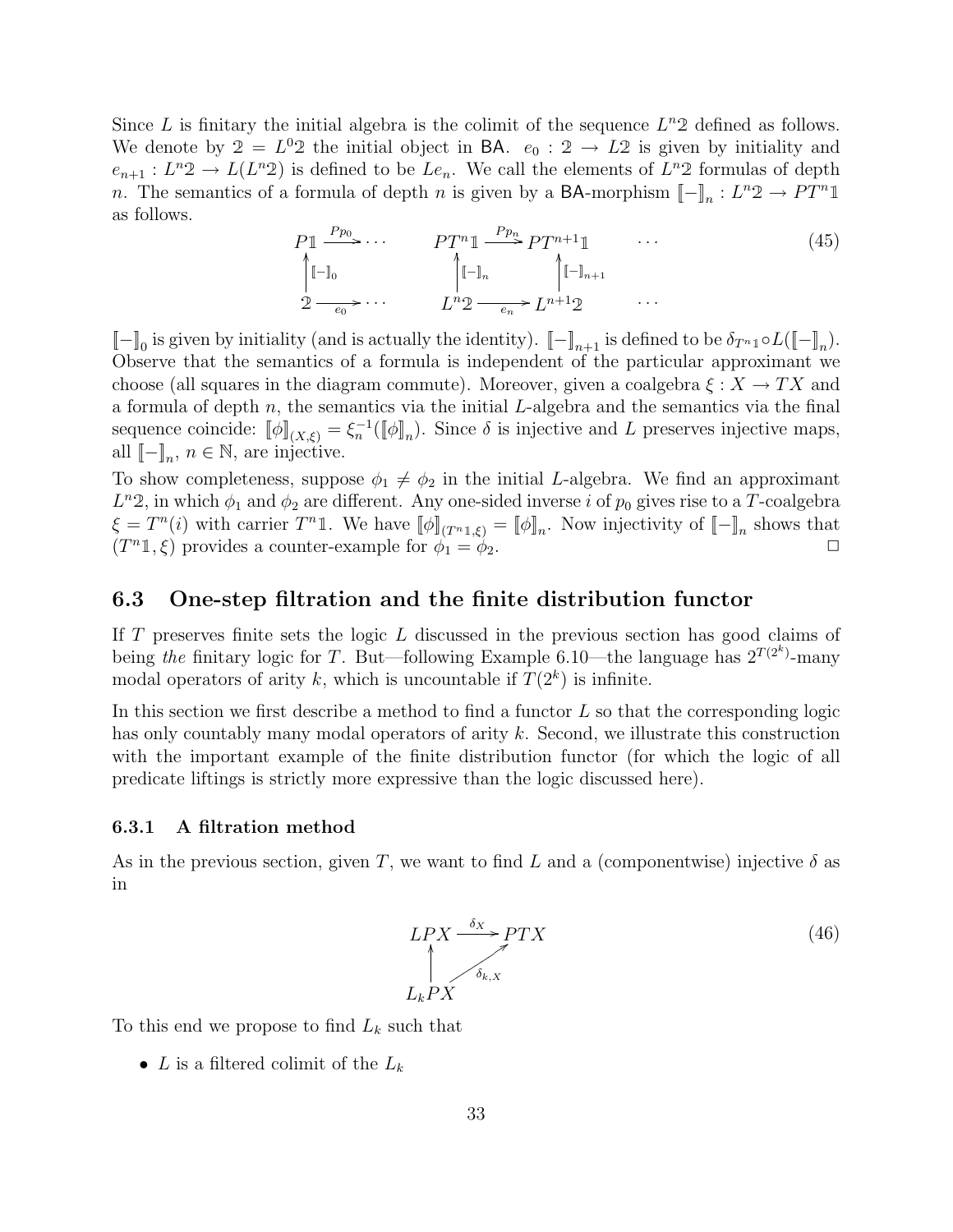- the  $L_k$  preserve finite sets (so that the initial  $L_k$ -algebra is countable)
- the  $\delta_k$  are injective

**Lemma 6.16.** In the situation of Diagram  $(46)$  assume that L is a filtered colimit of the  $L_k$ . Then  $\delta$  is injective if the  $\delta_k$  are injective.

*Proof.* Suppose  $\delta_X(x) = \delta_X(y)$ . Then there is k such that  $\delta_{k,X}(x) = \delta_{k,X}(y)$ , hence  $x = y$ .  $\Box$ 

Using the above lemma to prove completeness of  $L$  resembles the filtration method in modal logic: instead of using the whole language  $L$ , one restricts to a sublanguage  $L<sub>k</sub>$ . This aspect is emphasised by the following lemma:

**Lemma 6.17.** In the situation of Diagram  $(46)$  assume that the  $L_k$  preserve finite sets. Then  $\delta_k$  is injective iff, for all finite X, the transpose  $\delta_k^{\sharp}$  $k \nvert T \to SL_kP$  is surjective.

*Proof.* As in Lemma 6.12, it is enough to show that  $\delta_{k,X}: L_kPX \to PTX$  is injective for finite X. But  $L_k$  PX is finite for finite X (since  $L_k$  preserves finite sets) and we can apply Claim 6.13.  $\Box$ 

The above lemmas could be called the *one-step filtration* method: For a finite X,  $SL_kPX$ is the finite set of maximal consistent theories over the formulas in  $L_kPX$ . To show that  $\delta_k$ is surjective means to find a model in TX for each maximal consistent theory in  $SL_kPX$ .

In the usual filtration method one would not work with one-step theories but instead consider maximal consistent theories over all formulas of depth bounded by some  $n < \omega$ . These theories are elements in  $SL<sup>n</sup>2$ . The task then is to find a model in  $T<sup>n</sup>1$  for each theory. But this is exactly how the proof of the completeness theorem 6.15 goes.

#### 6.3.2 The finite distribution functor

We will now apply the method of this section to the finite distribution functor  $\mathcal{D}$  : Set  $\rightarrow$  Set defined by

$$
\mathcal{D}(X) = \{ \mu : X \to [0,1] \mid \mu(x) \neq 0 \text{ for finitely many } x \in X \text{ and } \sum_{x \in X} \mu(x) = 1 \}
$$

**Notation.** From now we will follow standard practise and denote by  $L_q$  modal operators of the probability logic. Where L before referred to a functor we will write  $\mathcal L$  now.

The syntax. We consider the endofunctor  $\mathcal{L} : BA \to BA$  given by the following finitary presentation. The signature will consist of unary operations  $L_q$  for all rational numbers  $q \in [0, 1]$ . The intended meaning of  $L_q\phi$  is that formula  $\phi$  has probability at least q. The following abbreviations will be used:  $M_q = L_{1-q}$  and  $E_q = L_q \wedge M_q$  with the intended meaning 'probability at most  $q$ ' and 'probability exactly  $q$ ', respectively.

We consider the following set of equations: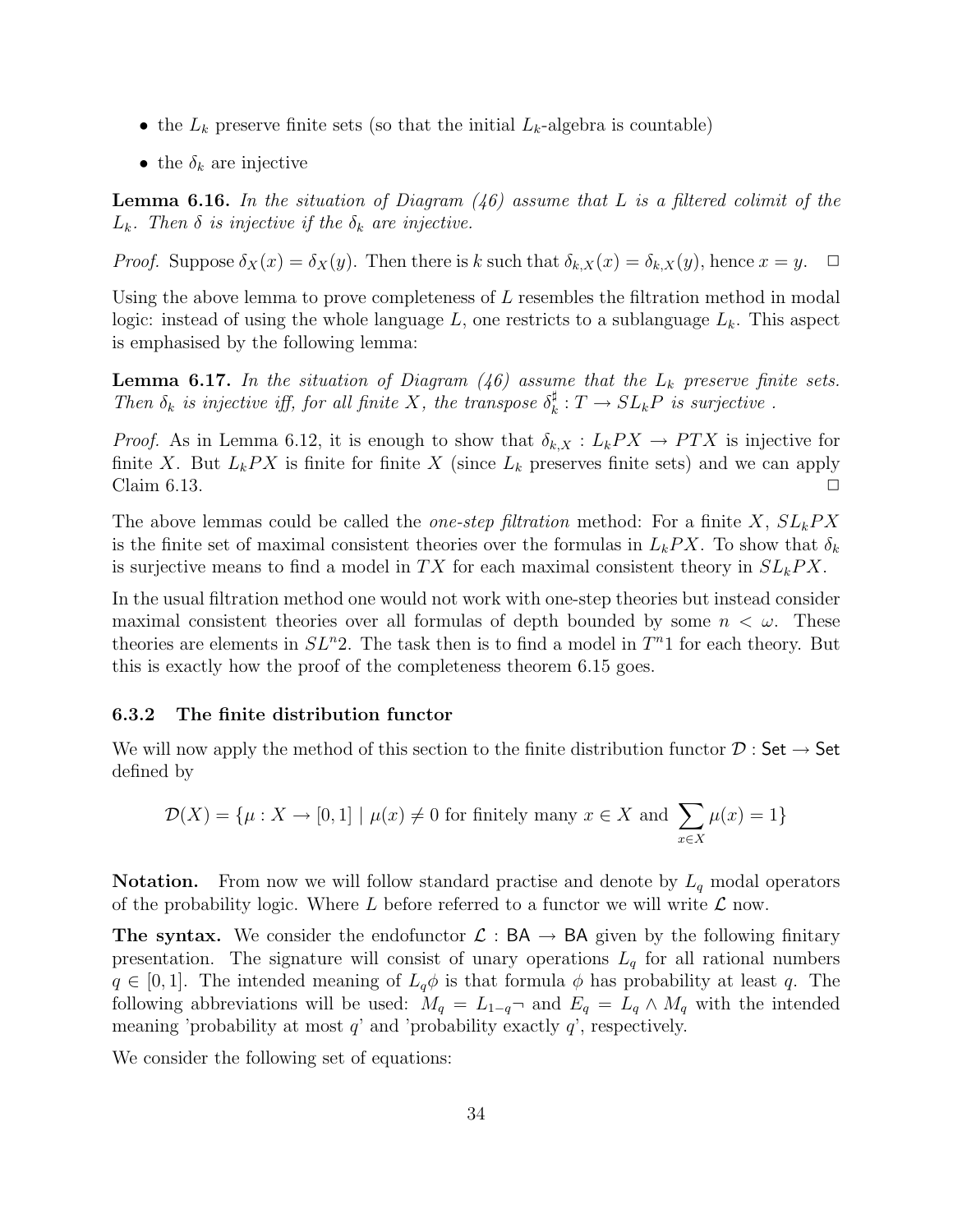$$
L_0x = T
$$
\n
$$
L_{\alpha}T = T
$$
\n
$$
L_{\alpha}(x \wedge y) \wedge L_{\beta}(x \wedge \neg y) \rightarrow L_{\alpha+\beta}x = T
$$
\n
$$
L_{\alpha}(x \wedge y) \wedge \neg L_{\beta}(x \wedge \neg y) \rightarrow L_{\alpha+\beta}x = T
$$
\n
$$
L_{\alpha}x \rightarrow \neg L_{\beta}\neg x = T
$$
\n
$$
L_{\alpha}x \rightarrow \neg L_{\beta}\neg x = T
$$
\n
$$
L_{\alpha}x \leftrightarrow L_{\alpha}y = T
$$
\n
$$
T
$$
\n
$$
x \leftrightarrow y
$$
\n
$$
(E6)
$$
\n
$$
x \leftrightarrow y
$$

So far, this is an adaptation of a sound axiomatisation system for probability logic for type spaces considered by Aumann. This system was completed by Heifetz and Mongin in [19] considering another axiom, essentially expressed by the following equation:

$$
(\bigwedge_{i=1}^{m} L_{\alpha_i} x_i) \wedge (\bigwedge_{j=2}^{n} M_{\beta_j} y_j) \rightarrow L_{(\alpha_1 + \dots + \alpha_m) - (\beta_2 + \dots + \beta_n)} y_1 = \top
$$
 (E7)

whenever  $m, n \geq 1$ ,  $(\alpha_1 + \cdots + \alpha_m) - (\beta_2 + \cdots + \beta_n) \in [0, 1]$  and max $\wedge$ m,n  $_{k=1}$  $x^{(k)} \leftrightarrow y^{(k)}$ . Here by  $x^{(k)}$  denotes  $\forall$  $1 \le l_1 < ... l_k \le m$  $(x_{l_1} \wedge \cdots \wedge x_{l_k}).$ 

The main idea in the proof of completeness is to use the method of filtration. Completeness is proved for each formula, restricting the language to a finite one. Suppose  $X$  is a Boolean algebra and  $\phi$  is an element of  $\mathcal{L}X$ . In the formula  $\phi$  appear only a finite number of operators  $L_q$ . Let k be the least common multiple of the denominators of these rational numbers q. Then  $\phi$  can be regarded as an element of  $\mathcal{L}_k X$  where  $\mathcal{L}_k$ : BA  $\rightarrow$  BA is the endofunctor defined by the following finitary presentation. As generators we consider only the unary operations  $L_r$  such that the rational number r has k as its denominator. The equations will be the same as for  $\mathcal{L}$ . The advantage of considering the functor  $\mathcal{L}_k$  consists in the fact that it sends finite sets to finite sets. We can easily see that  $\mathcal L$  is a filtered colimit of the functors  $\mathcal{L}_k$  taken after all positive integers k.

The semantics. As in the previous section, the semantics of this coalgebraic logic will be described by a natural transformation  $\delta : \mathcal{L}P \to P\mathcal{D}$ . For each positive integer k consider the map  $\delta_{k,X} : \mathcal{L}_k PX \to PDX$  given by:

$$
L_r Y \mapsto \{ \mu \in \mathcal{D}X \mid \sum_{y \in Y} \mu(y) \ge r \}
$$

for all  $Y \subseteq X$ . It is not difficult to check that equations  $(E1)-(E7)$  are satisfied and that  $\delta_{k,X}$  is a well-defined Boolean algebra morphism.

**Completeness.** We have to show the surjectivity of the maps  $\delta_{k,X}^{\sharp}: \mathcal{D}X \to S\mathcal{L}_kPX$  defined by

$$
\delta_{k,X}^\sharp(\mu)=\theta_\mu
$$

where  $\theta_{\mu} : \mathcal{L}_k PX \to 2$  is given by  $\theta_{\mu}(L_rY) = \top$  iff  $\sum$ y∈Y  $\mu(y) \geq r$ . Suppose  $\theta \in S\mathcal{L}_kPX$ . We need to find a probability  $\mu$  such that  $\theta = \theta_{\mu}$ . Let us consider  $r_x = \max\{r \mid \theta(L_r\{x\}) = \top\}$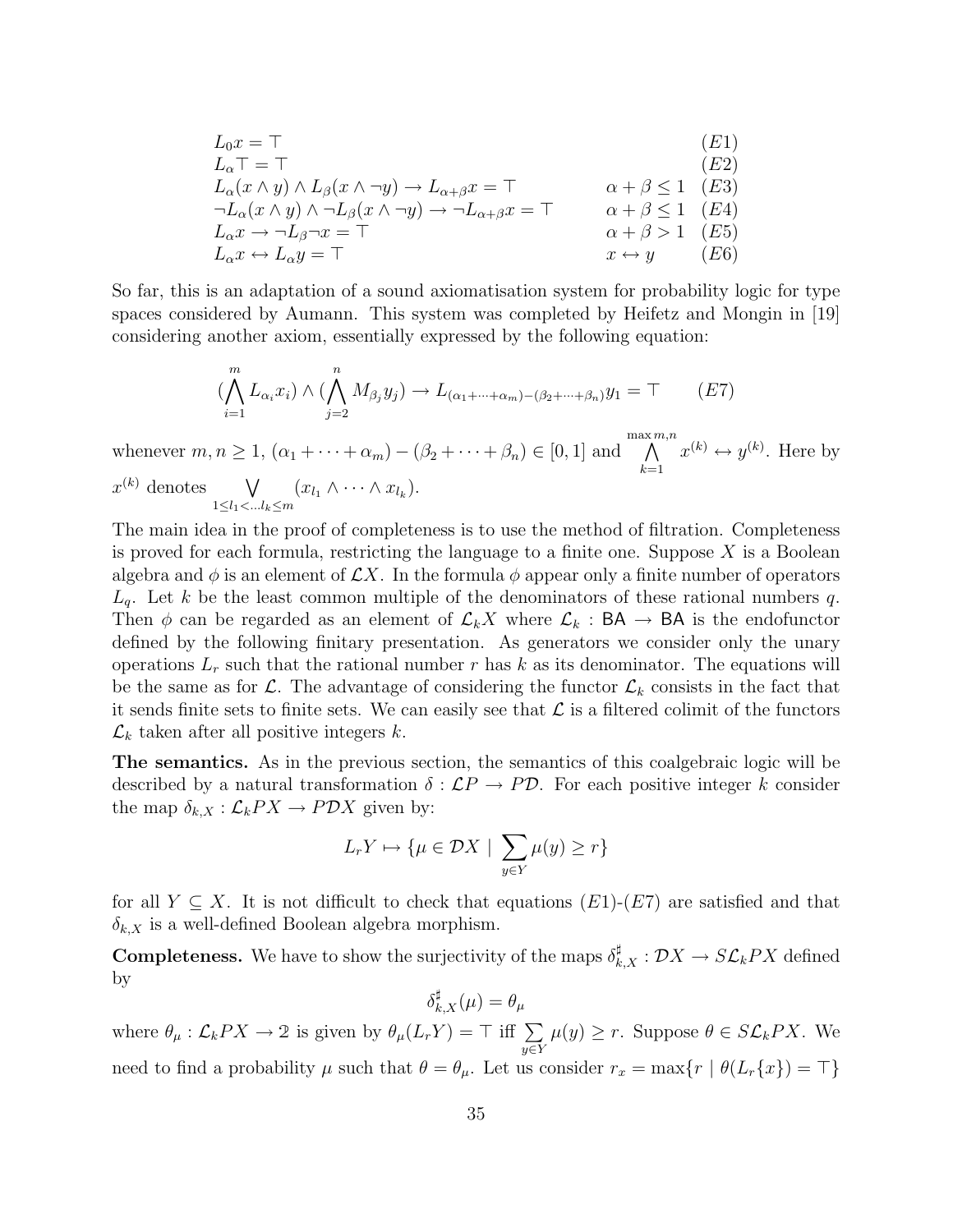and  $l_x = \min\{r \mid \theta(M_r\{x\}) = \top\}.$  From the axioms one can derive that  $r_x \leq l_x$ . We should find a probability  $\mu$  such that  $\mu(x) = r_x$  if  $r_x = l_x$  or such that  $\mu(x) \in (r_x, l_x)$  if  $r_x < l_x$ . But this is the content of Lemma A.5 of [19].

Remark 6.18. The above one-step completeness proof can be seen as a category theoretical reconstruction of the one-step completeness result in Cîrstea and Pattinson [11, Proposition 48].

#### 6.4 Modular Completeness

We study the modular construction of logics for  $T$ -coalgebras, where  $T$  is constructed from a number of 'basic' functors  $B : Set \rightarrow Set$  together with binary constructors  $+$ ,  $\times$  and composition ◦. Thus we consider functor expressions

$$
B ::= Id | K_C | \mathcal{P} | \mathcal{D} | \dots
$$
  
\n
$$
H ::= B | H + H | H \times H | H \circ H
$$
\n(47)

Functor expressions correspond to Abramsky's notion of meta-language [1]. They can be interpreted on the semantic side over Set and on the logic side over BA:

**Definition 6.19**  $(T_H, L_H, \delta_H)$ . Each functor expression H gives rise to functors  $T_H$ : Set  $\rightarrow$ Set and  $L_H$  : BA  $\rightarrow$  BA. To obtain  $T_H$ , one interprets  $P$  as powerset,  $D$  as the finite distribution functor,  $+$  as disjoint union,  $\times$  as cartesian product. To obtain  $L_H$  one interprets P as in Example 3.1, D as the L of Section 6.3.2,  $+$  as cartesian product,  $\times$  as coproduct.  $\circ$  is composition in both interpretations. Assuming a semantics  $\delta_B: L_B P \to PT_B$  for the basic functors is given, one obtains inductively  $\delta_H : L_H P \to PT_H$ .

It is convenient to continue to write  $P$  instead of  $T_P$ , etc, or to write  $T_2, T_1$  instead of  $T_{H_2}, T_{H_1}$ if the precise nature of the  $H_i$  does not matter for the issue under discussion.

We can think of a coalgebra  $X \to T_2 \circ T_1(X)$  as first making a step to an intermediate state in  $T_1(X)$  and then to a (proper) state in  $T_2(T_1(X))$ . This point of view introduces a {s, i}-sorted semantics: (proper) states, of sort s, and intermediate states, of sort i. We could make this explicit using a two sorted functor  $\overline{T}$  : Set<sup>{s,i}</sup>  $\rightarrow$  Set<sup>{s,i}</sup>, but we do not need to do this here. On the other hand, on the dual side, to construct the logics, introducing new sorts for intermediate states will allow us to compose presentations in a modular way.

**Definition 6.20** ( $\bar{L}_H$ ). Each functor expression H gives rise to a functor  $\bar{L}_H$ :  $BA^S \rightarrow BA^S$ for some finite set S as follows. The interpretation of basic expressions B is  $L_B$  as in Definition 6.19. The symmetric composition of Definition 6.2 is used to interpret  $\circ$ , but also  $+$  and  $\times$  as follows.  $H = H' + H''$  is interpreted as

$$
L_+^{H',H''} \circ \langle \bar{L}_{H'}, \bar{L}_{H''} \rangle \tag{48}
$$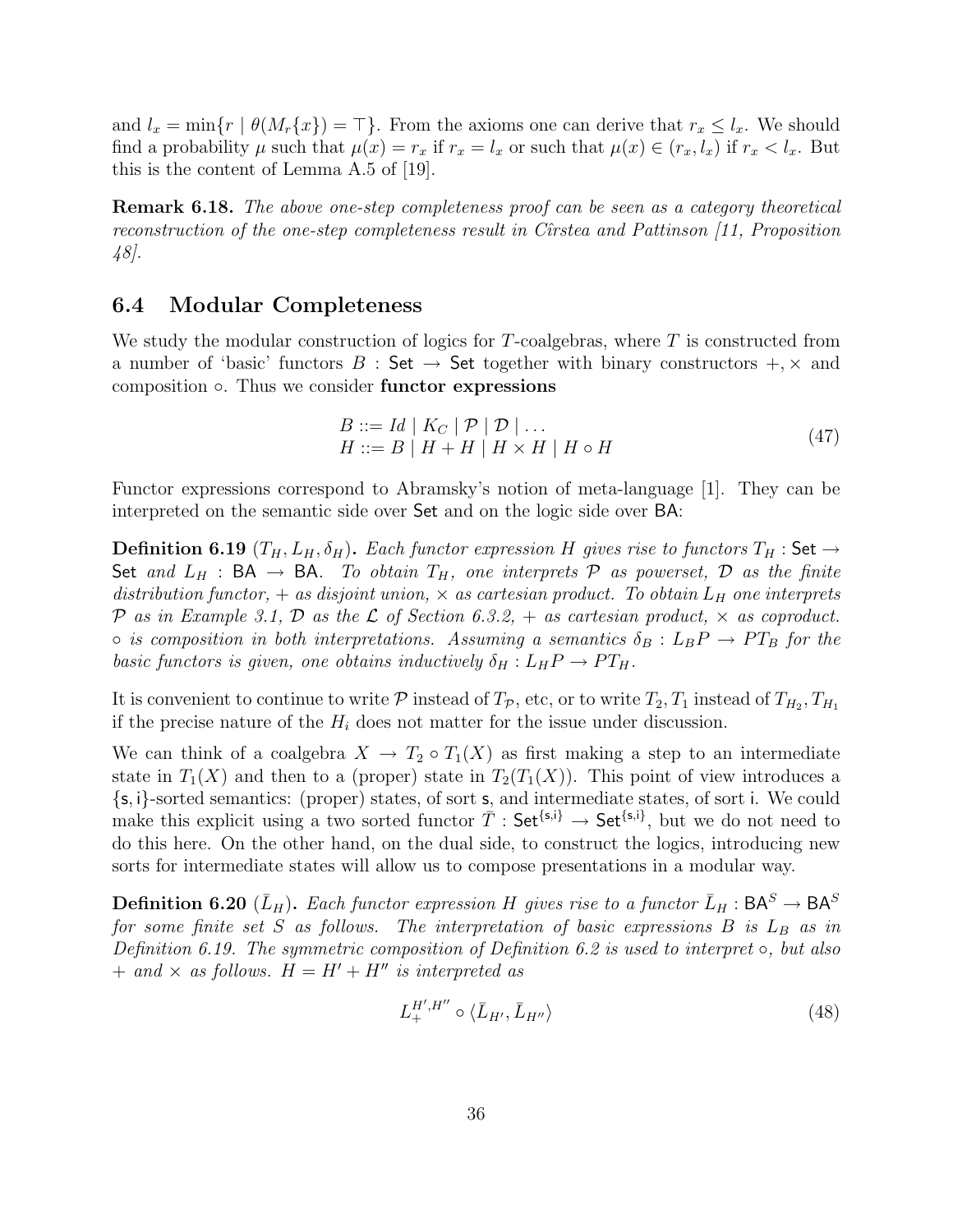where

$$
\bar{L}_{H'}: \mathsf{BA}^{\{s', i'_1, \dots, i'_{n'}\}} \to \mathsf{BA}^{\{s', i'_1, \dots, i'_{n'}\}} \\
\bar{L}_{H''}: \mathsf{BA}^{\{s'', i''_1, \dots, i''_{n''}\}} \to \mathsf{BA}^{\{s'', i''_1, \dots, i''_{n''}\}} \\
L^{H', H''}_{+}: \mathsf{BA}^{\{s', i'_1, \dots, i'_{n''}\}} \to \mathsf{BA}^{\{s, i'_1, \dots, i'_{n'}, i''_1, \dots, i''_{n''}\}}
$$

and  $L_+^{H',H''}$  is defined as

$$
(L_+^{H',H''}(A))_i = A_i \qquad i \in \{i'_1, \dots, i'_{n'}, i''_1, \dots, i''_{n''}\}
$$

$$
(L_+^{H',H''}(A))_s = A_{s'} \times A_{s''} \cong L_+(A_{s'}, A_{s''})
$$

where  $L_+$  is as in Example 6.7. The interpretation of  $\times$  is obtained by permuting  $+$  with  $\times$ .

Remark 6.21. Applying Definition 6.2 to (48) yields a functor

$$
\bar{L}_H: BA^{\{s,s',i'_1,\dots,i'_{n'},s'',i''_1,\dots,i''_{n''}\}} \to BA^{\{s,s',i'_1,\dots,i'_{n'},s'',i''_1,\dots,i''_{n''}\}}
$$
\n
$$
(\bar{L}_H(A))_s = (\bar{L}_H(A))_{s'} \times (\bar{L}_H(A))_{s''}
$$
\n
$$
(\bar{L}_H(A))_i = (\bar{L}_{H'}(A'))_i \qquad i \in \{s', i'_1, \dots, i'_{n'}\}
$$
\n
$$
(\bar{L}_H(A))_i = (\bar{L}_{H''}(A''))_i \qquad i \in \{s'', i''_1, \dots, i''_{n''}\}
$$

where A', A'' are the restrictions of A to  $\{s', i'_1, \ldots, i'_{n'}\}$  and  $\{s'', i''_1, \ldots, i''_{n''}\}$ , respectively.

**Definition 6.22** ( $\mathcal{L}og_H$ ). Assume presentations ( $\Sigma_B$ ,  $E_B$ ) for basic functors are given and recall the presentations of  $L_+$ ,  $L_{\times}$  given in Examples 6.7, 6.8. Then  $\mathcal{L}og_H$  is the many-sorted equational logic obtained by representing  $L_H$  as in Theorem 6.5.

**Theorem 6.23** (modular completeness). If the logics ( $\Sigma_B$ ,  $E_B$ ) are one-step complete, then  $\mathcal{L}og_H$  is complete.

*Proof.* Consider two  $\mathcal{L}og_H$ -formulas  $\phi, \psi$  of sort **s** and suppose the equation  $\phi = \psi$  is not derivable. By Theorem 3.4,  $\phi$  and  $\psi$  are in different equivalence classes of the initial  $L_H$ algebra. By Proposition 6.4,  $\phi$  and  $\psi$  are also different in the initial  $L_H$ -algebra. Now the claim follows from uniform completeness, Theorem 6.15, once we know that  $\delta_H$  is injective. But this is a consequence of Lemma 6.14.  $\Box$ 

Remark 6.24. The many-sorted approach to coalgebraic logic goes back to Rößiger [37] and was further developed, in technically different styles, by Jacobs  $[22]$  and Cîrstea and Pattinson  $[11]$ . The above definitions can be seen as reformulating their approaches by identifying logics (of rank 1) with (sifted-colimits preserving) functors on BA. This functorial formulation has the advantage of making possible an abstract treatment in terms of category theoretic properties of L and  $\delta$  and separating it from concrete syntactic considerations. For example, to use the theorem below, all the work will go into verifying one-step completeness of the basic logics given by presentations  $(\Sigma_B, E_B)$ , the rest then coming from the abstract machinery.

Comparing in more detail with Cirstea and Pattinson  $[11]$ , we note the following advantages of our approach.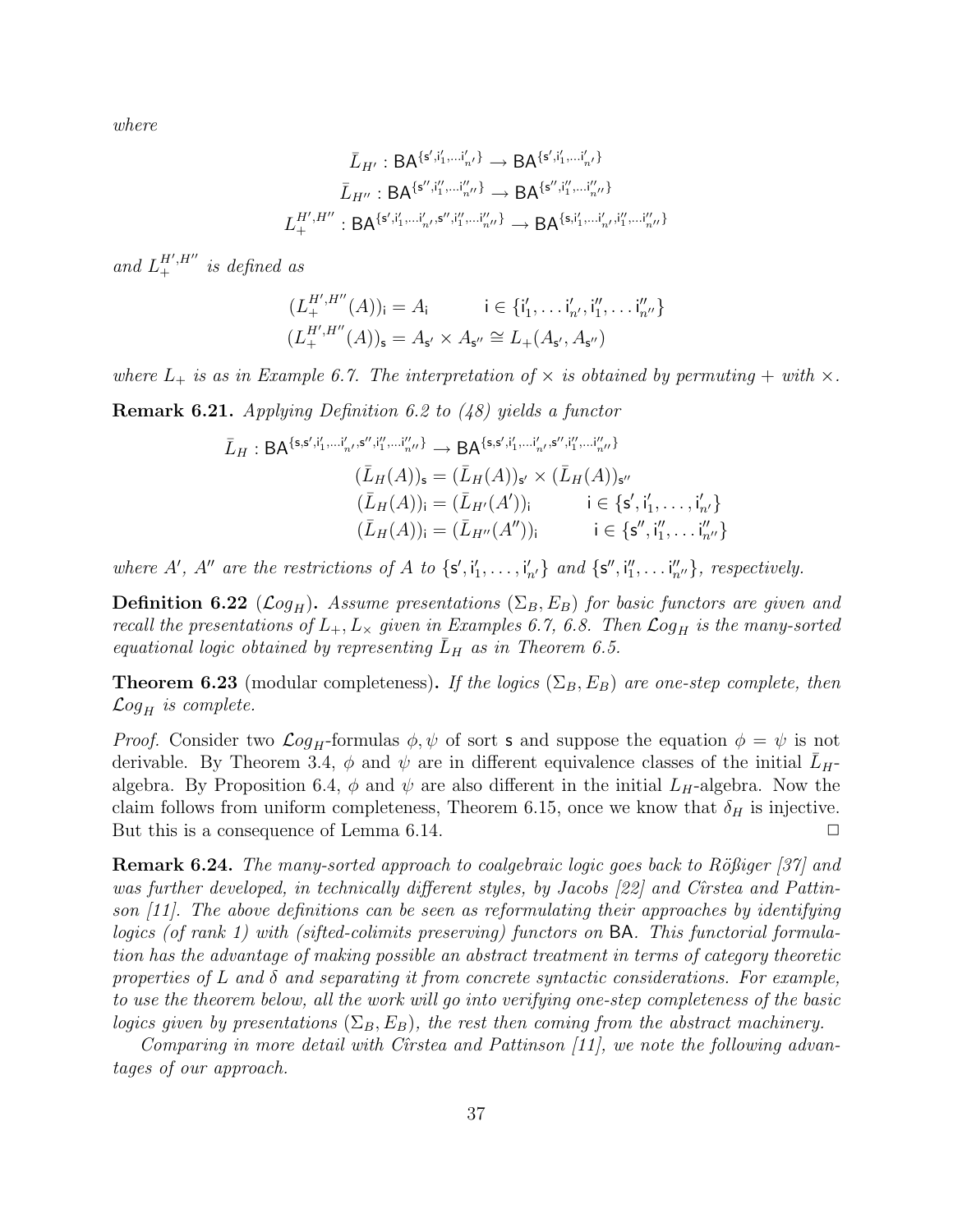- The two notions of syntax constructor and of proof system constructor of  $(11, Defs 8,$ 37] are combined into one notion, which is simply that of a (presentation of a) functor  $BA \rightarrow BA$ .
- The combinations of syntax and proof system constructors of  $(11, Defs 10, 50)$  are described in a syntax independent way: they correspond to product, coproduct, power and composition of functors. And since they appear in our approach as functors  $BA^{n} \rightarrow$ BA their syntactic description arises from the fact they have themselves presentations, see Examples 6.7 and 6.8.
- Our approach is supported by the theory of Stone duality and provides a clear methodology of how to extend syntax and proof system constructors and their combinations to other categories. This has been used in [9] which derived a logic for  $\pi$ -calculus from its domain-theoretic semantics making use, for example, of a different combination  $+(L_1, L_2)$  corresponding, semantically, to separated sum and not to disjoint union.
- The fact that in our approach syntax and proof system constructors are functors  $L$ :  $BA \rightarrow BA$ , induces immediately an algebraic semantics of the logic, namely the category of L-algebras. This has been exploited in  $(30, 29)$ , generalising the Jónsson-Tarski and the Goldblatt-Thomason theorems from Kripke frames to coalgebras.
- Finally, our approach allowed the simple construction of  $(43)$  and  $(44)$  providing a sound and complete syntax and proof system constructor for any endofunctor T on Set.

# 7 Conclusion

We have seen that the notion of presentation of functors on many-sorted varieties allows a systematic treatment of syntax involving binding constructors, algebraic and coalgebraic semantics of first-order logic and modular completeness in coalgebraic logic. Our work can be extended in several directions.

Regarding Section 4 on abstract syntax for variable binding, we are studying [28] the move from Set<sup> $\mathbb{F}$ </sup> to Set<sup>I</sup> (where I is the category of finite ordinals and injective maps), making available standard (many-sorted) universal algebra to study certain nominal logics [12, 16].

Wrt to Section 5 on the (co)algebraic semantics of first-order logic, we should draw the attention to the work of Pigozzi and Salibra [35] who generalised polyadic algebras to provide an abstract variable binding calculus. The precise relationship of [35] with approaches in computer science such as [14, 15] should be studied.

It will also be of interest to further explore the duality between the algebraic and coalgebraic models of first-order logic, for example: To use bisimulations to prove the equivalence of points in first-order models; or to use the Jónsson-Tarski Theorem for presenting modal algebras to prove completeness of first-order logic. Moreover, one can extend the models of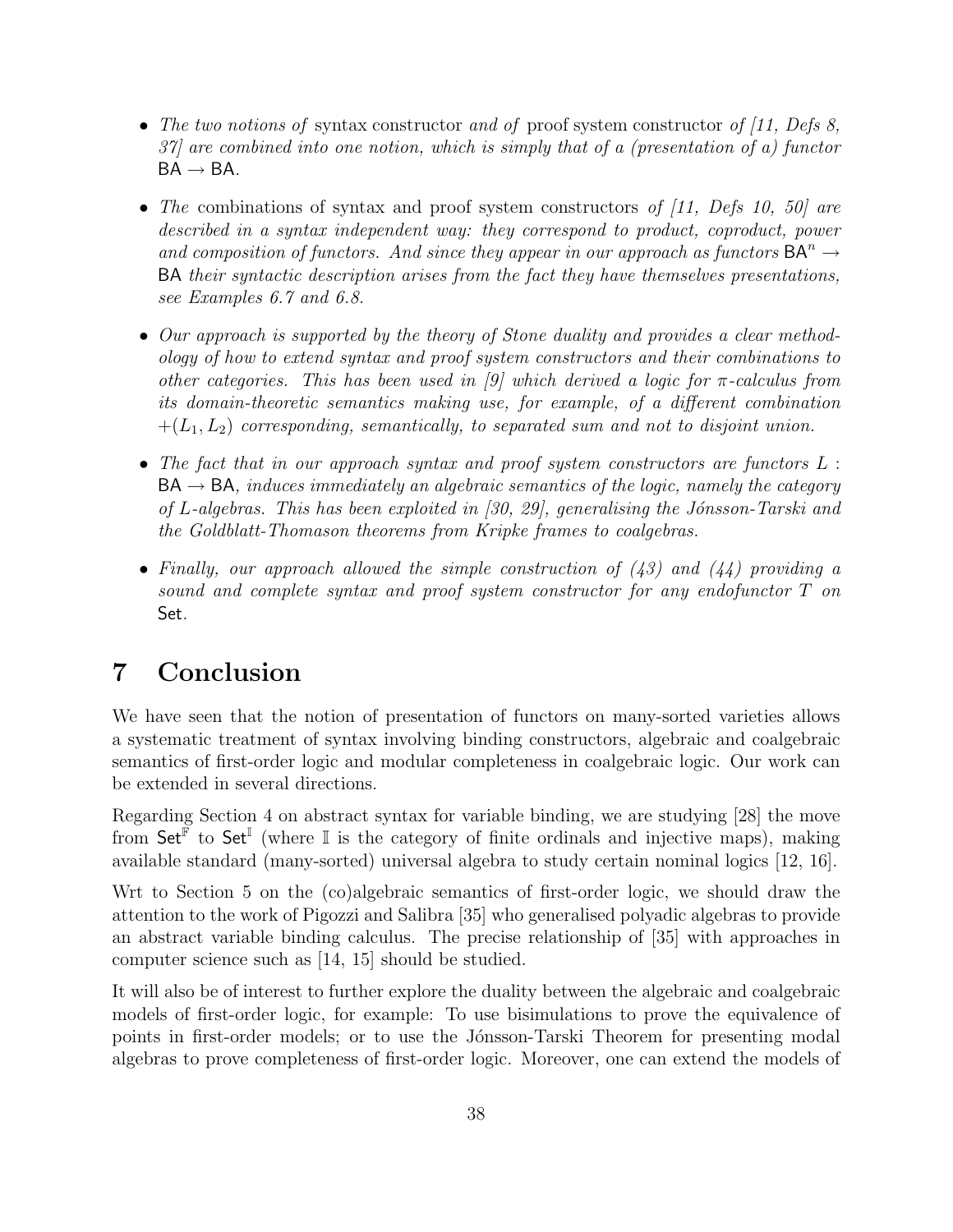Section 5 by adding equality, relation symbols, and function symbols; the latter will replace F by a suitable Lawvere-theory, a move not available in traditional polyadic algebra.

Finally, in Section 6, the construction of the logic  $L$  and its semantics is purely category theoretic, but the completeness theorems use special properties of the category of Boolean algebras. The generalisation to, at least, (presheaves over) distributive lattices is an important task.

# References

- [1] S. Abramsky. Domain theory in logical form. Ann. Pure Appl. Logic, 51:1–77, 1991.
- [2] J. Adámek and V. Koubek. On the greatest fixed point of a set functor. *Theoret*. Comput. Sci., 150:57–75, 1995.
- [3] J. Adámek and J. Rosický. *Locally Presentable and Accessible Categories*. CUP, 1994.
- [4] J. Adámek, J. Rosický, and E. M. Vitale. Algebraic Theories: a Categorical Introduction to General Algebra. Draft available at http://www.iti.cs.tu-bs.de/~adamek/ algebraic.theories.pdf.
- [5] J. Adámek and V. Trnková. Automata and Algebras in Categories. Kluwer, 1990.
- [6] A. Y. Aizenštat. Defining relations of finite symmetric semigroups. *Math. Sb. N. S.*, 45:261–280, 1958.
- [7] P. Blackburn, M. de Rijke, and Y. Venema. Modal Logic. CUP, 2001.
- [8] M. Bonsangue and A. Kurz. Duality for logics of transition systems. In FoSSaCS, volume 3441 of LNCS, pages 455–469, 2005.
- [9] M. Bonsangue and A. Kurz. Pi-calculus in logical form. In LICS. IEEE, 2007.
- [10] M. M. Bonsangue and A. Kurz. Presenting functors by operations and equations. In FoSSaCS, volume 3921 of LNCS. Springer, 2006.
- [11] C. Cˆırstea and D. Pattinson. Modular construction of complete coalgebraic logics. Theor. Comput. Sci., 388(1-3):83–108, 2007.
- [12] R. Clouston and A. Pitts. Nominal equational logic. In Computation, Meaning and Logic, Articles dedicated to Gordon Plotkin, volume 172 of Electronic Notes in Theoretical Computer Science. Elsevier, 2007.
- [13] M. Fiore and C.-K. Hur. Equational systems and free constructions. In ICALP, volume 4596 of LNCS, 2007.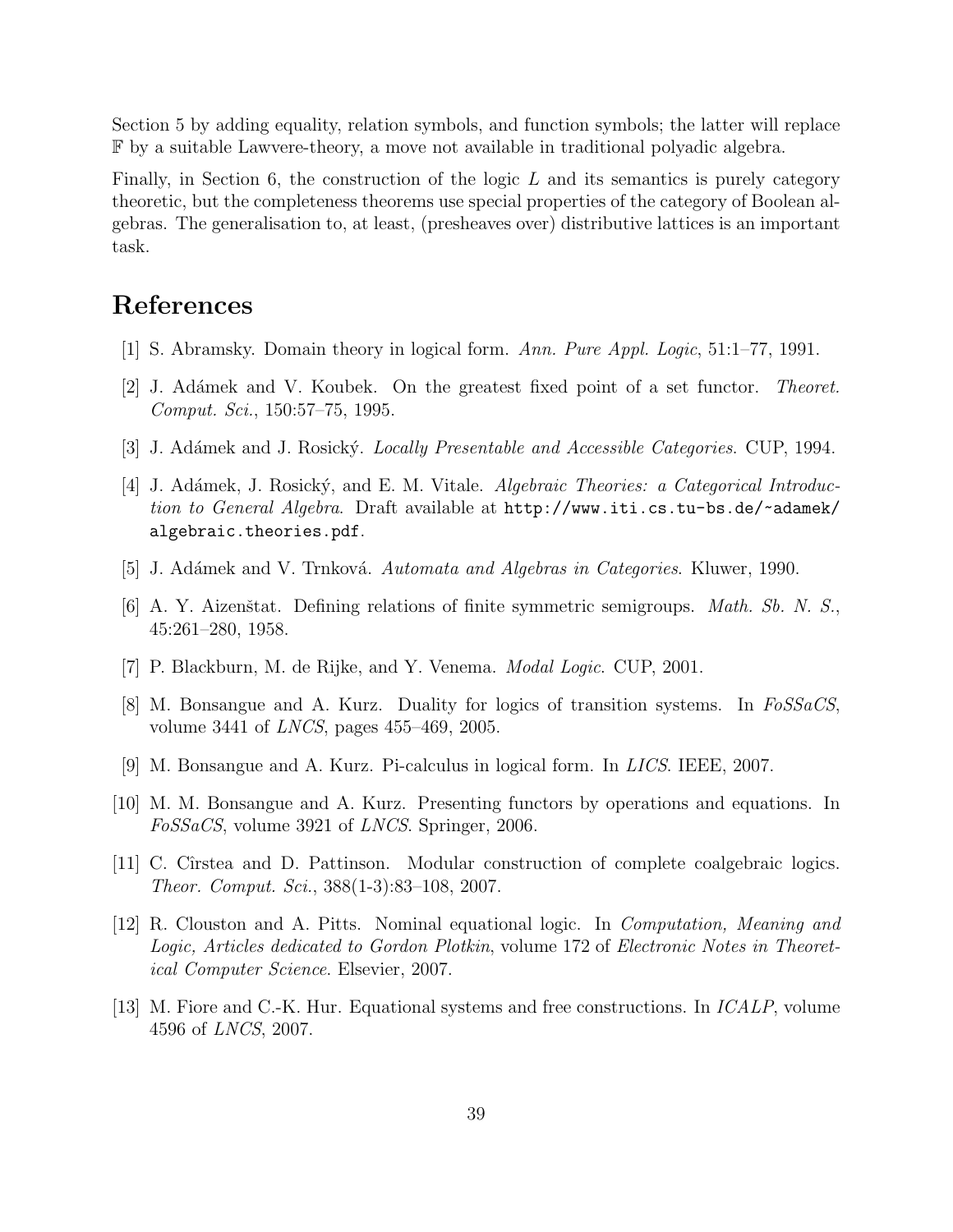- [14] M. Fiore, G. Plotkin, and D. Turi. Abstract syntax and variable binding. In LICS, 1999.
- [15] M. Gabbay and A. Pitts. A new approach to abstract syntax involving binders. In LICS, 1999.
- [16] M. J. Gabbay and A. Mathijssen. One-and-a-halfth-order logic. J. Log. Comput., 18(4):521–562, 2008.
- [17] P. Halmos. Algebraic Logic I. Monadic Boolean algebras. Compos. Math., 12:217–249, 1955.
- [18] P. Halmos. Algebraic Logic. Chelsea Publishing, 1962.
- [19] A. Heifetz and P. Mongin. Probabilistic logic for type spaces. Game. Econ. Behav., 35:31–53, 2001.
- [20] L. Henkin, J. D. Monk, and A. Tarski. Cylindric Algebra. North Holland Publishing Company., 1971.
- [21] M. Hofmann. Semantical analysis of higher-order abstract syntax. In LICS, 1999.
- [22] B. Jacobs. Many-sorted coalgebraic modal logic: a model-theoretic study. Theor. Inform. Appl., 35:31–59, 2001.
- [23] B. Klin. Coalgebraic modal logic beyond sets. In MFPS, volume 173 of ENTCS, 2007.
- [24] C. Kupke, A. Kurz, and D. Pattinson. Algebraic semantics for coalgebraic logics. In CMCS, volume 106 of ENTCS 106, 2004.
- [25] A. Kurucz. Handbook of Modal Logic, chapter Combining modal logics. Elsevier, 2007.
- [26] A. Kurz. Coalgebras and their logics. SIGACT News, 37:57–77, 2006.
- [27] A. Kurz and D. Pattinson. Coalgebraic modal logic of finite rank. Math. Structures Comput. Sci., 15:453–473, 2005.
- [28] A. Kurz and D. Petrisan. On universal algebra over nominal sets. Math. Struct. Comp. Sci. Accepted for publication.
- [29] A. Kurz and J. Rosick´y. The Goldblatt-Thomason-theorem for coalgebras. In CALCO, volume 4624 of LNCS. Springer, 2007.
- [30] A. Kurz and J. Rosický. Strongly complete logics for coalgebras. July 2006. Submitted.
- [31] F. Lawvere. Adjointness in foundations. Dialectica, 23:281–296, 1969. Republished in Reprints in Theory Appl. Categ.
- [32] R. Ouellet. Inclusive first-order logic. Stud. Log., 40:13–28, 1981.